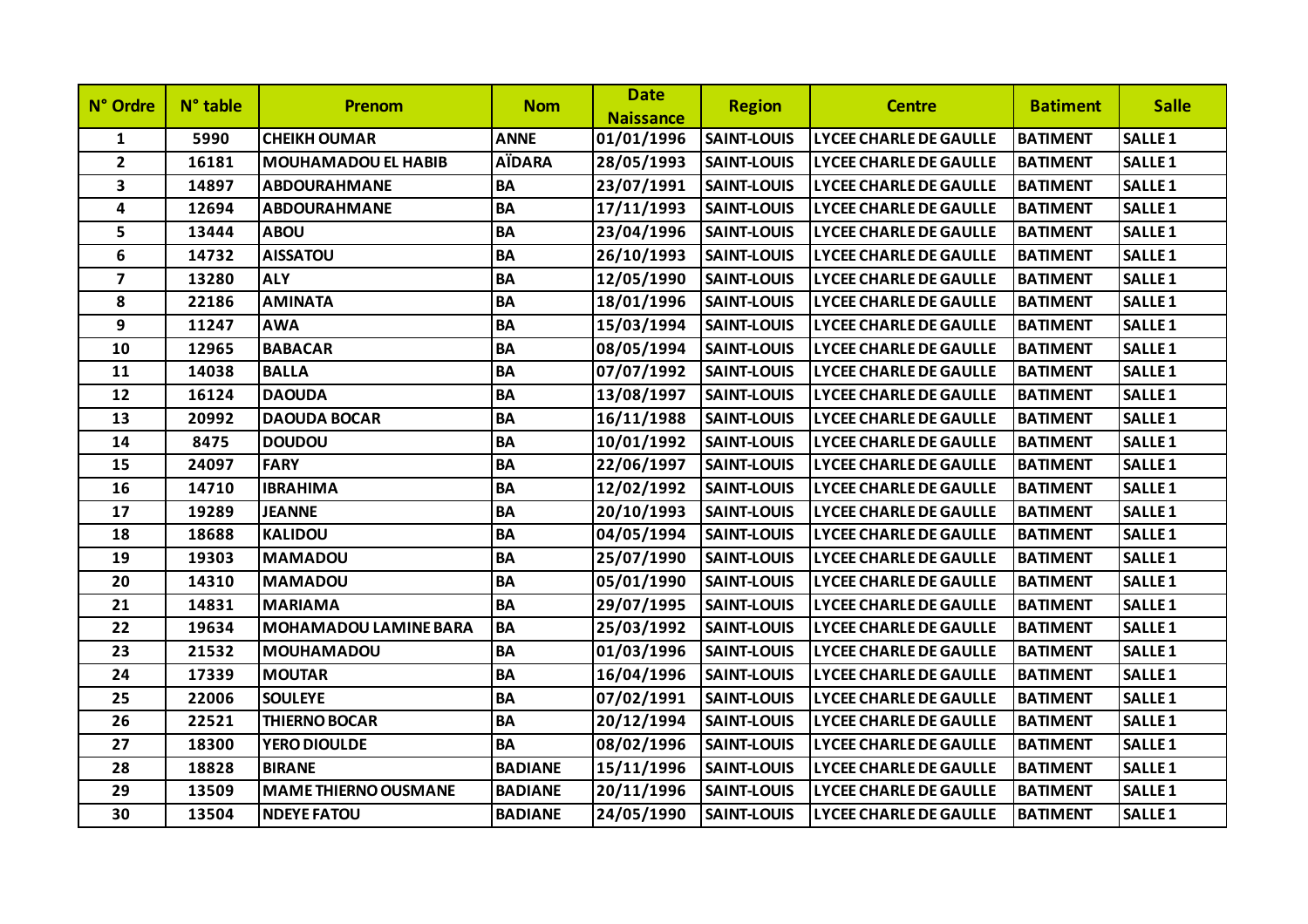| 31 | 13418 | <b>ADAMA DE</b>               | <b>BADJI</b>          | 28/04/1997 | <b>SAINT-LOUIS</b> | <b>LYCEE CHARLE DE GAULLE</b> | <b>BATIMENT</b> | <b>SALLE1</b>  |
|----|-------|-------------------------------|-----------------------|------------|--------------------|-------------------------------|-----------------|----------------|
| 32 | 10185 | <b>BIRAME FAYE</b>            | <b>BADJI</b>          | 28/06/1991 | <b>SAINT-LOUIS</b> | <b>LYCEE CHARLE DE GAULLE</b> | <b>BATIMENT</b> | <b>SALLE 1</b> |
| 33 | 12431 | <b>CHEIKHNA MOHAMED ANFAL</b> | <b>BADJI</b>          | 23/10/1996 | <b>SAINT-LOUIS</b> | <b>LYCEE CHARLE DE GAULLE</b> | <b>BATIMENT</b> | <b>SALLE1</b>  |
| 34 | 15616 | <b>COMBE</b>                  | <b>BADJI</b>          | 28/02/1993 | <b>SAINT-LOUIS</b> | <b>LYCEE CHARLE DE GAULLE</b> | <b>BATIMENT</b> | <b>SALLE1</b>  |
| 35 | 19063 | <b>LANDING</b>                | <b>BADJI</b>          | 01/12/1992 | <b>SAINT-LOUIS</b> | LYCEE CHARLE DE GAULLE        | <b>BATIMENT</b> | <b>SALLE1</b>  |
| 36 | 14810 | <b>NESTORINE EVE CHANTAL</b>  | <b>BADJI</b>          | 19/09/1987 | <b>SAINT-LOUIS</b> | <b>LYCEE CHARLE DE GAULLE</b> | <b>BATIMENT</b> | <b>SALLE1</b>  |
| 37 | 14845 | <b>OUMAR</b>                  | <b>BADJI</b>          | 08/02/1997 | <b>SAINT-LOUIS</b> | <b>LYCEE CHARLE DE GAULLE</b> | <b>BATIMENT</b> | <b>SALLE 2</b> |
| 38 | 13118 | <b>SIRA</b>                   | <b>BADJI</b>          | 12/03/1994 | <b>SAINT-LOUIS</b> | <b>LYCEE CHARLE DE GAULLE</b> | <b>BATIMENT</b> | <b>SALLE 2</b> |
| 39 | 18218 | <b>YANKHOBA</b>               | <b>ВАКНАҮОКН</b><br>0 | 11/05/1990 | <b>SAINT-LOUIS</b> | LYCEE CHARLE DE GAULLE        | <b>BATIMENT</b> | <b>SALLE 2</b> |
| 40 | 17721 | <b>ALI</b>                    | <b>BAKHOUM</b>        | 01/01/1993 | <b>SAINT-LOUIS</b> | <b>LYCEE CHARLE DE GAULLE</b> | <b>BATIMENT</b> | <b>SALLE 2</b> |
| 41 | 14064 | <b>KHAMADE</b>                | <b>BAKHOUM</b>        | 09/11/1994 | <b>SAINT-LOUIS</b> | <b>LYCEE CHARLE DE GAULLE</b> | <b>BATIMENT</b> | <b>SALLE 2</b> |
| 42 | 16077 | PAPA IBRAHIMA                 | <b>BAKHOUM</b>        | 09/01/1991 | <b>SAINT-LOUIS</b> | <b>LYCEE CHARLE DE GAULLE</b> | <b>BATIMENT</b> | <b>SALLE 2</b> |
| 43 | 13772 | <b>SAMBA</b>                  | <b>BAL</b>            | 23/10/1992 | <b>SAINT-LOUIS</b> | <b>LYCEE CHARLE DE GAULLE</b> | <b>BATIMENT</b> | <b>SALLE 2</b> |
| 44 | 14321 | <b>ASSANE</b>                 | <b>BALDE</b>          | 20/02/1994 | <b>SAINT-LOUIS</b> | <b>LYCEE CHARLE DE GAULLE</b> | <b>BATIMENT</b> | <b>SALLE 2</b> |
| 45 | 17900 | <b>IBRA ALMAMY</b>            | <b>BALDE</b>          | 01/02/1991 | <b>SAINT-LOUIS</b> | LYCEE CHARLE DE GAULLE        | <b>BATIMENT</b> | <b>SALLE 2</b> |
| 46 | 17157 | <b>PAPA DEMBA</b>             | <b>BALDE</b>          | 23/11/1988 | <b>SAINT-LOUIS</b> | <b>LYCEE CHARLE DE GAULLE</b> | <b>BATIMENT</b> | <b>SALLE 2</b> |
| 47 | 12481 | <b>MAURICE EDSON KATHIAW</b>  | <b>BAMPOKY</b>        | 02/12/1994 | <b>SAINT-LOUIS</b> | <b>LYCEE CHARLE DE GAULLE</b> | <b>BATIMENT</b> | <b>SALLE 2</b> |
| 48 | 19307 | <b>KHADIDIATOU</b>            | <b>BARRY</b>          | 04/03/1988 | <b>SAINT-LOUIS</b> | <b>LYCEE CHARLE DE GAULLE</b> | <b>BATIMENT</b> | <b>SALLE 2</b> |
| 49 | 17289 | <b>MAMOUDOU</b>               | <b>BARRY</b>          | 06/05/1994 | <b>SAINT-LOUIS</b> | <b>LYCEE CHARLE DE GAULLE</b> | <b>BATIMENT</b> | <b>SALLE 2</b> |
| 50 | 12281 | PHILOMÈNE AWAE                | <b>BASSENE</b>        | 09/12/1992 | <b>SAINT-LOUIS</b> | LYCEE CHARLE DE GAULLE        | <b>BATIMENT</b> | <b>SALLE 2</b> |
| 51 | 18171 | <b>MOUHAMED</b>               | <b>BATHILY</b>        | 27/01/1993 | <b>SAINT-LOUIS</b> | <b>LYCEE CHARLE DE GAULLE</b> | <b>BATIMENT</b> | <b>SALLE 2</b> |
| 52 | 13207 | <b>ABDOULAYE</b>              | <b>BEYE</b>           | 15/04/1988 | <b>SAINT-LOUIS</b> | <b>LYCEE CHARLE DE GAULLE</b> | <b>BATIMENT</b> | <b>SALLE 2</b> |
| 53 | 6770  | <b>AIDA</b>                   | <b>BEYE</b>           | 07/09/1996 | <b>SAINT-LOUIS</b> | <b>LYCEE CHARLE DE GAULLE</b> | <b>BATIMENT</b> | <b>SALLE 2</b> |
| 54 | 19326 | <b>MOUSSTAPHA</b>             | <b>BEYE</b>           | 10/05/1991 | <b>SAINT-LOUIS</b> | <b>LYCEE CHARLE DE GAULLE</b> | <b>BATIMENT</b> | <b>SALLE 2</b> |
| 55 | 14996 | <b>OULIMATA</b>               | <b>BEYE</b>           | 25/10/1995 | <b>SAINT-LOUIS</b> | <b>LYCEE CHARLE DE GAULLE</b> | <b>BATIMENT</b> | <b>SALLE 2</b> |
| 56 | 24383 | <b>OUSMANE</b>                | <b>BEYE</b>           | 25/12/1994 | <b>SAINT-LOUIS</b> | <b>LYCEE CHARLE DE GAULLE</b> | <b>BATIMENT</b> | <b>SALLE 2</b> |
| 57 | 21983 | <b>AIDA</b>                   | <b>BINDIA</b>         | 19/09/1995 | <b>SAINT-LOUIS</b> | <b>LYCEE CHARLE DE GAULLE</b> | <b>BATIMENT</b> | <b>SALLE 2</b> |
| 58 | 19516 | <b>CÉCILE GNARY</b>           | <b>BINDIA</b>         | 07/11/1990 | <b>SAINT-LOUIS</b> | <b>LYCEE CHARLE DE GAULLE</b> | <b>BATIMENT</b> | <b>SALLE 2</b> |
| 59 | 14523 | <b>ABLAYE</b>                 | <b>BITETE</b>         | 03/02/1995 | <b>SAINT-LOUIS</b> | <b>LYCEE CHARLE DE GAULLE</b> | <b>BATIMENT</b> | <b>SALLE 2</b> |
| 60 | 17451 | <b>OUSMANE</b>                | <b>BITEYE</b>         | 04/08/1995 | <b>SAINT-LOUIS</b> | <b>LYCEE CHARLE DE GAULLE</b> | <b>BATIMENT</b> | <b>SALLE 2</b> |
| 61 | 20749 | <b>MOUSTAPHA</b>              | <b>BOB</b>            | 28/03/1991 | <b>SAINT-LOUIS</b> | <b>LYCEE CHARLE DE GAULLE</b> | <b>BATIMENT</b> | <b>SALLE 2</b> |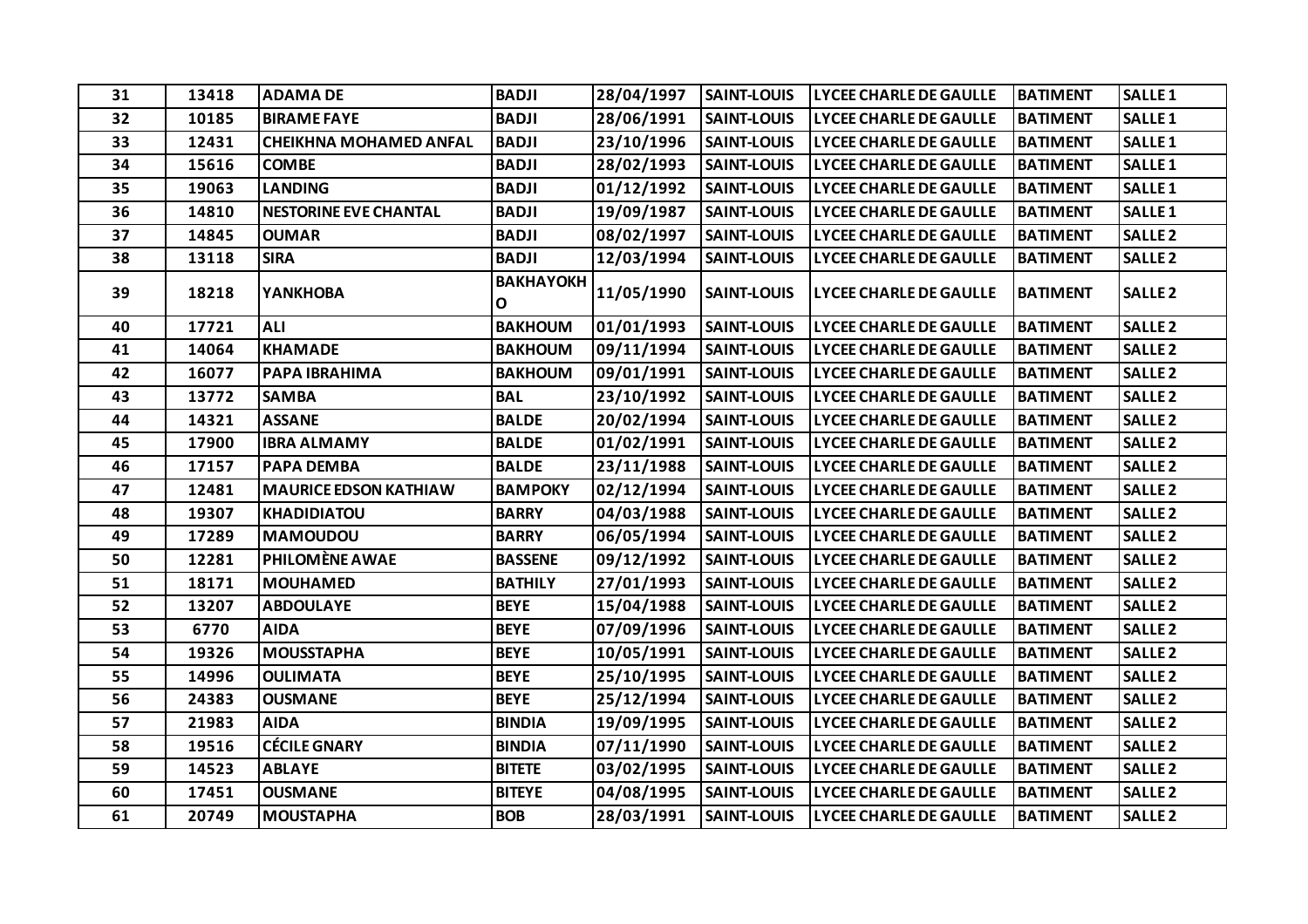| 62 | 17315 | <b>EL HADJI CHEIKH OMAR</b> | <b>BOCOUM</b>   | 21/03/1997 | <b>SAINT-LOUIS</b> | <b>LYCEE CHARLE DE GAULLE</b> | <b>BATIMENT</b> | <b>SALLE 2</b> |
|----|-------|-----------------------------|-----------------|------------|--------------------|-------------------------------|-----------------|----------------|
| 63 | 13032 | <b>MARIE</b>                | <b>BODIAN</b>   | 18/05/1997 | <b>SAINT-LOUIS</b> | <b>LYCEE CHARLE DE GAULLE</b> | <b>BATIMENT</b> | <b>SALLE 2</b> |
| 64 | 17922 | <b>PAPA ATOUMANE</b>        | <b>BOH</b>      | 21/10/1996 | <b>SAINT-LOUIS</b> | <b>LYCEE CHARLE DE GAULLE</b> | <b>BATIMENT</b> | <b>SALLE 2</b> |
| 65 | 17445 | <b>VIVIENNE ARMAND</b>      | <b>BOUCAL</b>   | 14/12/1997 | <b>SAINT-LOUIS</b> | <b>LYCEE CHARLE DE GAULLE</b> | <b>BATIMENT</b> | <b>SALLE 2</b> |
| 66 | 20221 | <b>CHEICKH MAMADOU</b>      | <b>BOYE</b>     | 30/10/1990 | <b>SAINT-LOUIS</b> | <b>LYCEE CHARLE DE GAULLE</b> | <b>BATIMENT</b> | <b>SALLE 2</b> |
| 67 | 19998 | <b>NDEYE COMSAR</b>         | <b>BOYE</b>     | 06/12/1990 | <b>SAINT-LOUIS</b> | <b>LYCEE CHARLE DE GAULLE</b> | <b>BATIMENT</b> | <b>SALLE 2</b> |
| 68 | 18124 | <b>NDÈYE BINETA</b>         | <b>BOYE</b>     | 17/07/1996 | <b>SAINT-LOUIS</b> | <b>LYCEE CHARLE DE GAULLE</b> | <b>BATIMENT</b> | <b>SALLE 2</b> |
| 69 | 18145 | <b>JEAN KARIM</b>           | <b>BRANGALE</b> | 28/11/1985 | <b>SAINT-LOUIS</b> | <b>LYCEE CHARLE DE GAULLE</b> | <b>BATIMENT</b> | <b>SALLE 2</b> |
| 70 | 6623  | <b>SAMBA</b>                | BÂ              | 22/09/1997 | <b>SAINT-LOUIS</b> | <b>LYCEE CHARLE DE GAULLE</b> | <b>BATIMENT</b> | <b>SALLE 2</b> |
| 71 | 19069 | <b>DONATIEN JULBERT</b>     | <b>CABRAL</b>   | 16/11/1993 | <b>SAINT-LOUIS</b> | LYCEE CHARLE DE GAULLE        | <b>BATIMENT</b> | <b>SALLE 2</b> |
| 72 | 13893 | <b>ABDOULAYE</b>            | <b>CAMARA</b>   | 02/03/1996 | <b>SAINT-LOUIS</b> | <b>LYCEE CHARLE DE GAULLE</b> | <b>BATIMENT</b> | <b>SALLE 2</b> |
| 73 | 11920 | <b>ASSANE</b>               | <b>CAMARA</b>   | 18/04/1997 | <b>SAINT-LOUIS</b> | <b>LYCEE CHARLE DE GAULLE</b> | <b>BATIMENT</b> | <b>SALLE 3</b> |
| 74 | 19596 | <b>CHEIKH MAFOU</b>         | <b>CAMARA</b>   | 16/06/1996 | <b>SAINT-LOUIS</b> | <b>LYCEE CHARLE DE GAULLE</b> | <b>BATIMENT</b> | <b>SALLE 3</b> |
| 75 | 9221  | <b>CHEIKH MATY</b>          | <b>CAMARA</b>   | 29/04/1994 | <b>SAINT-LOUIS</b> | <b>LYCEE CHARLE DE GAULLE</b> | <b>BATIMENT</b> | <b>SALLE 3</b> |
| 76 | 16034 | <b>INSA</b>                 | <b>CAMARA</b>   | 06/09/1995 | <b>SAINT-LOUIS</b> | <b>LYCEE CHARLE DE GAULLE</b> | <b>BATIMENT</b> | <b>SALLE 3</b> |
| 77 | 25569 | <b>MAMADOU ALIOU</b>        | <b>CAMARA</b>   | 20/11/1994 | <b>SAINT-LOUIS</b> | <b>LYCEE CHARLE DE GAULLE</b> | <b>BATIMENT</b> | <b>SALLE 3</b> |
| 78 | 17048 | <b>MARIAMA</b>              | <b>CAMARA</b>   | 31/08/1992 | <b>SAINT-LOUIS</b> | <b>LYCEE CHARLE DE GAULLE</b> | <b>BATIMENT</b> | <b>SALLE 3</b> |
| 79 | 19489 | <b>NDIOGOU</b>              | <b>CAMARA</b>   | 25/01/1997 | <b>SAINT-LOUIS</b> | <b>LYCEE CHARLE DE GAULLE</b> | <b>BATIMENT</b> | <b>SALLE 3</b> |
| 80 | 20330 | <b>OUSMANE</b>              | <b>CAMARA</b>   | 10/09/1991 | <b>SAINT-LOUIS</b> | <b>LYCEE CHARLE DE GAULLE</b> | <b>BATIMENT</b> | <b>SALLE3</b>  |
| 81 | 18044 | <b>OUSMANE</b>              | <b>CAMARA</b>   | 02/03/1997 | <b>SAINT-LOUIS</b> | <b>LYCEE CHARLE DE GAULLE</b> | <b>BATIMENT</b> | <b>SALLE 3</b> |
| 82 | 14210 | <b>PAPA SAMBA</b>           | <b>CAMARA</b>   | 05/11/1994 | <b>SAINT-LOUIS</b> | <b>LYCEE CHARLE DE GAULLE</b> | <b>BATIMENT</b> | <b>SALLE 3</b> |
| 83 | 18219 | <b>ABDOU</b>                | <b>CISS</b>     | 09/04/1990 | <b>SAINT-LOUIS</b> | <b>LYCEE CHARLE DE GAULLE</b> | <b>BATIMENT</b> | <b>SALLE 3</b> |
| 84 | 18187 | <b>IDRISSA</b>              | <b>CISS</b>     | 17/04/1993 | <b>SAINT-LOUIS</b> | <b>LYCEE CHARLE DE GAULLE</b> | <b>BATIMENT</b> | <b>SALLE 3</b> |
| 85 | 9840  | <b>ABOUBACAR</b>            | <b>CISSE</b>    | 27/03/1986 | <b>SAINT-LOUIS</b> | <b>LYCEE CHARLE DE GAULLE</b> | <b>BATIMENT</b> | <b>SALLE 3</b> |
| 86 | 17501 | <b>ALASSANE</b>             | <b>CISSE</b>    | 07/07/1993 | <b>SAINT-LOUIS</b> | <b>LYCEE CHARLE DE GAULLE</b> | <b>BATIMENT</b> | <b>SALLE 3</b> |
| 87 | 14445 | <b>ALIOU</b>                | <b>CISSE</b>    | 12/09/1996 | <b>SAINT-LOUIS</b> | <b>LYCEE CHARLE DE GAULLE</b> | <b>BATIMENT</b> | <b>SALLE3</b>  |
| 88 | 12589 | <b>ELHADJ AMADOU</b>        | <b>CISSE</b>    | 22/01/1993 | <b>SAINT-LOUIS</b> | <b>LYCEE CHARLE DE GAULLE</b> | <b>BATIMENT</b> | <b>SALLE 3</b> |
| 89 | 10784 | <b>GORA</b>                 | <b>CISSE</b>    | 09/01/1988 | <b>SAINT-LOUIS</b> | <b>LYCEE CHARLE DE GAULLE</b> | <b>BATIMENT</b> | <b>SALLE 3</b> |
| 90 | 18456 | <b>LAMINE</b>               | <b>CISSE</b>    | 10/05/1984 | <b>SAINT-LOUIS</b> | <b>LYCEE CHARLE DE GAULLE</b> | <b>BATIMENT</b> | <b>SALLE 3</b> |
| 91 | 14474 | <b>MAMADOU ABDOULAYE</b>    | <b>CISSE</b>    | 15/10/1992 | <b>SAINT-LOUIS</b> | <b>LYCEE CHARLE DE GAULLE</b> | <b>BATIMENT</b> | <b>SALLE 3</b> |
| 92 | 5275  | <b>MAMADOU LAMINE</b>       | <b>CISSE</b>    | 01/01/1992 | <b>SAINT-LOUIS</b> | <b>LYCEE CHARLE DE GAULLE</b> | <b>BATIMENT</b> | <b>SALLE 3</b> |
| 93 | 15270 | <b>MAME DIARRA</b>          | <b>CISSE</b>    | 29/04/1997 | <b>SAINT-LOUIS</b> | <b>LYCEE CHARLE DE GAULLE</b> | <b>BATIMENT</b> | <b>SALLE 3</b> |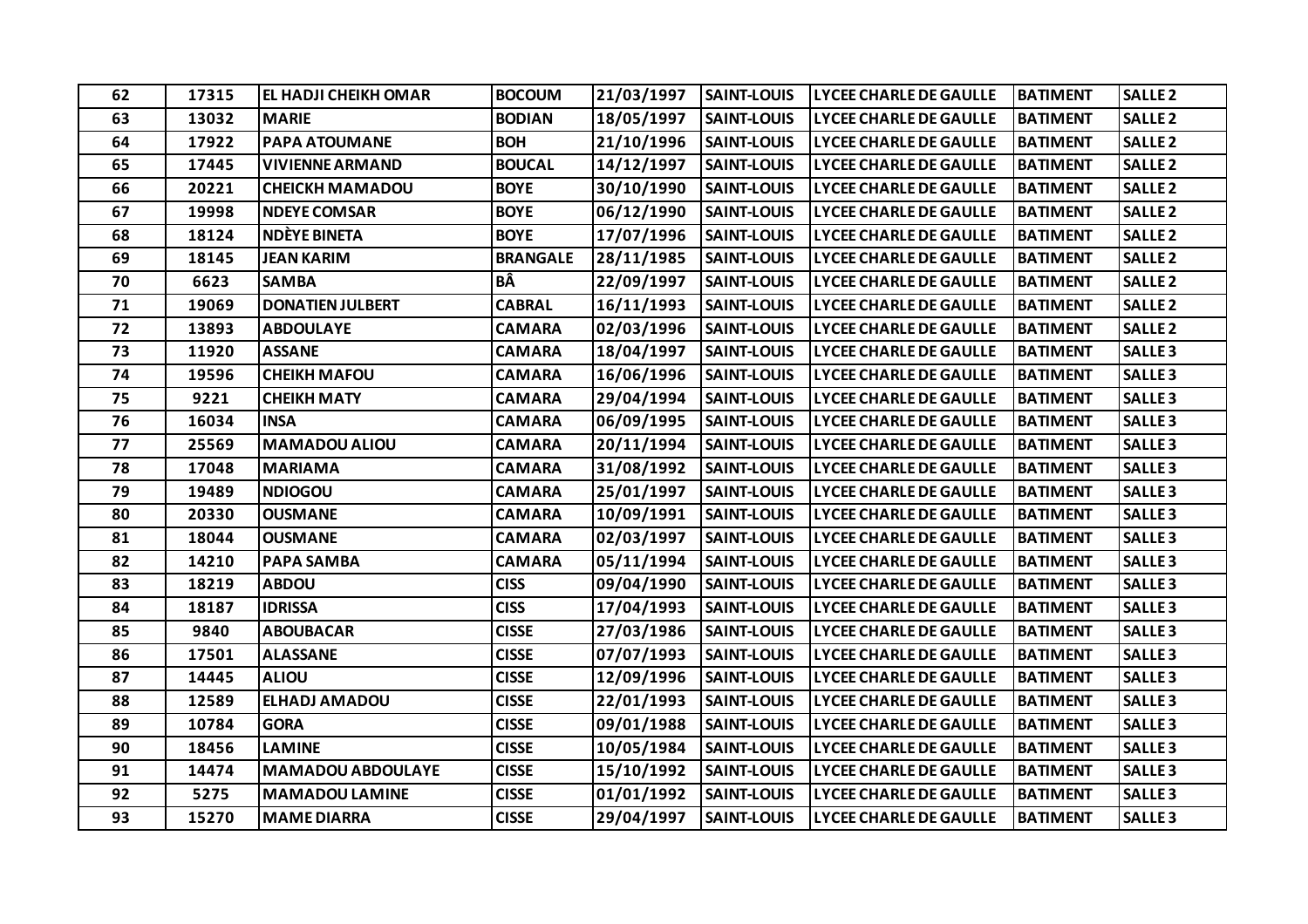| 94  | 16424 | <b>MOUSTAPHA</b>              | <b>CISSE</b>     | 28/03/1995 | <b>SAINT-LOUIS</b> | <b>LYCEE CHARLE DE GAULLE</b> | <b>BATIMENT</b> | <b>SALLE3</b>  |
|-----|-------|-------------------------------|------------------|------------|--------------------|-------------------------------|-----------------|----------------|
| 95  | 15509 | <b>NDEYE MARIE</b>            | <b>CISSE</b>     | 03/06/1997 | <b>SAINT-LOUIS</b> | <b>LYCEE CHARLE DE GAULLE</b> | <b>BATIMENT</b> | <b>SALLE 3</b> |
| 96  | 18260 | <b>OUMAR</b>                  | <b>CISSE</b>     | 04/04/1997 | <b>SAINT-LOUIS</b> | <b>LYCEE CHARLE DE GAULLE</b> | <b>BATIMENT</b> | <b>SALLE3</b>  |
| 97  | 13815 | PAPE KÉCOUTA                  | <b>CISSE</b>     | 09/04/1994 | <b>SAINT-LOUIS</b> | <b>LYCEE CHARLE DE GAULLE</b> | <b>BATIMENT</b> | <b>SALLE 3</b> |
| 98  | 10486 | <b>SAMBA</b>                  | <b>CISSE</b>     | 10/09/1992 | <b>SAINT-LOUIS</b> | <b>LYCEE CHARLE DE GAULLE</b> | <b>BATIMENT</b> | <b>SALLE 3</b> |
| 99  | 10970 | <b>SAMBA</b>                  | <b>COBAR</b>     | 15/09/1997 | <b>SAINT-LOUIS</b> | <b>LYCEE CHARLE DE GAULLE</b> | <b>BATIMENT</b> | <b>SALLE 3</b> |
| 100 | 23548 | <b>ABDOU AZIZ</b>             | <b>COLY</b>      | 11/09/1992 | <b>SAINT-LOUIS</b> | <b>LYCEE CHARLE DE GAULLE</b> | <b>BATIMENT</b> | <b>SALLE 3</b> |
| 101 | 20090 | <b>CÉDRIC ALOISE BERTRAND</b> | <b>COLY</b>      | 13/08/1991 | <b>SAINT-LOUIS</b> | <b>LYCEE CHARLE DE GAULLE</b> | <b>BATIMENT</b> | <b>SALLE 3</b> |
| 102 | 16541 | <b>DANIEL PHILIPPE</b>        | <b>COLY</b>      | 17/09/1994 | <b>SAINT-LOUIS</b> | <b>LYCEE CHARLE DE GAULLE</b> | <b>BATIMENT</b> | <b>SALLE3</b>  |
| 103 | 19256 | <b>DJIBRIL</b>                | <b>COLY</b>      | 30/04/1993 | <b>SAINT-LOUIS</b> | <b>LYCEE CHARLE DE GAULLE</b> | <b>BATIMENT</b> | <b>SALLE 3</b> |
| 104 | 19525 | <b>SERIGNE BOUBACAR</b>       | <b>COLY</b>      | 05/10/1989 | <b>SAINT-LOUIS</b> | <b>LYCEE CHARLE DE GAULLE</b> | <b>BATIMENT</b> | <b>SALLE 3</b> |
| 105 | 14861 | <b>YOUSSOUPHA</b>             | <b>COLY</b>      | 17/11/1994 | <b>SAINT-LOUIS</b> | <b>LYCEE CHARLE DE GAULLE</b> | <b>BATIMENT</b> | <b>SALLE 3</b> |
| 106 | 16324 | <b>BACHIR</b>                 | <b>COULIBALY</b> | 04/02/1997 | <b>SAINT-LOUIS</b> | <b>LYCEE CHARLE DE GAULLE</b> | <b>BATIMENT</b> | <b>SALLE 3</b> |
| 107 | 26348 | <b>BANDIOUGOU</b>             | <b>COULIBALY</b> | 04/05/1990 | <b>SAINT-LOUIS</b> | <b>LYCEE CHARLE DE GAULLE</b> | <b>BATIMENT</b> | <b>SALLE 3</b> |
| 108 | 18932 | <b>IBRAHIMA</b>               | <b>DABO</b>      | 16/12/1989 | <b>SAINT-LOUIS</b> | <b>LYCEE CHARLE DE GAULLE</b> | <b>BATIMENT</b> | <b>SALLE4</b>  |
| 109 | 4228  | <b>MOUHAMETH</b>              | <b>DABO</b>      | 08/07/1993 | <b>SAINT-LOUIS</b> | <b>LYCEE CHARLE DE GAULLE</b> | <b>BATIMENT</b> | <b>SALLE4</b>  |
| 110 | 18768 | <b>SALIF</b>                  | <b>DABO</b>      | 16/07/1993 | <b>SAINT-LOUIS</b> | <b>LYCEE CHARLE DE GAULLE</b> | <b>BATIMENT</b> | <b>SALLE4</b>  |
| 111 | 13885 | <b>BAKARY</b>                 | <b>DEMBA</b>     | 24/04/1992 | <b>SAINT-LOUIS</b> | <b>LYCEE CHARLE DE GAULLE</b> | <b>BATIMENT</b> | <b>SALLE4</b>  |
| 112 | 13812 | <b>SEGA</b>                   | <b>DEMBELE</b>   | 21/06/1995 | <b>SAINT-LOUIS</b> | <b>LYCEE CHARLE DE GAULLE</b> | <b>BATIMENT</b> | <b>SALLE4</b>  |
| 113 | 13826 | <b>DJIBY</b>                  | <b>DEME</b>      | 31/12/1995 | <b>SAINT-LOUIS</b> | <b>LYCEE CHARLE DE GAULLE</b> | <b>BATIMENT</b> | <b>SALLE4</b>  |
| 114 | 12779 | <b>IBRAHIMA</b>               | <b>DER</b>       | 10/03/1993 | <b>SAINT-LOUIS</b> | <b>LYCEE CHARLE DE GAULLE</b> | <b>BATIMENT</b> | <b>SALLE4</b>  |
| 115 | 4872  | <b>ALIOUNE</b>                | <b>DIA</b>       | 18/10/1992 | <b>SAINT-LOUIS</b> | <b>LYCEE CHARLE DE GAULLE</b> | <b>BATIMENT</b> | <b>SALLE4</b>  |
| 116 | 13388 | <b>MAMADOU</b>                | <b>DIA</b>       | 06/08/1994 | <b>SAINT-LOUIS</b> | <b>LYCEE CHARLE DE GAULLE</b> | <b>BATIMENT</b> | <b>SALLE4</b>  |
| 117 | 13201 | <b>MARIAM ABDOULAYE</b>       | <b>DIA</b>       | 23/09/1993 | <b>SAINT-LOUIS</b> | <b>LYCEE CHARLE DE GAULLE</b> | <b>BATIMENT</b> | <b>SALLE4</b>  |
| 118 | 21773 | <b>SERIGNE EL HADJ MADIOR</b> | <b>DIA</b>       | 13/10/1988 | <b>SAINT-LOUIS</b> | <b>LYCEE CHARLE DE GAULLE</b> | <b>BATIMENT</b> | <b>SALLE4</b>  |
| 119 | 19673 | <b>BOUBACAR</b>               | <b>DIABONG</b>   | 20/05/1993 | <b>SAINT-LOUIS</b> | <b>LYCEE CHARLE DE GAULLE</b> | <b>BATIMENT</b> | <b>SALLE4</b>  |
| 120 | 16147 | <b>ANNE MARIE</b>             | <b>DIADHIOU</b>  | 16/12/1990 | <b>SAINT-LOUIS</b> | <b>LYCEE CHARLE DE GAULLE</b> | <b>BATIMENT</b> | <b>SALLE4</b>  |
| 121 | 8528  | <b>ALIOUNE</b>                | <b>DIAGNE</b>    | 10/04/1996 | <b>SAINT-LOUIS</b> | <b>LYCEE CHARLE DE GAULLE</b> | <b>BATIMENT</b> | <b>SALLE4</b>  |
| 122 | 6682  | <b>AMADOU</b>                 | <b>DIAGNE</b>    | 01/05/1995 | <b>SAINT-LOUIS</b> | <b>LYCEE CHARLE DE GAULLE</b> | <b>BATIMENT</b> | <b>SALLE4</b>  |
| 123 | 13884 | <b>BIRANE</b>                 | <b>DIAGNE</b>    | 15/05/1992 | <b>SAINT-LOUIS</b> | <b>LYCEE CHARLE DE GAULLE</b> | <b>BATIMENT</b> | <b>SALLE4</b>  |
| 124 | 22859 | <b>CHEIKH MOUHAMED FADEL</b>  | <b>DIAGNE</b>    | 01/06/1992 | <b>SAINT-LOUIS</b> | <b>LYCEE CHARLE DE GAULLE</b> | <b>BATIMENT</b> | <b>SALLE4</b>  |
| 125 | 19455 | <b>FATOU</b>                  | <b>DIAGNE</b>    | 30/06/1997 | <b>SAINT-LOUIS</b> | <b>LYCEE CHARLE DE GAULLE</b> | <b>BATIMENT</b> | <b>SALLE4</b>  |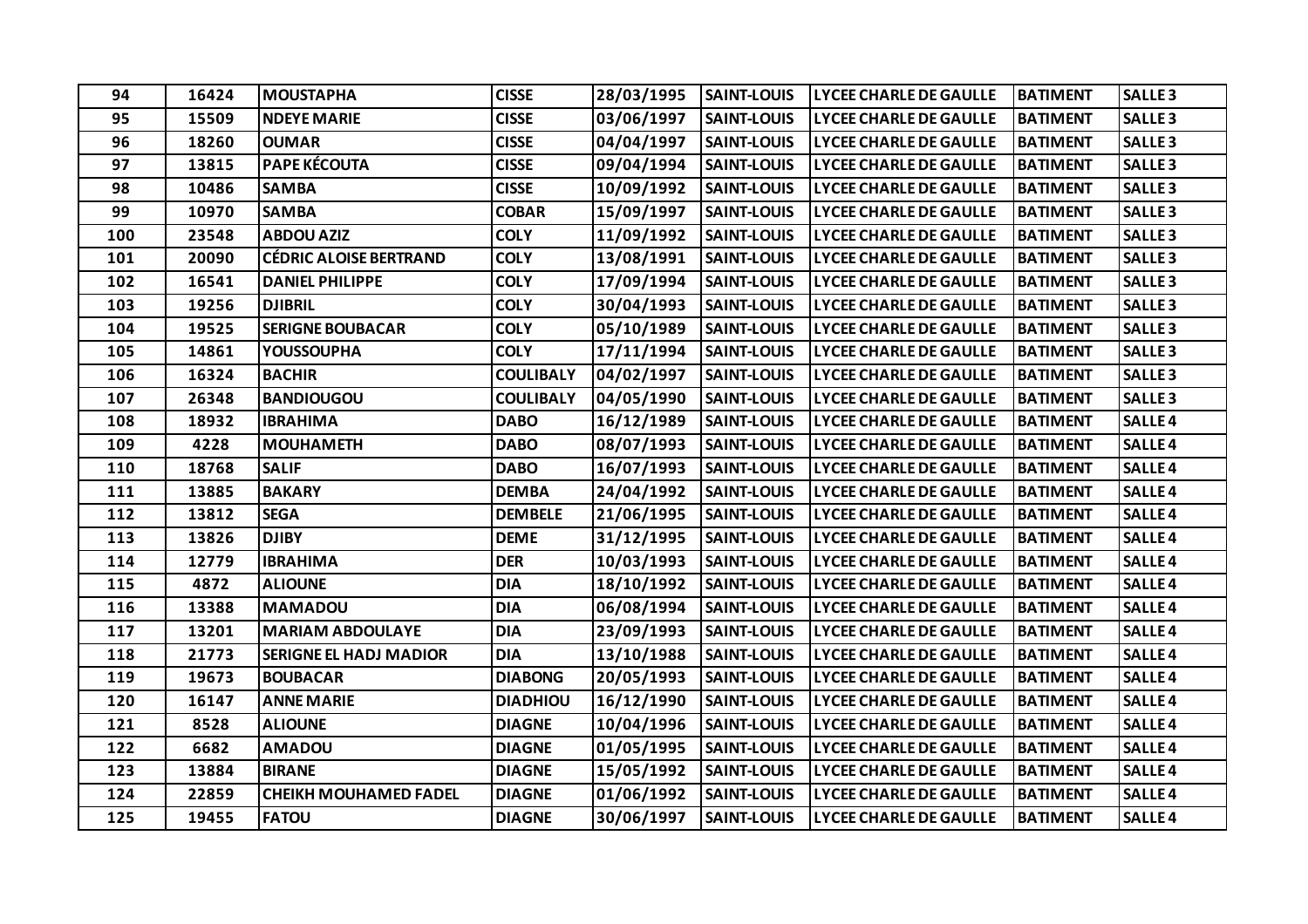| 126 | 19775 | <b>GORA</b>                 | <b>DIAGNE</b>   | 30/01/1991 | <b>SAINT-LOUIS</b> | <b>LYCEE CHARLE DE GAULLE</b> | <b>BATIMENT</b> | <b>SALLE4</b>  |
|-----|-------|-----------------------------|-----------------|------------|--------------------|-------------------------------|-----------------|----------------|
| 127 | 10500 | <b>GUITTÉ</b>               | <b>DIAGNE</b>   | 19/01/1994 | <b>SAINT-LOUIS</b> | <b>LYCEE CHARLE DE GAULLE</b> | <b>BATIMENT</b> | <b>SALLE4</b>  |
| 128 | 15340 | <b>KHADIM</b>               | <b>DIAGNE</b>   | 30/10/1986 | <b>SAINT-LOUIS</b> | <b>LYCEE CHARLE DE GAULLE</b> | <b>BATIMENT</b> | <b>SALLE4</b>  |
| 129 | 10538 | <b>MASSOUD</b>              | <b>DIAGNE</b>   | 15/07/1995 | <b>SAINT-LOUIS</b> | <b>LYCEE CHARLE DE GAULLE</b> | <b>BATIMENT</b> | <b>SALLE4</b>  |
| 130 | 25939 | <b>MODOU</b>                | <b>DIAGNE</b>   | 18/10/1995 | <b>SAINT-LOUIS</b> | <b>LYCEE CHARLE DE GAULLE</b> | <b>BATIMENT</b> | <b>SALLE4</b>  |
| 131 | 7226  | <b>MOUHAMADOU</b>           | <b>DIAGNE</b>   | 25/09/1995 | <b>SAINT-LOUIS</b> | <b>LYCEE CHARLE DE GAULLE</b> | <b>BATIMENT</b> | <b>SALLE4</b>  |
| 132 | 5620  | <b>MOUSSA</b>               | <b>DIAGNE</b>   | 15/03/1990 | <b>SAINT-LOUIS</b> | <b>LYCEE CHARLE DE GAULLE</b> | <b>BATIMENT</b> | <b>SALLE4</b>  |
| 133 | 14290 | <b>SALIOU</b>               | <b>DIAGNE</b>   | 08/08/1994 | <b>SAINT-LOUIS</b> | <b>LYCEE CHARLE DE GAULLE</b> | <b>BATIMENT</b> | <b>SALLE4</b>  |
| 134 | 4224  | <b>BABACAR</b>              | <b>DIAKHATE</b> | 11/03/1989 | <b>SAINT-LOUIS</b> | <b>LYCEE CHARLE DE GAULLE</b> | <b>BATIMENT</b> | <b>SALLE4</b>  |
| 135 | 17719 | <b>MBATHIO</b>              | <b>DIAKHATE</b> | 30/05/1988 | <b>SAINT-LOUIS</b> | <b>LYCEE CHARLE DE GAULLE</b> | <b>BATIMENT</b> | <b>SALLE4</b>  |
| 136 | 17158 | <b>SADIO</b>                | <b>DIAKHATE</b> | 24/12/1994 | <b>SAINT-LOUIS</b> | <b>LYCEE CHARLE DE GAULLE</b> | <b>BATIMENT</b> | <b>SALLE4</b>  |
| 137 | 16680 | <b>SILEYMANE</b>            | <b>DIAKHATE</b> | 11/12/1993 | <b>SAINT-LOUIS</b> | <b>LYCEE CHARLE DE GAULLE</b> | <b>BATIMENT</b> | <b>SALLE4</b>  |
| 138 | 26270 | <b>THIERNO OUSMANE</b>      | <b>DIAKHATE</b> | 11/05/1996 | <b>SAINT-LOUIS</b> | <b>LYCEE CHARLE DE GAULLE</b> | <b>BATIMENT</b> | <b>SALLE4</b>  |
| 139 | 19777 | <b>AÏSSATOU</b>             | <b>DIAKHITE</b> | 07/09/1994 | <b>SAINT-LOUIS</b> | LYCEE CHARLE DE GAULLE        | <b>BATIMENT</b> | <b>SALLE4</b>  |
| 140 | 15434 | <b>DJIBRIL</b>              | <b>DIAL</b>     | 27/08/1990 | <b>SAINT-LOUIS</b> | <b>LYCEE CHARLE DE GAULLE</b> | <b>BATIMENT</b> | <b>SALLE4</b>  |
| 141 | 13683 | <b>ABDOUL MAGGIB</b>        | <b>DIALLO</b>   | 15/10/1991 | <b>SAINT-LOUIS</b> | <b>LYCEE CHARLE DE GAULLE</b> | <b>BATIMENT</b> | <b>SALLE4</b>  |
| 142 | 17386 | <b>ABDOULAYE</b>            | <b>DIALLO</b>   | 05/03/1997 | <b>SAINT-LOUIS</b> | <b>LYCEE CHARLE DE GAULLE</b> | <b>BATIMENT</b> | <b>SALLE4</b>  |
| 143 | 19557 | <b>ABDOULAYE DJIBRIL</b>    | <b>DIALLO</b>   | 12/06/1993 | <b>SAINT-LOUIS</b> | <b>LYCEE CHARLE DE GAULLE</b> | <b>BATIMENT</b> | <b>SALLE 5</b> |
| 144 | 3651  | <b>ADAMA</b>                | <b>DIALLO</b>   | 03/05/1994 | <b>SAINT-LOUIS</b> | <b>LYCEE CHARLE DE GAULLE</b> | <b>BATIMENT</b> | <b>SALLE 5</b> |
| 145 | 19292 | <b>ADAMA AWA</b>            | <b>DIALLO</b>   | 06/04/1996 | <b>SAINT-LOUIS</b> | <b>LYCEE CHARLE DE GAULLE</b> | <b>BATIMENT</b> | <b>SALLE 5</b> |
| 146 | 18348 | <b>AHMADOU</b>              | <b>DIALLO</b>   | 15/10/1995 | <b>SAINT-LOUIS</b> | <b>LYCEE CHARLE DE GAULLE</b> | <b>BATIMENT</b> | <b>SALLE 5</b> |
| 147 | 14491 | <b>AISSATOU</b>             | <b>DIALLO</b>   | 02/06/1993 | <b>SAINT-LOUIS</b> | <b>LYCEE CHARLE DE GAULLE</b> | <b>BATIMENT</b> | <b>SALLE 5</b> |
| 148 | 17116 | <b>AMADOU DIOULDE</b>       | <b>DIALLO</b>   | 10/04/1992 | <b>SAINT-LOUIS</b> | <b>LYCEE CHARLE DE GAULLE</b> | <b>BATIMENT</b> | <b>SALLE 5</b> |
| 149 | 5570  | <b>AMADOU OUSMANE</b>       | <b>DIALLO</b>   | 10/01/1994 | <b>SAINT-LOUIS</b> | <b>LYCEE CHARLE DE GAULLE</b> | <b>BATIMENT</b> | <b>SALLE 5</b> |
| 150 | 22340 | <b>AMINATA</b>              | <b>DIALLO</b>   | 05/09/1992 | <b>SAINT-LOUIS</b> | <b>LYCEE CHARLE DE GAULLE</b> | <b>BATIMENT</b> | <b>SALLE 5</b> |
| 151 | 14238 | <b>AWA</b>                  | <b>DIALLO</b>   | 19/11/1990 | <b>SAINT-LOUIS</b> | <b>LYCEE CHARLE DE GAULLE</b> | <b>BATIMENT</b> | <b>SALLE 5</b> |
| 152 | 16934 | <b>BOCAR</b>                | <b>DIALLO</b>   | 25/12/1986 | <b>SAINT-LOUIS</b> | <b>LYCEE CHARLE DE GAULLE</b> | <b>BATIMENT</b> | <b>SALLE 5</b> |
| 153 | 13370 | <b>BOUBACAR</b>             | <b>DIALLO</b>   | 27/09/1997 | <b>SAINT-LOUIS</b> | <b>LYCEE CHARLE DE GAULLE</b> | <b>BATIMENT</b> | <b>SALLE 5</b> |
| 154 | 15389 | <b>CHEIKH AHMED TIDIANE</b> | <b>DIALLO</b>   | 05/04/1987 | <b>SAINT-LOUIS</b> | <b>LYCEE CHARLE DE GAULLE</b> | <b>BATIMENT</b> | <b>SALLE 5</b> |
| 155 | 19834 | <b>DAOUDA</b>               | <b>DIALLO</b>   | 11/06/1996 | <b>SAINT-LOUIS</b> | <b>LYCEE CHARLE DE GAULLE</b> | <b>BATIMENT</b> | <b>SALLE 5</b> |
| 156 | 3406  | <b>DÉTHIÉ</b>               | <b>DIALLO</b>   | 09/03/1994 | <b>SAINT-LOUIS</b> | <b>LYCEE CHARLE DE GAULLE</b> | <b>BATIMENT</b> | <b>SALLE 5</b> |
| 157 | 15084 | <b>FATOUMATA BAILO</b>      | <b>DIALLO</b>   | 05/05/1996 | <b>SAINT-LOUIS</b> | <b>LYCEE CHARLE DE GAULLE</b> | <b>BATIMENT</b> | <b>SALLE 5</b> |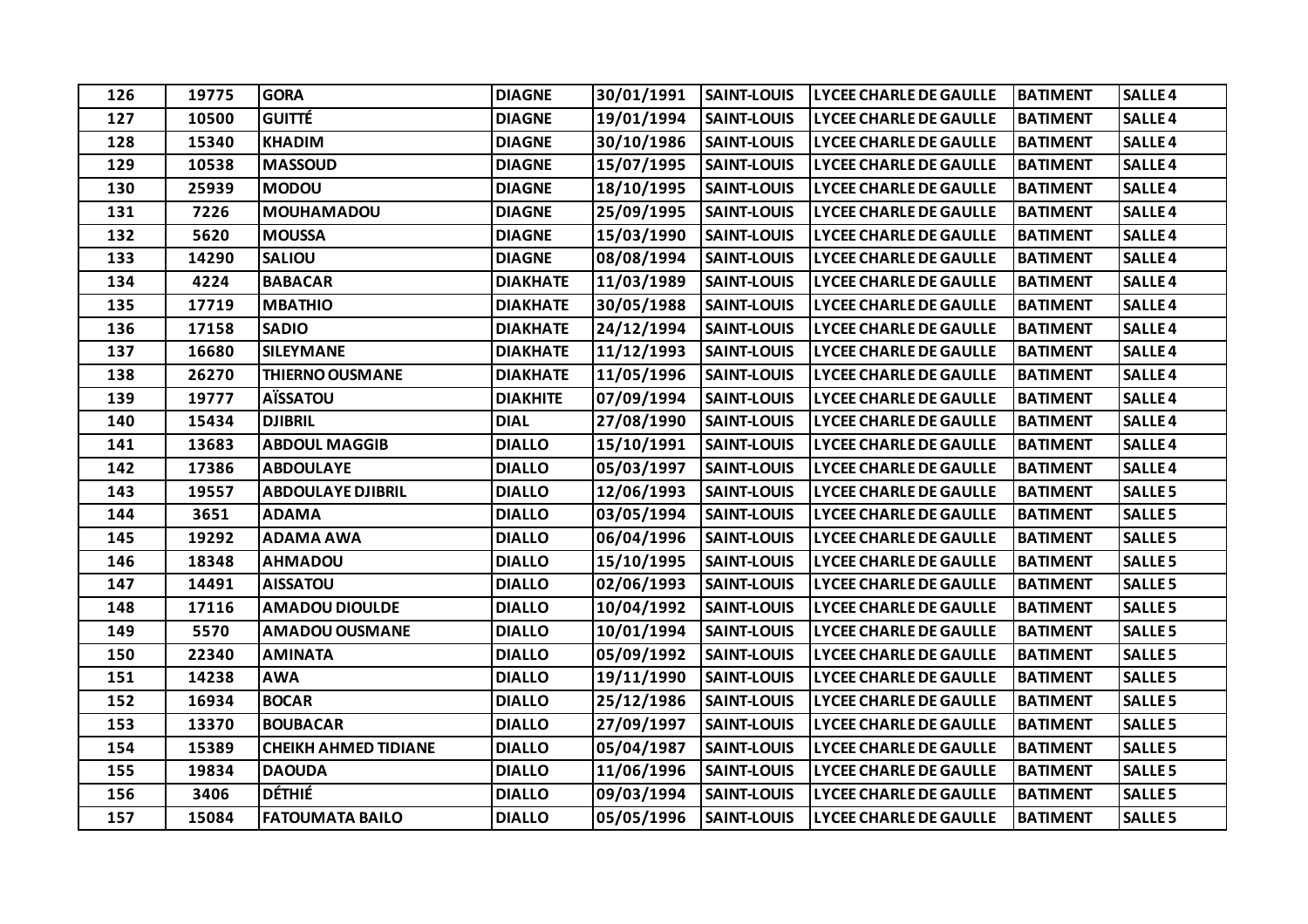| 158 | 15789 | <b>GAISSIRY</b>                              | <b>DIALLO</b>   | 13/03/1994 | <b>SAINT-LOUIS</b> | <b>LYCEE CHARLE DE GAULLE</b> | <b>BATIMENT</b> | <b>SALLE 5</b>     |
|-----|-------|----------------------------------------------|-----------------|------------|--------------------|-------------------------------|-----------------|--------------------|
| 159 | 16004 | <b>ISMELA</b>                                | <b>DIALLO</b>   | 17/09/1993 | <b>SAINT-LOUIS</b> | <b>LYCEE CHARLE DE GAULLE</b> | <b>BATIMENT</b> | <b>SALLE 5</b>     |
| 160 | 11521 | <b>MAME DIAM</b>                             | <b>DIALLO</b>   | 07/03/1988 | <b>SAINT-LOUIS</b> | LYCEE CHARLE DE GAULLE        | <b>BATIMENT</b> | <b>SALLE 5</b>     |
| 161 | 14610 | <b>MOUHAMADOU NANCIROU</b><br><b>KHORAKI</b> | <b>DIALLO</b>   | 18/05/1993 | <b>SAINT-LOUIS</b> | LYCEE CHARLE DE GAULLE        | <b>BATIMENT</b> | <b>SALLE 5</b>     |
| 162 | 9846  | <b>NDEYE MARIE</b>                           | <b>DIALLO</b>   | 18/09/1995 | <b>SAINT-LOUIS</b> | LYCEE CHARLE DE GAULLE        | <b>BATIMENT</b> | <b>SALLE 5</b>     |
| 163 | 17270 | <b>OUSMANE</b>                               | <b>DIALLO</b>   | 12/04/1989 | <b>SAINT-LOUIS</b> | <b>LYCEE CHARLE DE GAULLE</b> | <b>BATIMENT</b> | <b>SALLE 5</b>     |
| 164 | 15989 | <b>SERIGNE SALIOU</b>                        | <b>DIALLO</b>   | 12/09/1995 | <b>SAINT-LOUIS</b> | <b>LYCEE CHARLE DE GAULLE</b> | <b>BATIMENT</b> | <b>SALLE 5</b>     |
| 165 | 10546 | <b>SOULEYMANE</b>                            | <b>DIALLO</b>   | 03/01/1992 | <b>SAINT-LOUIS</b> | <b>LYCEE CHARLE DE GAULLE</b> | <b>BATIMENT</b> | <b>SALLE 5</b>     |
| 166 | 19727 | <b>KEBA</b>                                  | <b>DIAMBANG</b> | 21/12/1988 | <b>SAINT-LOUIS</b> | LYCEE CHARLE DE GAULLE        | <b>BATIMENT</b> | <b>SALLE 5</b>     |
| 167 | 14680 | <b>MOUHAMED</b>                              | <b>DIANE</b>    | 18/12/1988 | <b>SAINT-LOUIS</b> | LYCEE CHARLE DE GAULLE        | <b>BATIMENT</b> | <b>SALLE 5</b>     |
| 168 | 18173 | <b>CHERIF</b>                                | <b>DIAO</b>     | 29/01/1993 | <b>SAINT-LOUIS</b> | <b>LYCEE CHARLE DE GAULLE</b> | <b>BATIMENT</b> | <b>SALLE 5</b>     |
| 169 | 13334 | <b>IBRAHIMA</b>                              | <b>DIAO</b>     | 15/04/1993 | <b>SAINT-LOUIS</b> | LYCEE CHARLE DE GAULLE        | <b>BATIMENT</b> | <b>SALLE 5</b>     |
| 170 | 3074  | <b>MOUHAMAD IBN BECAYE</b>                   | <b>DIARRA</b>   | 09/08/1996 | <b>SAINT-LOUIS</b> | <b>LYCEE CHARLE DE GAULLE</b> | <b>BATIMENT</b> | <b>SALLE 5</b>     |
| 171 | 19943 | <b>OUSMANE</b>                               | <b>DIARRA</b>   | 13/10/1996 | <b>SAINT-LOUIS</b> | <b>LYCEE CHARLE DE GAULLE</b> | <b>BATIMENT</b> | <b>SALLE 5</b>     |
| 172 | 14823 | <b>PAPA MAKHA</b>                            | <b>DIARRA</b>   | 20/03/1986 | <b>SAINT-LOUIS</b> | LYCEE CHARLE DE GAULLE        | <b>BATIMENT</b> | <b>SALLE 5</b>     |
| 173 | 23258 | <b>ARONA</b>                                 | <b>DIASSE</b>   | 14/06/1993 | <b>SAINT-LOUIS</b> | LYCEE CHARLE DE GAULLE        | <b>BATIMENT</b> | <b>SALLE 5</b>     |
| 174 | 18739 | <b>ABOUBACAR</b>                             | <b>DIATTA</b>   | 25/03/1993 | <b>SAINT-LOUIS</b> | LYCEE CHARLE DE GAULLE        | <b>BATIMENT</b> | <b>SALLE 5</b>     |
| 175 | 13918 | <b>ANGE VLADIMIR DAMIEN</b>                  | <b>DIATTA</b>   | 13/08/1997 | <b>SAINT-LOUIS</b> | LYCEE CHARLE DE GAULLE        | <b>BATIMENT</b> | <b>SALLE 6</b>     |
| 176 | 2845  | <b>ARSÈNE ATAMOIGNE</b>                      | <b>DIATTA</b>   | 07/11/1990 | <b>SAINT-LOUIS</b> | LYCEE CHARLE DE GAULLE        | <b>BATIMENT</b> | SALLE <sub>6</sub> |
| 177 | 19167 | <b>AÏSSATOU</b>                              | <b>DIATTA</b>   | 01/01/1992 | <b>SAINT-LOUIS</b> | <b>LYCEE CHARLE DE GAULLE</b> | <b>BATIMENT</b> | <b>SALLE 6</b>     |
| 178 | 18519 | <b>EMARD</b>                                 | <b>DIATTA</b>   | 13/12/1995 | <b>SAINT-LOUIS</b> | LYCEE CHARLE DE GAULLE        | <b>BATIMENT</b> | SALLE <sub>6</sub> |
| 179 | 19250 | <b>IBRAHIMA</b>                              | <b>DIATTA</b>   | 30/10/1994 | <b>SAINT-LOUIS</b> | LYCEE CHARLE DE GAULLE        | <b>BATIMENT</b> | <b>SALLE 6</b>     |
| 180 | 5264  | <b>PAUL GERVAIS SILOÉ</b>                    | <b>DIATTA</b>   | 30/10/1994 | <b>SAINT-LOUIS</b> | <b>LYCEE CHARLE DE GAULLE</b> | <b>BATIMENT</b> | <b>SALLE 6</b>     |
| 181 | 6591  | <b>ALIOUNE</b>                               | <b>DIAW</b>     | 01/01/1995 | <b>SAINT-LOUIS</b> | <b>LYCEE CHARLE DE GAULLE</b> | <b>BATIMENT</b> | <b>SALLE 6</b>     |
| 182 | 18578 | <b>IBRAHIMA</b>                              | <b>DIAW</b>     | 07/08/1995 | <b>SAINT-LOUIS</b> | LYCEE CHARLE DE GAULLE        | <b>BATIMENT</b> | SALLE <sub>6</sub> |
| 183 | 11202 | <b>KHADIM</b>                                | <b>DIAW</b>     | 10/05/1997 | <b>SAINT-LOUIS</b> | LYCEE CHARLE DE GAULLE        | <b>BATIMENT</b> | <b>SALLE 6</b>     |
| 184 | 13594 | <b>MAMADOU NIANG</b>                         | <b>DIAW</b>     | 05/12/1994 | <b>SAINT-LOUIS</b> | LYCEE CHARLE DE GAULLE        | <b>BATIMENT</b> | <b>SALLE 6</b>     |
| 185 | 25227 | <b>RAMA</b>                                  | <b>DIAW</b>     | 20/03/1994 | <b>SAINT-LOUIS</b> | LYCEE CHARLE DE GAULLE        | <b>BATIMENT</b> | SALLE <sub>6</sub> |
| 186 | 6450  | <b>ABDOULAYE</b>                             | <b>DIAWARA</b>  | 24/03/1994 | <b>SAINT-LOUIS</b> | <b>LYCEE CHARLE DE GAULLE</b> | <b>BATIMENT</b> | SALLE <sub>6</sub> |
| 187 | 13700 | <b>KEBA</b>                                  | <b>DIAWARA</b>  | 08/01/1996 | <b>SAINT-LOUIS</b> | LYCEE CHARLE DE GAULLE        | <b>BATIMENT</b> | <b>SALLE 6</b>     |
| 188 | 18906 | <b>ABDOU</b>                                 | <b>DIEDHIOU</b> | 03/02/1988 | <b>SAINT-LOUIS</b> | LYCEE CHARLE DE GAULLE        | <b>BATIMENT</b> | <b>SALLE 6</b>     |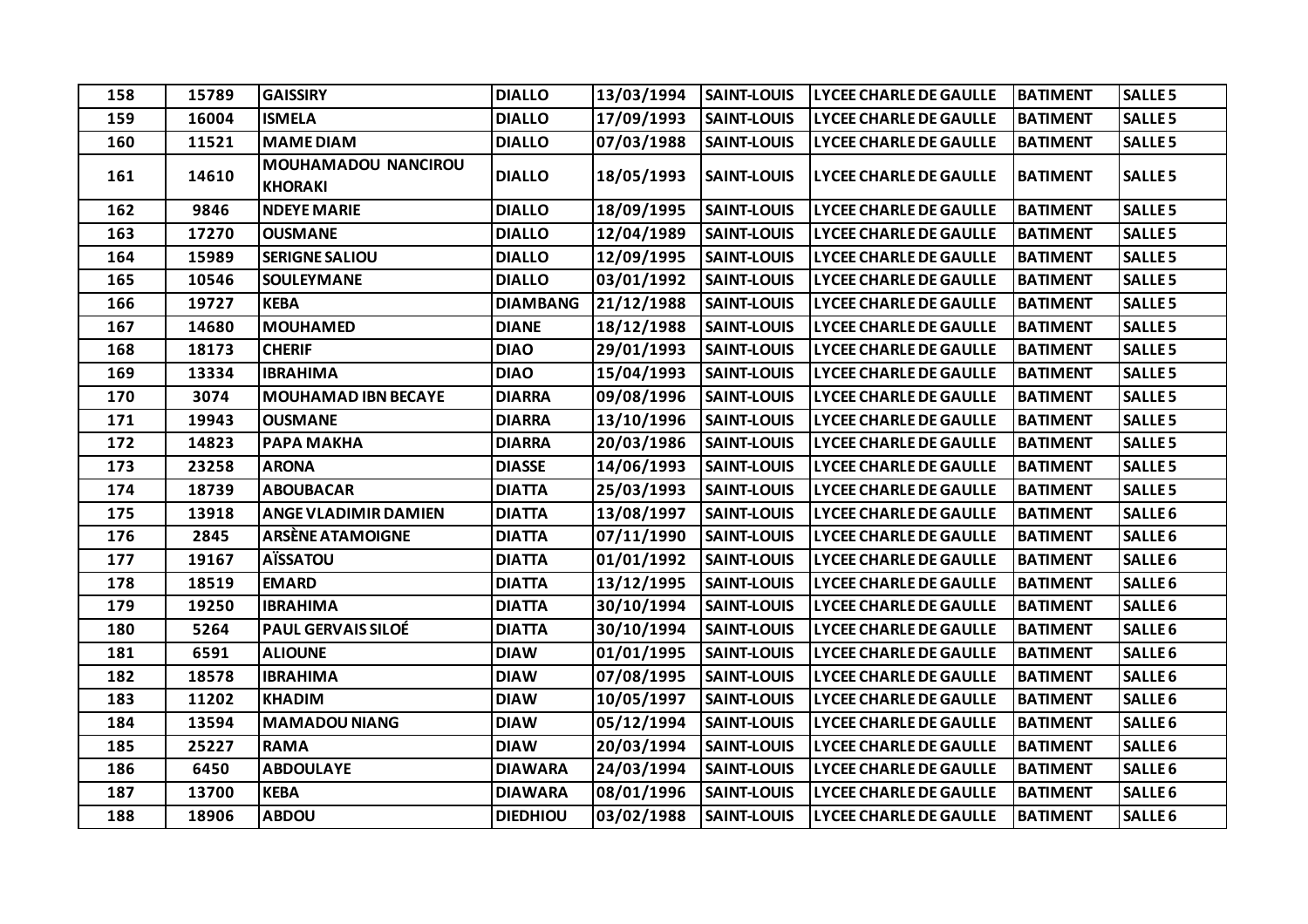| 189 | 19836 | <b>ABDOU KADER</b>                            | <b>DIEDHIOU</b> | 10/11/1988 | <b>SAINT-LOUIS</b> | <b>LYCEE CHARLE DE GAULLE</b> | <b>BATIMENT</b> | <b>SALLE 6</b>     |
|-----|-------|-----------------------------------------------|-----------------|------------|--------------------|-------------------------------|-----------------|--------------------|
| 190 | 19168 | <b>DOUDOU</b>                                 | <b>DIEDHIOU</b> | 04/03/1997 | <b>SAINT-LOUIS</b> | <b>LYCEE CHARLE DE GAULLE</b> | <b>BATIMENT</b> | <b>SALLE 6</b>     |
| 191 | 14019 | <b>MAME KHADY</b>                             | <b>DIEDHIOU</b> | 02/04/1997 | <b>SAINT-LOUIS</b> | <b>LYCEE CHARLE DE GAULLE</b> | <b>BATIMENT</b> | <b>SALLE 6</b>     |
| 192 | 13817 | <b>MARTIAL</b>                                | <b>DIEDHIOU</b> | 03/10/1995 | <b>SAINT-LOUIS</b> | <b>LYCEE CHARLE DE GAULLE</b> | <b>BATIMENT</b> | <b>SALLE 6</b>     |
| 193 | 19961 | <b>SADIO</b>                                  | <b>DIEDHIOU</b> | 02/01/1986 | <b>SAINT-LOUIS</b> | <b>LYCEE CHARLE DE GAULLE</b> | <b>BATIMENT</b> | SALLE <sub>6</sub> |
| 194 | 16285 | <b>SOHNA</b>                                  | <b>DIEDHIOU</b> | 21/04/1991 | <b>SAINT-LOUIS</b> | <b>LYCEE CHARLE DE GAULLE</b> | <b>BATIMENT</b> | <b>SALLE 6</b>     |
| 195 | 16042 | <b>YANCOBA</b>                                | <b>DIEDHIOU</b> | 05/05/1987 | <b>SAINT-LOUIS</b> | <b>LYCEE CHARLE DE GAULLE</b> | <b>BATIMENT</b> | SALLE <sub>6</sub> |
| 196 | 18514 | <b>AIMÉ THEODORE</b>                          | <b>DIEME</b>    | 09/11/1985 | <b>SAINT-LOUIS</b> | <b>LYCEE CHARLE DE GAULLE</b> | <b>BATIMENT</b> | SALLE <sub>6</sub> |
| 197 | 24630 | <b>AISSATOU</b>                               | <b>DIEME</b>    | 25/10/1995 | <b>SAINT-LOUIS</b> | <b>LYCEE CHARLE DE GAULLE</b> | <b>BATIMENT</b> | <b>SALLE 6</b>     |
| 198 | 16753 | <b>ALIOUNE BADARA</b>                         | <b>DIEME</b>    | 10/05/1995 | <b>SAINT-LOUIS</b> | <b>LYCEE CHARLE DE GAULLE</b> | <b>BATIMENT</b> | <b>SALLE 6</b>     |
| 199 | 18545 | <b>ISMAILA</b>                                | <b>DIEME</b>    | 10/02/1988 | <b>SAINT-LOUIS</b> | <b>LYCEE CHARLE DE GAULLE</b> | <b>BATIMENT</b> | <b>SALLE 6</b>     |
| 200 | 15223 | <b>MAIMOUNA</b>                               | <b>DIEME</b>    | 26/02/1991 | <b>SAINT-LOUIS</b> | <b>LYCEE CHARLE DE GAULLE</b> | <b>BATIMENT</b> | <b>SALLE 6</b>     |
| 201 | 17348 | <b>NSEYE FATOU</b>                            | <b>DIEME</b>    | 23/12/1991 | <b>SAINT-LOUIS</b> | <b>LYCEE CHARLE DE GAULLE</b> | <b>BATIMENT</b> | SALLE <sub>6</sub> |
| 202 | 19503 | <b>SADY TOURE</b>                             | <b>DIEME</b>    | 10/08/1984 | <b>SAINT-LOUIS</b> | <b>LYCEE CHARLE DE GAULLE</b> | <b>BATIMENT</b> | SALLE <sub>6</sub> |
| 203 | 13990 | <b>TIDIANE</b>                                | <b>DIEME</b>    | 12/11/1995 | <b>SAINT-LOUIS</b> | <b>LYCEE CHARLE DE GAULLE</b> | <b>BATIMENT</b> | <b>SALLE 6</b>     |
| 204 | 16055 | <b>VAQUE</b>                                  | <b>DIEME</b>    | 05/03/1993 | <b>SAINT-LOUIS</b> | <b>LYCEE CHARLE DE GAULLE</b> | <b>BATIMENT</b> | SALLE <sub>6</sub> |
| 205 | 19778 | <b>YOUBA</b>                                  | <b>DIEME</b>    | 07/08/1993 | <b>SAINT-LOUIS</b> | <b>LYCEE CHARLE DE GAULLE</b> | <b>BATIMENT</b> | <b>SALLE 7</b>     |
| 206 | 20089 | <b>ALIOUNE</b>                                | <b>DIENE</b>    | 14/11/1989 | <b>SAINT-LOUIS</b> | <b>LYCEE CHARLE DE GAULLE</b> | <b>BATIMENT</b> | <b>SALLE 7</b>     |
| 207 | 9387  | <b>OUSMANE</b>                                | <b>DIENE</b>    | 13/10/1987 | <b>SAINT-LOUIS</b> | <b>LYCEE CHARLE DE GAULLE</b> | <b>BATIMENT</b> | <b>SALLE 7</b>     |
| 208 | 18677 | <b>RAYMOND ALPHONSE MOISE</b><br><b>GUINE</b> | <b>DIENE</b>    | 06/05/1993 | <b>SAINT-LOUIS</b> | <b>LYCEE CHARLE DE GAULLE</b> | <b>BATIMENT</b> | <b>SALLE 7</b>     |
| 209 | 13010 | <b>SALIOU</b>                                 | <b>DIENE</b>    | 26/08/1996 | <b>SAINT-LOUIS</b> | <b>LYCEE CHARLE DE GAULLE</b> | <b>BATIMENT</b> | SALLE <sub>7</sub> |
| 210 | 20701 | <b>DIAGNE MARIE</b>                           | <b>DIENG</b>    | 13/05/1990 | <b>SAINT-LOUIS</b> | <b>LYCEE CHARLE DE GAULLE</b> | <b>BATIMENT</b> | <b>SALLE 7</b>     |
| 211 | 3996  | <b>LAITY</b>                                  | <b>DIENG</b>    | 28/06/1994 | <b>SAINT-LOUIS</b> | <b>LYCEE CHARLE DE GAULLE</b> | <b>BATIMENT</b> | <b>SALLE 7</b>     |
| 212 | 19736 | <b>MODOU BARA</b>                             | <b>DIENG</b>    | 10/03/1989 | <b>SAINT-LOUIS</b> | <b>LYCEE CHARLE DE GAULLE</b> | <b>BATIMENT</b> | <b>SALLE 7</b>     |
| 213 | 22034 | <b>MOUNTAKHA</b>                              | <b>DIENG</b>    | 10/02/1993 | <b>SAINT-LOUIS</b> | LYCEE CHARLE DE GAULLE        | <b>BATIMENT</b> | <b>SALLE 7</b>     |
| 214 | 25520 | <b>MOUSSA</b>                                 | <b>DIENG</b>    | 12/01/1993 | <b>SAINT-LOUIS</b> | <b>LYCEE CHARLE DE GAULLE</b> | <b>BATIMENT</b> | <b>SALLE 7</b>     |
| 215 | 15256 | <b>NDEYE MAGUETTE</b>                         | <b>DIENG</b>    | 07/04/1997 | <b>SAINT-LOUIS</b> | <b>LYCEE CHARLE DE GAULLE</b> | <b>BATIMENT</b> | <b>SALLE 7</b>     |
| 216 | 15005 | <b>NDIOGOU</b>                                | <b>DIENG</b>    | 12/03/1991 | <b>SAINT-LOUIS</b> | <b>LYCEE CHARLE DE GAULLE</b> | <b>BATIMENT</b> | <b>SALLE 7</b>     |
| 217 | 16356 | <b>ROKHAYA</b>                                | <b>DIENG</b>    | 01/07/1993 | <b>SAINT-LOUIS</b> | <b>LYCEE CHARLE DE GAULLE</b> | <b>BATIMENT</b> | <b>SALLE 7</b>     |
| 218 | 19541 | <b>IBRAHIMA</b>                               | <b>DIEYE</b>    | 18/02/1996 | <b>SAINT-LOUIS</b> | <b>LYCEE CHARLE DE GAULLE</b> | <b>BATIMENT</b> | SALLE <sub>7</sub> |
| 219 | 13138 | <b>MADICKE</b>                                | <b>DIEYE</b>    | 30/08/1994 | <b>SAINT-LOUIS</b> | <b>LYCEE CHARLE DE GAULLE</b> | <b>BATIMENT</b> | <b>SALLE 7</b>     |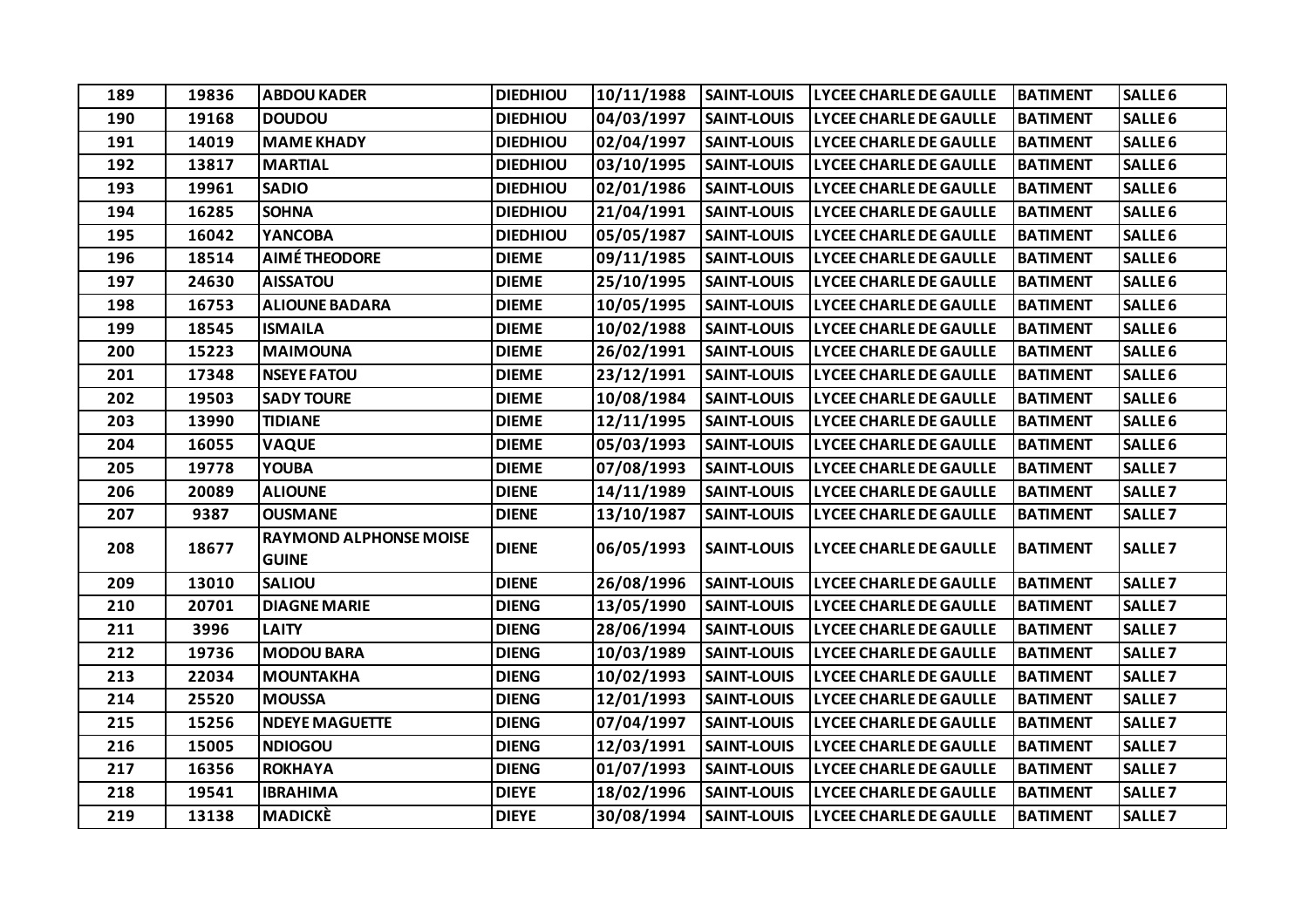| 220 | 14844 | <b>MADIOP</b>       | <b>DIEYE</b> | 10/04/1996 | <b>SAINT-LOUIS</b> | <b>LYCEE CHARLE DE GAULLE</b> | <b>BATIMENT</b> | <b>SALLE 7</b>     |
|-----|-------|---------------------|--------------|------------|--------------------|-------------------------------|-----------------|--------------------|
| 221 | 18564 | <b>MAGATTE</b>      | <b>DIEYE</b> | 11/12/1993 | <b>SAINT-LOUIS</b> | <b>LYCEE CHARLE DE GAULLE</b> | <b>BATIMENT</b> | <b>SALLE 7</b>     |
| 222 | 10361 | <b>MASSAR</b>       | <b>DIEYE</b> | 20/01/1992 | <b>SAINT-LOUIS</b> | <b>LYCEE CHARLE DE GAULLE</b> | <b>BATIMENT</b> | <b>SALLE 7</b>     |
| 223 | 5145  | <b>MOUSTAPHA</b>    | <b>DIEYE</b> | 03/04/1997 | <b>SAINT-LOUIS</b> | <b>LYCEE CHARLE DE GAULLE</b> | <b>BATIMENT</b> | <b>SALLE 7</b>     |
| 224 | 8314  | <b>OUSSEYNOU</b>    | <b>DIEYE</b> | 11/11/1993 | <b>SAINT-LOUIS</b> | <b>LYCEE CHARLE DE GAULLE</b> | <b>BATIMENT</b> | <b>SALLE 7</b>     |
| 225 | 19298 | <b>PAPA ALIOUNE</b> | <b>DIEYE</b> | 10/02/1996 | <b>SAINT-LOUIS</b> | <b>LYCEE CHARLE DE GAULLE</b> | <b>BATIMENT</b> | <b>SALLE 7</b>     |
| 226 | 19463 | <b>MAME WASSA</b>   | <b>DIOKH</b> | 15/03/1997 | <b>SAINT-LOUIS</b> | <b>LYCEE CHARLE DE GAULLE</b> | <b>BATIMENT</b> | <b>SALLE 7</b>     |
| 227 | 14886 | <b>ABDOURAHMANE</b> | <b>DIOL</b>  | 24/04/1987 | <b>SAINT-LOUIS</b> | <b>LYCEE CHARLE DE GAULLE</b> | <b>BATIMENT</b> | <b>SALLE 7</b>     |
| 228 | 17898 | <b>BABACAR</b>      | <b>DIOM</b>  | 17/11/1993 | <b>SAINT-LOUIS</b> | <b>LYCEE CHARLE DE GAULLE</b> | <b>BATIMENT</b> | <b>SALLE 7</b>     |
| 229 | 19787 | <b>AISSATOU</b>     | <b>DIONE</b> | 13/01/1992 | <b>SAINT-LOUIS</b> | <b>LYCEE CHARLE DE GAULLE</b> | <b>BATIMENT</b> | <b>SALLE 7</b>     |
| 230 | 13291 | <b>ALY</b>          | <b>DIONE</b> | 08/03/1995 | <b>SAINT-LOUIS</b> | <b>LYCEE CHARLE DE GAULLE</b> | <b>BATIMENT</b> | <b>SALLE 7</b>     |
| 231 | 15535 | <b>ASSANE</b>       | <b>DIONE</b> | 07/11/1990 | <b>SAINT-LOUIS</b> | <b>LYCEE CHARLE DE GAULLE</b> | <b>BATIMENT</b> | <b>SALLE 7</b>     |
| 232 | 24164 | <b>KÉBA</b>         | <b>DIONE</b> | 12/08/1995 | <b>SAINT-LOUIS</b> | <b>LYCEE CHARLE DE GAULLE</b> | <b>BATIMENT</b> | <b>SALLE 7</b>     |
| 233 | 14966 | <b>MAMADOU SECK</b> | <b>DIONE</b> | 30/06/1994 | <b>SAINT-LOUIS</b> | <b>LYCEE CHARLE DE GAULLE</b> | <b>BATIMENT</b> | <b>SALLE 7</b>     |
| 234 | 15840 | <b>OUSMAILA</b>     | <b>DIONE</b> | 27/11/1990 | <b>SAINT-LOUIS</b> | <b>LYCEE CHARLE DE GAULLE</b> | <b>BATIMENT</b> | <b>SALLE 7</b>     |
| 235 | 18450 | <b>ABABACAR</b>     | <b>DIOP</b>  | 30/05/1987 | <b>SAINT-LOUIS</b> | <b>LYCEE CHARLE DE GAULLE</b> | <b>BATIMENT</b> | <b>SALLE 7</b>     |
| 236 | 20928 | <b>ABDOU AKIM</b>   | <b>DIOP</b>  | 19/02/1990 | <b>SAINT-LOUIS</b> | <b>LYCEE CHARLE DE GAULLE</b> | <b>BATIMENT</b> | <b>SALLE 8</b>     |
| 237 | 24735 | <b>ABDOULAYE</b>    | <b>DIOP</b>  | 06/06/1991 | <b>SAINT-LOUIS</b> | <b>LYCEE CHARLE DE GAULLE</b> | <b>BATIMENT</b> | <b>SALLE 8</b>     |
| 238 | 19114 | <b>ABDOULAYE</b>    | <b>DIOP</b>  | 10/12/1995 | <b>SAINT-LOUIS</b> | <b>LYCEE CHARLE DE GAULLE</b> | <b>BATIMENT</b> | <b>SALLE 8</b>     |
| 239 | 9570  | <b>ADIOUMA</b>      | <b>DIOP</b>  | 12/01/1996 | <b>SAINT-LOUIS</b> | <b>LYCEE CHARLE DE GAULLE</b> | <b>BATIMENT</b> | <b>SALLE 8</b>     |
| 240 | 1726  | <b>ALASSANE</b>     | <b>DIOP</b>  | 24/12/1996 | <b>SAINT-LOUIS</b> | <b>LYCEE CHARLE DE GAULLE</b> | <b>BATIMENT</b> | <b>SALLE 8</b>     |
| 241 | 15225 | <b>ALPHA</b>        | <b>DIOP</b>  | 18/05/1992 | <b>SAINT-LOUIS</b> | <b>LYCEE CHARLE DE GAULLE</b> | <b>BATIMENT</b> | <b>SALLE 8</b>     |
| 242 | 22944 | <b>AMETH</b>        | <b>DIOP</b>  | 10/01/1994 | <b>SAINT-LOUIS</b> | <b>LYCEE CHARLE DE GAULLE</b> | <b>BATIMENT</b> | <b>SALLE 8</b>     |
| 243 | 13330 | <b>AMINATA</b>      | <b>DIOP</b>  | 03/02/1991 | <b>SAINT-LOUIS</b> | <b>LYCEE CHARLE DE GAULLE</b> | <b>BATIMENT</b> | <b>SALLE 8</b>     |
| 244 | 8460  | <b>ASSANE</b>       | <b>DIOP</b>  | 05/01/1997 | <b>SAINT-LOUIS</b> | <b>LYCEE CHARLE DE GAULLE</b> | <b>BATIMENT</b> | <b>SALLE 8</b>     |
| 245 | 25130 | <b>AWA</b>          | <b>DIOP</b>  | 06/08/1992 | <b>SAINT-LOUIS</b> | <b>LYCEE CHARLE DE GAULLE</b> | <b>BATIMENT</b> | <b>SALLE 8</b>     |
| 246 | 15711 | <b>BABACAR</b>      | <b>DIOP</b>  | 08/10/1991 | <b>SAINT-LOUIS</b> | <b>LYCEE CHARLE DE GAULLE</b> | <b>BATIMENT</b> | <b>SALLE 8</b>     |
| 247 | 12684 | <b>BABACAR</b>      | <b>DIOP</b>  | 16/07/1994 | <b>SAINT-LOUIS</b> | <b>LYCEE CHARLE DE GAULLE</b> | <b>BATIMENT</b> | <b>SALLE 8</b>     |
| 248 | 14545 | <b>CHEIKH</b>       | <b>DIOP</b>  | 05/03/1995 | <b>SAINT-LOUIS</b> | <b>LYCEE CHARLE DE GAULLE</b> | <b>BATIMENT</b> | <b>SALLE 8</b>     |
| 249 | 2470  | <b>DAME</b>         | <b>DIOP</b>  | 05/10/1989 | <b>SAINT-LOUIS</b> | <b>LYCEE CHARLE DE GAULLE</b> | <b>BATIMENT</b> | <b>SALLE 8</b>     |
| 250 | 13264 | <b>DAOUDA</b>       | <b>DIOP</b>  | 18/06/1991 | <b>SAINT-LOUIS</b> | <b>LYCEE CHARLE DE GAULLE</b> | <b>BATIMENT</b> | <b>SALLE 8</b>     |
| 251 | 16038 | <b>DAOUDA</b>       | <b>DIOP</b>  | 15/01/1992 | <b>SAINT-LOUIS</b> | <b>LYCEE CHARLE DE GAULLE</b> | <b>BATIMENT</b> | SALLE <sub>8</sub> |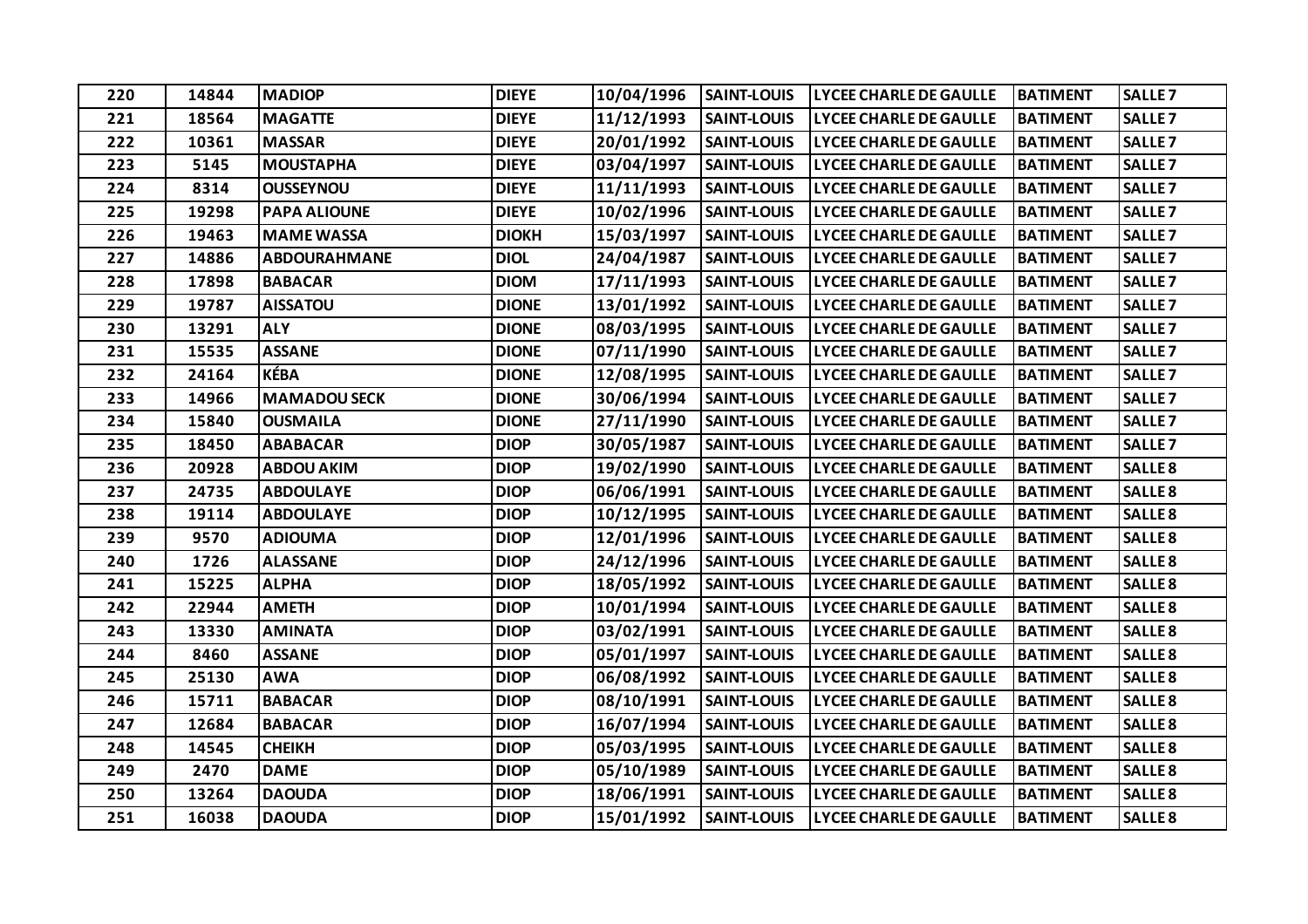| 252 | 9952  | <b>DAOUR</b>                | <b>DIOP</b> | 22/02/1990 | <b>SAINT-LOUIS</b> | <b>LYCEE CHARLE DE GAULLE</b> | <b>BATIMENT</b> | <b>SALLE 8</b>     |
|-----|-------|-----------------------------|-------------|------------|--------------------|-------------------------------|-----------------|--------------------|
| 253 | 14468 | <b>DEMBA</b>                | <b>DIOP</b> | 18/06/1989 | <b>SAINT-LOUIS</b> | <b>LYCEE CHARLE DE GAULLE</b> | <b>BATIMENT</b> | <b>SALLE 8</b>     |
| 254 | 13902 | <b>DICKEL</b>               | <b>DIOP</b> | 05/01/1994 | <b>SAINT-LOUIS</b> | <b>LYCEE CHARLE DE GAULLE</b> | <b>BATIMENT</b> | <b>SALLE 8</b>     |
| 255 | 12806 | <b>DOUDOU</b>               | <b>DIOP</b> | 12/11/1993 | <b>SAINT-LOUIS</b> | <b>LYCEE CHARLE DE GAULLE</b> | <b>BATIMENT</b> | <b>SALLE 8</b>     |
| 256 | 13949 | <b>EL HADJ MAMADOU SEYE</b> | <b>DIOP</b> | 20/01/1994 | <b>SAINT-LOUIS</b> | <b>LYCEE CHARLE DE GAULLE</b> | <b>BATIMENT</b> | <b>SALLE 8</b>     |
| 257 | 26443 | <b>EL HADJI ABDOULAYE</b>   | <b>DIOP</b> | 15/04/1993 | <b>SAINT-LOUIS</b> | <b>LYCEE CHARLE DE GAULLE</b> | <b>BATIMENT</b> | <b>SALLE 8</b>     |
| 258 | 29661 | EL HADJI MODY DIENG         | <b>DIOP</b> | 29/10/1994 | <b>SAINT-LOUIS</b> | <b>LYCEE CHARLE DE GAULLE</b> | <b>BATIMENT</b> | <b>SALLE 8</b>     |
| 259 | 13239 | <b>GORA</b>                 | <b>DIOP</b> | 28/03/1995 | <b>SAINT-LOUIS</b> | <b>LYCEE CHARLE DE GAULLE</b> | <b>BATIMENT</b> | <b>SALLE 8</b>     |
| 260 | 13671 | <b>HAFSATOU DEMBA</b>       | <b>DIOP</b> | 11/11/1996 | <b>SAINT-LOUIS</b> | <b>LYCEE CHARLE DE GAULLE</b> | <b>BATIMENT</b> | <b>SALLE 8</b>     |
| 261 | 8410  | <b>HAMA BOURE</b>           | <b>DIOP</b> | 02/08/1996 | <b>SAINT-LOUIS</b> | <b>LYCEE CHARLE DE GAULLE</b> | <b>BATIMENT</b> | <b>SALLE 9</b>     |
| 262 | 16668 | <b>IBA</b>                  | <b>DIOP</b> | 03/04/1997 | <b>SAINT-LOUIS</b> | <b>LYCEE CHARLE DE GAULLE</b> | <b>BATIMENT</b> | <b>SALLE 9</b>     |
| 263 | 17861 | <b>IBRAHIMA</b>             | <b>DIOP</b> | 12/03/1991 | <b>SAINT-LOUIS</b> | <b>LYCEE CHARLE DE GAULLE</b> | <b>BATIMENT</b> | <b>SALLE 9</b>     |
| 264 | 3617  | <b>IBRAHIMA</b>             | <b>DIOP</b> | 26/07/1995 | <b>SAINT-LOUIS</b> | <b>LYCEE CHARLE DE GAULLE</b> | <b>BATIMENT</b> | <b>SALLE 9</b>     |
| 265 | 13323 | <b>ISMAILA</b>              | <b>DIOP</b> | 15/10/1993 | <b>SAINT-LOUIS</b> | <b>LYCEE CHARLE DE GAULLE</b> | <b>BATIMENT</b> | <b>SALLE 9</b>     |
| 266 | 9480  | <b>KHADY</b>                | <b>DIOP</b> | 21/01/1991 | <b>SAINT-LOUIS</b> | <b>LYCEE CHARLE DE GAULLE</b> | <b>BATIMENT</b> | <b>SALLE 9</b>     |
| 267 | 19560 | <b>KHALIFA ABOUBACAR</b>    | <b>DIOP</b> | 17/08/1994 | <b>SAINT-LOUIS</b> | <b>LYCEE CHARLE DE GAULLE</b> | <b>BATIMENT</b> | <b>SALLE 9</b>     |
| 268 | 15407 | <b>KHARDIATA</b>            | <b>DIOP</b> | 04/01/1984 | <b>SAINT-LOUIS</b> | <b>LYCEE CHARLE DE GAULLE</b> | <b>BATIMENT</b> | <b>SALLE 9</b>     |
| 269 | 23667 | <b>KHARY MBAYE</b>          | <b>DIOP</b> | 14/12/1994 | <b>SAINT-LOUIS</b> | <b>LYCEE CHARLE DE GAULLE</b> | <b>BATIMENT</b> | <b>SALLE 9</b>     |
| 270 | 17874 | <b>KHOUDIA</b>              | <b>DIOP</b> | 23/11/1996 | <b>SAINT-LOUIS</b> | <b>LYCEE CHARLE DE GAULLE</b> | <b>BATIMENT</b> | <b>SALLE 9</b>     |
| 271 | 14600 | KINÉ                        | <b>DIOP</b> | 01/01/1997 | <b>SAINT-LOUIS</b> | <b>LYCEE CHARLE DE GAULLE</b> | <b>BATIMENT</b> | <b>SALLE 9</b>     |
| 272 | 9446  | <b>LASSANA</b>              | <b>DIOP</b> | 30/04/1991 | <b>SAINT-LOUIS</b> | <b>LYCEE CHARLE DE GAULLE</b> | <b>BATIMENT</b> | <b>SALLE 9</b>     |
| 273 | 12889 | <b>MADICKHE</b>             | <b>DIOP</b> | 10/02/1990 | <b>SAINT-LOUIS</b> | <b>LYCEE CHARLE DE GAULLE</b> | <b>BATIMENT</b> | <b>SALLE 9</b>     |
| 274 | 13922 | <b>MAFALL</b>               | <b>DIOP</b> | 04/03/1985 | <b>SAINT-LOUIS</b> | <b>LYCEE CHARLE DE GAULLE</b> | <b>BATIMENT</b> | <b>SALLE 9</b>     |
| 275 | 9586  | <b>MAGATTE</b>              | <b>DIOP</b> | 08/05/1987 | <b>SAINT-LOUIS</b> | <b>LYCEE CHARLE DE GAULLE</b> | <b>BATIMENT</b> | <b>SALLE 9</b>     |
| 276 | 9572  | <b>MAMADOU</b>              | <b>DIOP</b> | 12/02/1986 | <b>SAINT-LOUIS</b> | <b>LYCEE CHARLE DE GAULLE</b> | <b>BATIMENT</b> | <b>SALLE 9</b>     |
| 277 | 22737 | <b>MAMADOU LAMINE</b>       | <b>DIOP</b> | 31/10/1989 | <b>SAINT-LOUIS</b> | <b>LYCEE CHARLE DE GAULLE</b> | <b>BATIMENT</b> | SALLE <sub>9</sub> |
| 278 | 10340 | <b>MANDIAYE</b>             | <b>DIOP</b> | 12/03/1993 | <b>SAINT-LOUIS</b> | <b>LYCEE CHARLE DE GAULLE</b> | <b>BATIMENT</b> | <b>SALLE 9</b>     |
| 279 | 20813 | <b>MBAYE</b>                | <b>DIOP</b> | 08/05/1996 | <b>SAINT-LOUIS</b> | <b>LYCEE CHARLE DE GAULLE</b> | <b>BATIMENT</b> | <b>SALLE 9</b>     |
| 280 | 23950 | <b>MOHAMETH</b>             | <b>DIOP</b> | 26/01/1991 | <b>SAINT-LOUIS</b> | <b>LYCEE CHARLE DE GAULLE</b> | <b>BATIMENT</b> | SALLE <sub>9</sub> |
| 281 | 22361 | <b>MOMAR</b>                | <b>DIOP</b> | 22/08/1994 | <b>SAINT-LOUIS</b> | <b>LYCEE CHARLE DE GAULLE</b> | <b>BATIMENT</b> | <b>SALLE 9</b>     |
| 282 | 12385 | MOUHAMADOU MOUSTAPHA        | <b>DIOP</b> | 01/01/1997 | <b>SAINT-LOUIS</b> | <b>LYCEE CHARLE DE GAULLE</b> | <b>BATIMENT</b> | <b>SALLE 9</b>     |
| 283 | 21069 | <b>MOUHAMADOU1 AYE</b>      | <b>DIOP</b> | 18/06/1997 | <b>SAINT-LOUIS</b> | <b>LYCEE CHARLE DE GAULLE</b> | <b>BATIMENT</b> | <b>SALLE 9</b>     |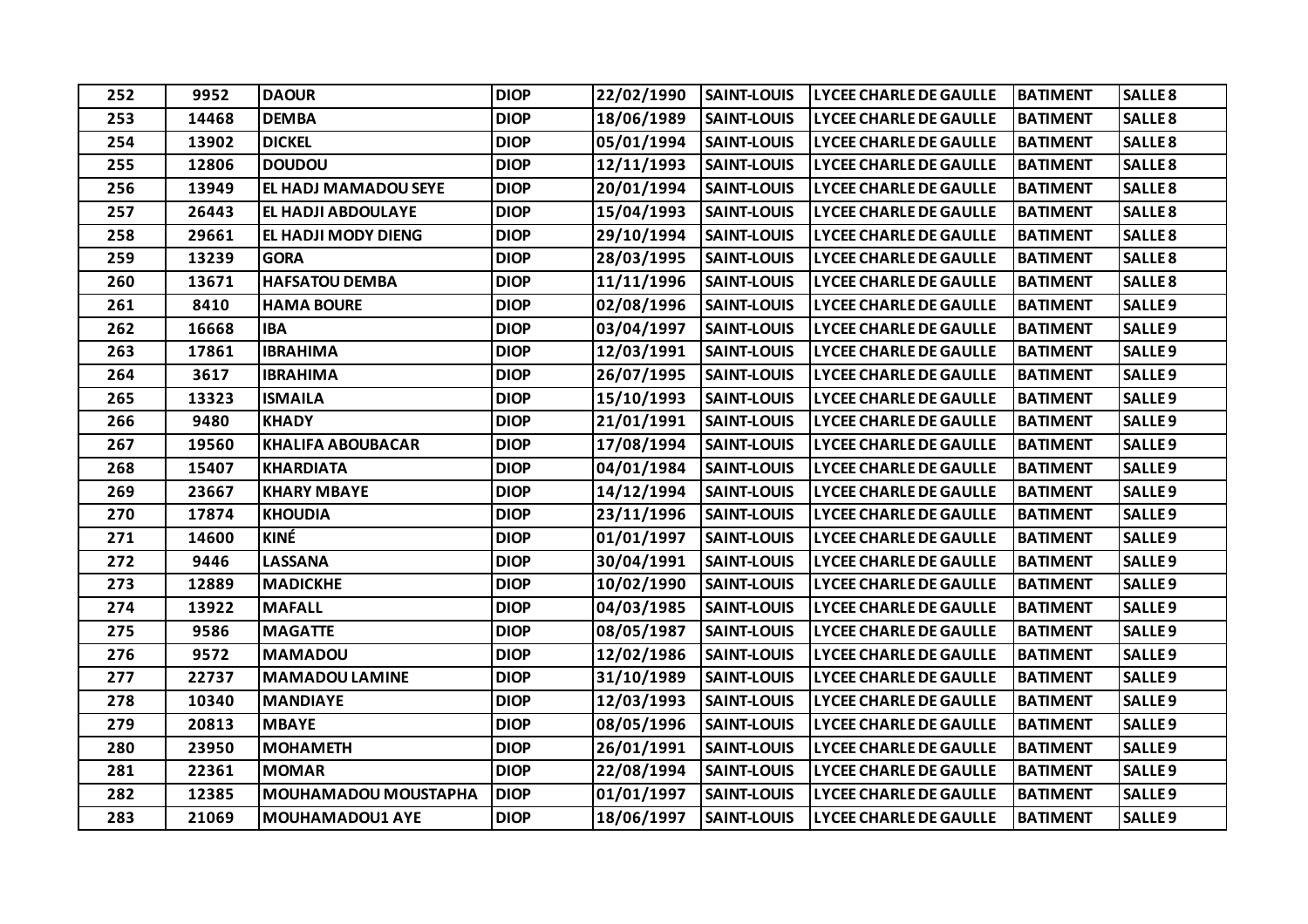| 284 | 8191  | <b>MOUSSA</b>                                  | <b>DIOP</b>   | 24/12/1994 | <b>SAINT-LOUIS</b> | <b>LYCEE CHARLE DE GAULLE</b> | <b>BATIMENT</b> | <b>SALLE 9</b>  |
|-----|-------|------------------------------------------------|---------------|------------|--------------------|-------------------------------|-----------------|-----------------|
| 285 | 11938 | <b>MOUSTAPHA</b>                               | <b>DIOP</b>   | 03/09/1997 | <b>SAINT-LOUIS</b> | <b>LYCEE CHARLE DE GAULLE</b> | <b>BATIMENT</b> | <b>SALLE 10</b> |
| 286 | 8737  | <b>MOUSTAPHA</b>                               | <b>DIOP</b>   | 04/08/1995 | <b>SAINT-LOUIS</b> | <b>LYCEE CHARLE DE GAULLE</b> | <b>BATIMENT</b> | <b>SALLE 10</b> |
| 287 | 10288 | <b>MOUSTAPHA</b>                               | <b>DIOP</b>   | 15/09/1988 | <b>SAINT-LOUIS</b> | <b>LYCEE CHARLE DE GAULLE</b> | <b>BATIMENT</b> | <b>SALLE 10</b> |
| 288 | 20837 | <b>MÉDOUNE</b>                                 | <b>DIOP</b>   | 27/08/1997 | <b>SAINT-LOUIS</b> | <b>LYCEE CHARLE DE GAULLE</b> | <b>BATIMENT</b> | <b>SALLE 10</b> |
| 289 | 3764  | <b>NDEYE BITY</b>                              | <b>DIOP</b>   | 12/11/1995 | <b>SAINT-LOUIS</b> | <b>LYCEE CHARLE DE GAULLE</b> | <b>BATIMENT</b> | <b>SALLE 10</b> |
| 290 | 19762 | <b>NDÉYE AMI</b>                               | <b>DIOP</b>   | 11/06/1988 | <b>SAINT-LOUIS</b> | <b>LYCEE CHARLE DE GAULLE</b> | <b>BATIMENT</b> | <b>SALLE 10</b> |
| 291 | 22833 | <b>OUMAR GAMOU</b>                             | <b>DIOP</b>   | 15/03/1993 | <b>SAINT-LOUIS</b> | <b>LYCEE CHARLE DE GAULLE</b> | <b>BATIMENT</b> | <b>SALLE 10</b> |
| 292 | 15875 | <b>PAPA ABDOU</b>                              | <b>DIOP</b>   | 17/07/1994 | <b>SAINT-LOUIS</b> | <b>LYCEE CHARLE DE GAULLE</b> | <b>BATIMENT</b> | <b>SALLE 10</b> |
| 293 | 14209 | <b>PAPA DEMBA</b>                              | <b>DIOP</b>   | 07/03/1988 | <b>SAINT-LOUIS</b> | <b>LYCEE CHARLE DE GAULLE</b> | <b>BATIMENT</b> | <b>SALLE 10</b> |
| 294 | 2067  | PAPA IBRAHIMA                                  | <b>DIOP</b>   | 14/05/1989 | <b>SAINT-LOUIS</b> | <b>LYCEE CHARLE DE GAULLE</b> | <b>BATIMENT</b> | <b>SALLE 10</b> |
| 295 | 4216  | PAPA MAMADOU BASSIROU                          | <b>DIOP</b>   | 31/07/1994 | <b>SAINT-LOUIS</b> | <b>LYCEE CHARLE DE GAULLE</b> | <b>BATIMENT</b> | <b>SALLE 10</b> |
| 296 | 15125 | <b>PAPE</b>                                    | <b>DIOP</b>   | 02/02/1996 | <b>SAINT-LOUIS</b> | <b>LYCEE CHARLE DE GAULLE</b> | <b>BATIMENT</b> | <b>SALLE 10</b> |
| 297 | 22026 | <b>TAHIROU</b>                                 | <b>DIOP</b>   | 10/05/1992 | <b>SAINT-LOUIS</b> | <b>LYCEE CHARLE DE GAULLE</b> | <b>BATIMENT</b> | <b>SALLE 10</b> |
| 298 | 3106  | <b>TAPHA</b>                                   | <b>DIOP</b>   | 31/03/1996 | <b>SAINT-LOUIS</b> | <b>LYCEE CHARLE DE GAULLE</b> | <b>BATIMENT</b> | <b>SALLE 10</b> |
| 299 | 12232 | <b>VIEUX SOULEYMANE</b>                        | <b>DIOP</b>   | 13/01/1994 | <b>SAINT-LOUIS</b> | <b>LYCEE CHARLE DE GAULLE</b> | <b>BATIMENT</b> | <b>SALLE 10</b> |
| 300 | 22740 | <b>CHEIKH</b>                                  | <b>DIOUCK</b> | 01/01/1994 | <b>SAINT-LOUIS</b> | <b>LYCEE CHARLE DE GAULLE</b> | <b>BATIMENT</b> | <b>SALLE 10</b> |
| 301 | 20562 | <b>MANKEUR</b>                                 | <b>DIOUCK</b> | 03/09/1995 | <b>SAINT-LOUIS</b> | <b>LYCEE CHARLE DE GAULLE</b> | <b>BATIMENT</b> | <b>SALLE 10</b> |
| 302 | 23346 | <b>NOGAYE</b>                                  | <b>DIOUCK</b> | 10/01/1992 | <b>SAINT-LOUIS</b> | <b>LYCEE CHARLE DE GAULLE</b> | <b>BATIMENT</b> | <b>SALLE 10</b> |
| 303 | 15949 | <b>ABDOU NDIAYE</b>                            | <b>DIOUF</b>  | 16/09/1996 | <b>SAINT-LOUIS</b> | <b>LYCEE CHARLE DE GAULLE</b> | <b>BATIMENT</b> | <b>SALLE 10</b> |
| 304 | 17065 | <b>ADAMA</b>                                   | <b>DIOUF</b>  | 04/10/1993 | <b>SAINT-LOUIS</b> | <b>LYCEE CHARLE DE GAULLE</b> | <b>BATIMENT</b> | <b>SALLE 10</b> |
| 305 | 4522  | <b>AHMED IYANE SY</b>                          | <b>DIOUF</b>  | 28/03/1989 | <b>SAINT-LOUIS</b> | <b>LYCEE CHARLE DE GAULLE</b> | <b>BATIMENT</b> | <b>SALLE 10</b> |
| 306 | 15538 | <b>ALIOU</b>                                   | <b>DIOUF</b>  | 24/07/1994 | <b>SAINT-LOUIS</b> | <b>LYCEE CHARLE DE GAULLE</b> | <b>BATIMENT</b> | <b>SALLE 10</b> |
| 307 | 17726 | <b>BASSIROU</b>                                | <b>DIOUF</b>  | 04/11/1993 | <b>SAINT-LOUIS</b> | <b>LYCEE CHARLE DE GAULLE</b> | <b>BATIMENT</b> | <b>SALLE 10</b> |
| 308 | 7457  | <b>BIRAME</b>                                  | <b>DIOUF</b>  | 31/10/1992 | <b>SAINT-LOUIS</b> | <b>LYCEE CHARLE DE GAULLE</b> | <b>BATIMENT</b> | <b>SALLE 10</b> |
| 309 | 16980 | <b>COUMBA</b>                                  | <b>DIOUF</b>  | 10/02/1995 | <b>SAINT-LOUIS</b> | <b>LYCEE CHARLE DE GAULLE</b> | <b>BATIMENT</b> | <b>SALLE 10</b> |
| 310 | 17436 | <b>DEMBA</b>                                   | <b>DIOUF</b>  | 31/12/1994 | <b>SAINT-LOUIS</b> | <b>LYCEE CHARLE DE GAULLE</b> | <b>BATIMENT</b> | <b>SALLE 10</b> |
| 311 | 14853 | <b>KHADY</b>                                   | <b>DIOUF</b>  | 04/04/1995 | <b>SAINT-LOUIS</b> | <b>LYCEE CHARLE DE GAULLE</b> | <b>BATIMENT</b> | <b>SALLE 10</b> |
| 312 | 10238 | <b>KHALIFA ABABACAR</b>                        | <b>DIOUF</b>  | 19/09/1988 | <b>SAINT-LOUIS</b> | <b>LYCEE CHARLE DE GAULLE</b> | <b>BATIMENT</b> | <b>SALLE 10</b> |
| 313 | 15943 | <b>MAME EL HADJI MALICK</b><br><b>DIANKHAR</b> | <b>DIOUF</b>  | 09/07/1989 | <b>SAINT-LOUIS</b> | <b>LYCEE CHARLE DE GAULLE</b> | <b>BATIMENT</b> | <b>SALLE 10</b> |
| 314 | 11311 | <b>MAMOUR NINANG</b>                           | <b>DIOUF</b>  | 21/02/1995 | <b>SAINT-LOUIS</b> | <b>LYCEE CHARLE DE GAULLE</b> | <b>BATIMENT</b> | <b>SALLE 10</b> |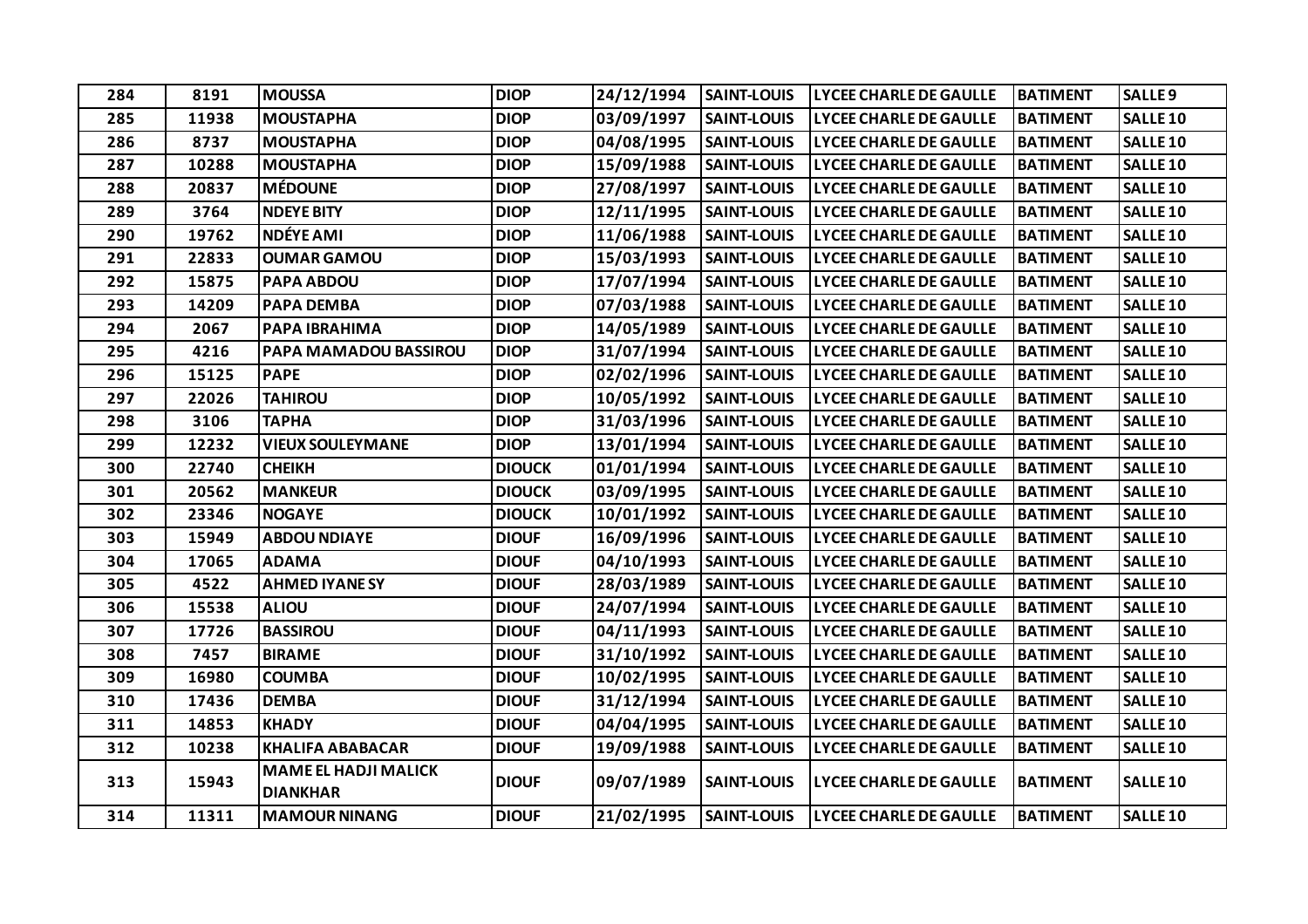| 315 | 18466 | <b>MODOU</b>                | <b>DIOUF</b>    | 15/04/1995 | <b>SAINT-LOUIS</b> | <b>LYCEE CHARLE DE GAULLE</b> | <b>BATIMENT</b> | <b>SALLE 10</b>     |
|-----|-------|-----------------------------|-----------------|------------|--------------------|-------------------------------|-----------------|---------------------|
| 316 | 16468 | <b>MOHAMETLAMINE</b>        | <b>DIOUF</b>    | 28/05/1995 | <b>SAINT-LOUIS</b> | <b>LYCEE CHARLE DE GAULLE</b> | <b>BATIMENT</b> | SALLE <sub>11</sub> |
| 317 | 21449 | <b>MOUHAMADOU MOUSTAPHA</b> | <b>DIOUF</b>    | 09/06/1995 | <b>SAINT-LOUIS</b> | <b>LYCEE CHARLE DE GAULLE</b> | <b>BATIMENT</b> | SALLE <sub>11</sub> |
| 318 | 15078 | <b>MOUHAMED</b>             | <b>DIOUF</b>    | 11/10/1989 | <b>SAINT-LOUIS</b> | <b>LYCEE CHARLE DE GAULLE</b> | <b>BATIMENT</b> | SALLE <sub>11</sub> |
| 319 | 1371  | <b>MOUHAMED</b>             | <b>DIOUF</b>    | 21/05/1997 | <b>SAINT-LOUIS</b> | <b>LYCEE CHARLE DE GAULLE</b> | <b>BATIMENT</b> | SALLE <sub>11</sub> |
| 320 | 10551 | <b>MOUHAMED</b>             | <b>DIOUF</b>    | 01/12/1995 | <b>SAINT-LOUIS</b> | <b>LYCEE CHARLE DE GAULLE</b> | <b>BATIMENT</b> | SALLE <sub>11</sub> |
| 321 | 18974 | <b>MOUSTAPHA</b>            | <b>DIOUF</b>    | 21/04/1995 | <b>SAINT-LOUIS</b> | <b>LYCEE CHARLE DE GAULLE</b> | <b>BATIMENT</b> | SALLE <sub>11</sub> |
| 322 | 16500 | <b>OLIVIERE PAULETTE D</b>  | <b>DIOUF</b>    | 12/07/1994 | <b>SAINT-LOUIS</b> | <b>LYCEE CHARLE DE GAULLE</b> | <b>BATIMENT</b> | SALLE <sub>11</sub> |
| 323 | 21476 | PAPA IBRAHIMA               | <b>DIOUF</b>    | 08/05/1992 | <b>SAINT-LOUIS</b> | <b>LYCEE CHARLE DE GAULLE</b> | <b>BATIMENT</b> | SALLE <sub>11</sub> |
| 324 | 11149 | PAPE AMADOU                 | <b>DIOUF</b>    | 16/06/1996 | <b>SAINT-LOUIS</b> | <b>LYCEE CHARLE DE GAULLE</b> | <b>BATIMENT</b> | SALLE <sub>11</sub> |
| 325 | 16000 | <b>PAPE WALY</b>            | <b>DIOUF</b>    | 05/04/1992 | <b>SAINT-LOUIS</b> | <b>LYCEE CHARLE DE GAULLE</b> | <b>BATIMENT</b> | SALLE <sub>11</sub> |
| 326 | 14692 | <b>SAMBA</b>                | <b>DIOUF</b>    | 12/03/1991 | <b>SAINT-LOUIS</b> | <b>LYCEE CHARLE DE GAULLE</b> | <b>BATIMENT</b> | <b>SALLE 11</b>     |
| 327 | 16730 | <b>SAMBA LAOBE</b>          | <b>DIOUF</b>    | 12/05/1996 | <b>SAINT-LOUIS</b> | <b>LYCEE CHARLE DE GAULLE</b> | <b>BATIMENT</b> | SALLE <sub>11</sub> |
| 328 | 17820 | <b>SEMOU</b>                | <b>DIOUF</b>    | 01/12/1993 | <b>SAINT-LOUIS</b> | <b>LYCEE CHARLE DE GAULLE</b> | <b>BATIMENT</b> | SALLE <sub>11</sub> |
| 329 | 14098 | <b>SEMOU</b>                | <b>DIOUF</b>    | 07/03/1997 | <b>SAINT-LOUIS</b> | <b>LYCEE CHARLE DE GAULLE</b> | <b>BATIMENT</b> | SALLE <sub>11</sub> |
| 330 | 15797 | <b>SERIGNE FALLOU</b>       | <b>DIOUF</b>    | 04/11/1995 | <b>SAINT-LOUIS</b> | <b>LYCEE CHARLE DE GAULLE</b> | <b>BATIMENT</b> | SALLE <sub>11</sub> |
| 331 | 18771 | <b>SERIGNE MBAYE SY</b>     | <b>DIOUF</b>    | 01/03/1997 | <b>SAINT-LOUIS</b> | <b>LYCEE CHARLE DE GAULLE</b> | <b>BATIMENT</b> | SALLE <sub>11</sub> |
| 332 | 13250 | <b>SODA</b>                 | <b>DIOUF</b>    | 07/04/1992 | <b>SAINT-LOUIS</b> | <b>LYCEE CHARLE DE GAULLE</b> | <b>BATIMENT</b> | SALLE <sub>11</sub> |
| 333 | 18091 | <b>THEOPHANE MBOSSE</b>     | <b>DIOUF</b>    | 11/11/1992 | <b>SAINT-LOUIS</b> | <b>LYCEE CHARLE DE GAULLE</b> | <b>BATIMENT</b> | SALLE <sub>11</sub> |
| 334 | 24866 | YANDÉ                       | <b>DIOUF</b>    | 01/03/1993 | <b>SAINT-LOUIS</b> | <b>LYCEE CHARLE DE GAULLE</b> | <b>BATIMENT</b> | SALLE <sub>11</sub> |
| 335 | 24159 | <b>IGNACE DAVY</b>          | <b>DIOUSSE</b>  | 20/09/1990 | <b>SAINT-LOUIS</b> | <b>LYCEE CHARLE DE GAULLE</b> | <b>BATIMENT</b> | SALLE <sub>11</sub> |
| 336 | 15886 | <b>IDRISSA</b>              | <b>DIPP</b>     | 03/04/1988 | <b>SAINT-LOUIS</b> | <b>LYCEE CHARLE DE GAULLE</b> | <b>BATIMENT</b> | SALLE <sub>11</sub> |
| 337 | 17909 | <b>AISSATOU</b>             | <b>DIÉDHIOU</b> | 25/08/1995 | <b>SAINT-LOUIS</b> | <b>LYCEE CHARLE DE GAULLE</b> | <b>BATIMENT</b> | SALLE <sub>11</sub> |
| 338 | 4911  | <b>IBRAHIMA</b>             | <b>DIÉDHIOU</b> | 14/02/1987 | <b>SAINT-LOUIS</b> | <b>LYCEE CHARLE DE GAULLE</b> | <b>BATIMENT</b> | SALLE <sub>11</sub> |
| 339 | 14971 | <b>ABDOU</b>                | <b>DJIBA</b>    | 21/01/1985 | <b>SAINT-LOUIS</b> | <b>LYCEE CHARLE DE GAULLE</b> | <b>BATIMENT</b> | SALLE <sub>11</sub> |
| 340 | 17215 | <b>MOUSSA</b>               | <b>DJIBA</b>    | 20/03/1995 | <b>SAINT-LOUIS</b> | <b>LYCEE CHARLE DE GAULLE</b> | <b>BATIMENT</b> | SALLE <sub>11</sub> |
| 341 | 18244 | <b>OUSMANE</b>              | <b>DJIBA</b>    | 25/05/1989 | <b>SAINT-LOUIS</b> | <b>LYCEE CHARLE DE GAULLE</b> | <b>BATIMENT</b> | SALLE <sub>11</sub> |
| 342 | 24573 | <b>HAROUNA</b>              | <b>DJIGO</b>    | 20/02/1996 | <b>SAINT-LOUIS</b> | <b>LYCEE CHARLE DE GAULLE</b> | <b>BATIMENT</b> | SALLE <sub>11</sub> |
| 343 | 11475 | <b>MAKHTAR</b>              | <b>DJIGO</b>    | 15/03/1993 | <b>SAINT-LOUIS</b> | <b>LYCEE CHARLE DE GAULLE</b> | <b>BATIMENT</b> | SALLE <sub>11</sub> |
| 344 | 19518 | <b>HYACINTHE</b>            | <b>DJINA</b>    | 30/01/1991 | <b>SAINT-LOUIS</b> | <b>LYCEE CHARLE DE GAULLE</b> | <b>BATIMENT</b> | SALLE <sub>11</sub> |
| 345 | 15997 | <b>ALY</b>                  | <b>DONDE</b>    | 10/04/1993 | <b>SAINT-LOUIS</b> | <b>LYCEE CHARLE DE GAULLE</b> | <b>BATIMENT</b> | SALLE <sub>11</sub> |
| 346 | 15923 | <b>ZAKARIA</b>              | <b>DOUMBIA</b>  | 08/07/1994 | <b>SAINT-LOUIS</b> | <b>LYCEE CHARLE DE GAULLE</b> | <b>BATIMENT</b> | <b>SALLE 12</b>     |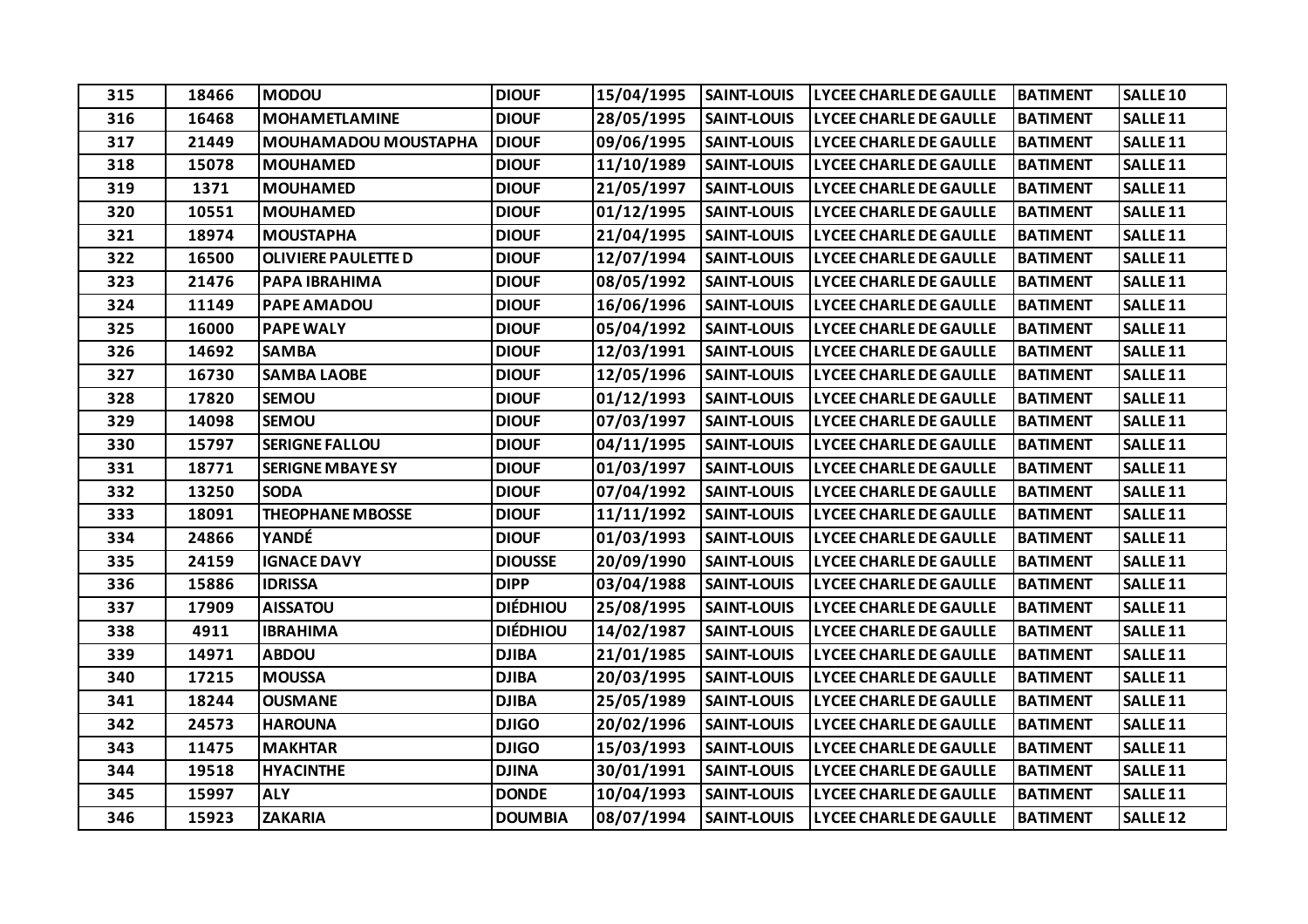| 347 | 18465 | <b>AMADOU SALLE NDAO</b>                   | <b>DRAME</b> | 28/03/1996 | <b>SAINT-LOUIS</b> | <b>LYCEE CHARLE DE GAULLE</b> | <b>BATIMENT</b> | SALLE <sub>12</sub> |
|-----|-------|--------------------------------------------|--------------|------------|--------------------|-------------------------------|-----------------|---------------------|
| 348 | 16361 | <b>BACHIR</b>                              | <b>DRAME</b> | 02/02/1994 | <b>SAINT-LOUIS</b> | <b>LYCEE CHARLE DE GAULLE</b> | <b>BATIMENT</b> | <b>SALLE 12</b>     |
| 349 | 19564 | <b>FATOU</b>                               | <b>DRAME</b> | 29/09/1990 | <b>SAINT-LOUIS</b> | <b>LYCEE CHARLE DE GAULLE</b> | <b>BATIMENT</b> | <b>SALLE 12</b>     |
| 350 | 14443 | <b>ABDOU</b>                               | <b>FALL</b>  | 03/10/1994 | <b>SAINT-LOUIS</b> | <b>LYCEE CHARLE DE GAULLE</b> | <b>BATIMENT</b> | <b>SALLE 12</b>     |
| 351 | 25088 | <b>ABDOULAYE MEISSA</b>                    | <b>FALL</b>  | 27/03/1996 | <b>SAINT-LOUIS</b> | <b>LYCEE CHARLE DE GAULLE</b> | <b>BATIMENT</b> | <b>SALLE 12</b>     |
| 352 | 12442 | <b>ABDOURAHMANE</b>                        | <b>FALL</b>  | 20/05/1994 | <b>SAINT-LOUIS</b> | <b>LYCEE CHARLE DE GAULLE</b> | <b>BATIMENT</b> | <b>SALLE 12</b>     |
| 353 | 21129 | <b>ADAMA</b>                               | <b>FALL</b>  | 11/05/1993 | <b>SAINT-LOUIS</b> | <b>LYCEE CHARLE DE GAULLE</b> | <b>BATIMENT</b> | <b>SALLE 12</b>     |
| 354 | 16749 | <b>ALY</b>                                 | <b>FALL</b>  | 18/05/1991 | <b>SAINT-LOUIS</b> | <b>LYCEE CHARLE DE GAULLE</b> | <b>BATIMENT</b> | <b>SALLE 12</b>     |
| 355 | 14289 | <b>AMADOU BABACAR</b>                      | <b>FALL</b>  | 01/01/1992 | <b>SAINT-LOUIS</b> | <b>LYCEE CHARLE DE GAULLE</b> | <b>BATIMENT</b> | <b>SALLE 12</b>     |
| 356 | 2417  | <b>AMSA</b>                                | <b>FALL</b>  | 18/07/1990 | <b>SAINT-LOUIS</b> | <b>LYCEE CHARLE DE GAULLE</b> | <b>BATIMENT</b> | <b>SALLE 12</b>     |
| 357 | 11974 | <b>BABA</b>                                | <b>FALL</b>  | 10/02/1994 | <b>SAINT-LOUIS</b> | <b>LYCEE CHARLE DE GAULLE</b> | <b>BATIMENT</b> | <b>SALLE 12</b>     |
| 358 | 17967 | <b>BAIDY</b>                               | <b>FALL</b>  | 20/03/1995 | <b>SAINT-LOUIS</b> | <b>LYCEE CHARLE DE GAULLE</b> | <b>BATIMENT</b> | <b>SALLE 12</b>     |
| 359 | 16307 | <b>BOCAR MAMADOU</b>                       | <b>FALL</b>  | 13/05/1995 | <b>SAINT-LOUIS</b> | <b>LYCEE CHARLE DE GAULLE</b> | <b>BATIMENT</b> | <b>SALLE 12</b>     |
| 360 | 14379 | <b>CHEIKH MOUHAMADOU</b><br><b>FALILOU</b> | <b>FALL</b>  | 05/04/1997 | <b>SAINT-LOUIS</b> | <b>LYCEE CHARLE DE GAULLE</b> | <b>BATIMENT</b> | <b>SALLE 12</b>     |
| 361 | 5661  | <b>CHEIKH OUMAR</b>                        | <b>FALL</b>  | 10/10/1996 | <b>SAINT-LOUIS</b> | <b>LYCEE CHARLE DE GAULLE</b> | <b>BATIMENT</b> | <b>SALLE 12</b>     |
| 362 | 10733 | <b>CHEIKH TIDIANE</b>                      | <b>FALL</b>  | 22/01/1991 | <b>SAINT-LOUIS</b> | <b>LYCEE CHARLE DE GAULLE</b> | <b>BATIMENT</b> | <b>SALLE 12</b>     |
| 363 | 14974 | EL HADJI NDIAGA                            | <b>FALL</b>  | 17/05/1990 | <b>SAINT-LOUIS</b> | <b>LYCEE CHARLE DE GAULLE</b> | <b>BATIMENT</b> | <b>SALLE 12</b>     |
| 364 | 1941  | <b>ELHADJI</b>                             | <b>FALL</b>  | 19/07/1985 | <b>SAINT-LOUIS</b> | <b>LYCEE CHARLE DE GAULLE</b> | <b>BATIMENT</b> | <b>SALLE 12</b>     |
| 365 | 9090  | <b>IBRAHIMA</b>                            | <b>FALL</b>  | 01/08/1989 | <b>SAINT-LOUIS</b> | LYCEE CHARLE DE GAULLE        | <b>BATIMENT</b> | <b>SALLE 12</b>     |
| 366 | 12453 | <b>ISSA TEUW</b>                           | <b>FALL</b>  | 14/10/1996 | <b>SAINT-LOUIS</b> | <b>LYCEE CHARLE DE GAULLE</b> | <b>BATIMENT</b> | <b>SALLE 12</b>     |
| 367 | 17698 | <b>KHADY</b>                               | <b>FALL</b>  | 12/06/1995 | <b>SAINT-LOUIS</b> | <b>LYCEE CHARLE DE GAULLE</b> | <b>BATIMENT</b> | <b>SALLE 12</b>     |
| 368 | 18426 | <b>KHASSOUM</b>                            | <b>FALL</b>  | 01/01/1992 | <b>SAINT-LOUIS</b> | <b>LYCEE CHARLE DE GAULLE</b> | <b>BATIMENT</b> | <b>SALLE 12</b>     |
| 369 | 3231  | <b>MAMADOU</b>                             | <b>FALL</b>  | 11/02/1996 | <b>SAINT-LOUIS</b> | <b>LYCEE CHARLE DE GAULLE</b> | <b>BATIMENT</b> | <b>SALLE 12</b>     |
| 370 | 16497 | <b>MAME AWA</b>                            | <b>FALL</b>  | 19/10/1997 | <b>SAINT-LOUIS</b> | <b>LYCEE CHARLE DE GAULLE</b> | <b>BATIMENT</b> | <b>SALLE 12</b>     |
| 371 | 11998 | <b>MODOU SALL</b>                          | <b>FALL</b>  | 05/01/1994 | <b>SAINT-LOUIS</b> | <b>LYCEE CHARLE DE GAULLE</b> | <b>BATIMENT</b> | <b>SALLE 12</b>     |
| 372 | 2423  | <b>MOUSTAPHA</b>                           | <b>FALL</b>  | 25/10/1993 | <b>SAINT-LOUIS</b> | <b>LYCEE CHARLE DE GAULLE</b> | <b>BATIMENT</b> | <b>SALLE 12</b>     |
| 373 | 15022 | NDÈYE AWA                                  | <b>FALL</b>  | 15/08/1994 | <b>SAINT-LOUIS</b> | <b>LYCEE CHARLE DE GAULLE</b> | <b>BATIMENT</b> | <b>SALLE 12</b>     |
| 374 | 16107 | <b>PAPA MASSAER</b>                        | <b>FALL</b>  | 17/01/1994 | <b>SAINT-LOUIS</b> | <b>LYCEE CHARLE DE GAULLE</b> | <b>BATIMENT</b> | <b>SALLE 12</b>     |
| 375 | 15612 | <b>SALIOU</b>                              | <b>FALL</b>  | 24/03/1993 | <b>SAINT-LOUIS</b> | <b>LYCEE CHARLE DE GAULLE</b> | <b>BATIMENT</b> | <b>SALLE 12</b>     |
| 376 | 18067 | <b>SALLY</b>                               | <b>FALL</b>  | 26/09/1991 | <b>SAINT-LOUIS</b> | <b>LYCEE CHARLE DE GAULLE</b> | <b>BATIMENT</b> | <b>SALLE 13</b>     |
| 377 | 13143 | <b>SERIGNE ABDOU KHAFOR</b>                | <b>FALL</b>  | 24/07/1992 | <b>SAINT-LOUIS</b> | <b>LYCEE CHARLE DE GAULLE</b> | <b>BATIMENT</b> | <b>SALLE 13</b>     |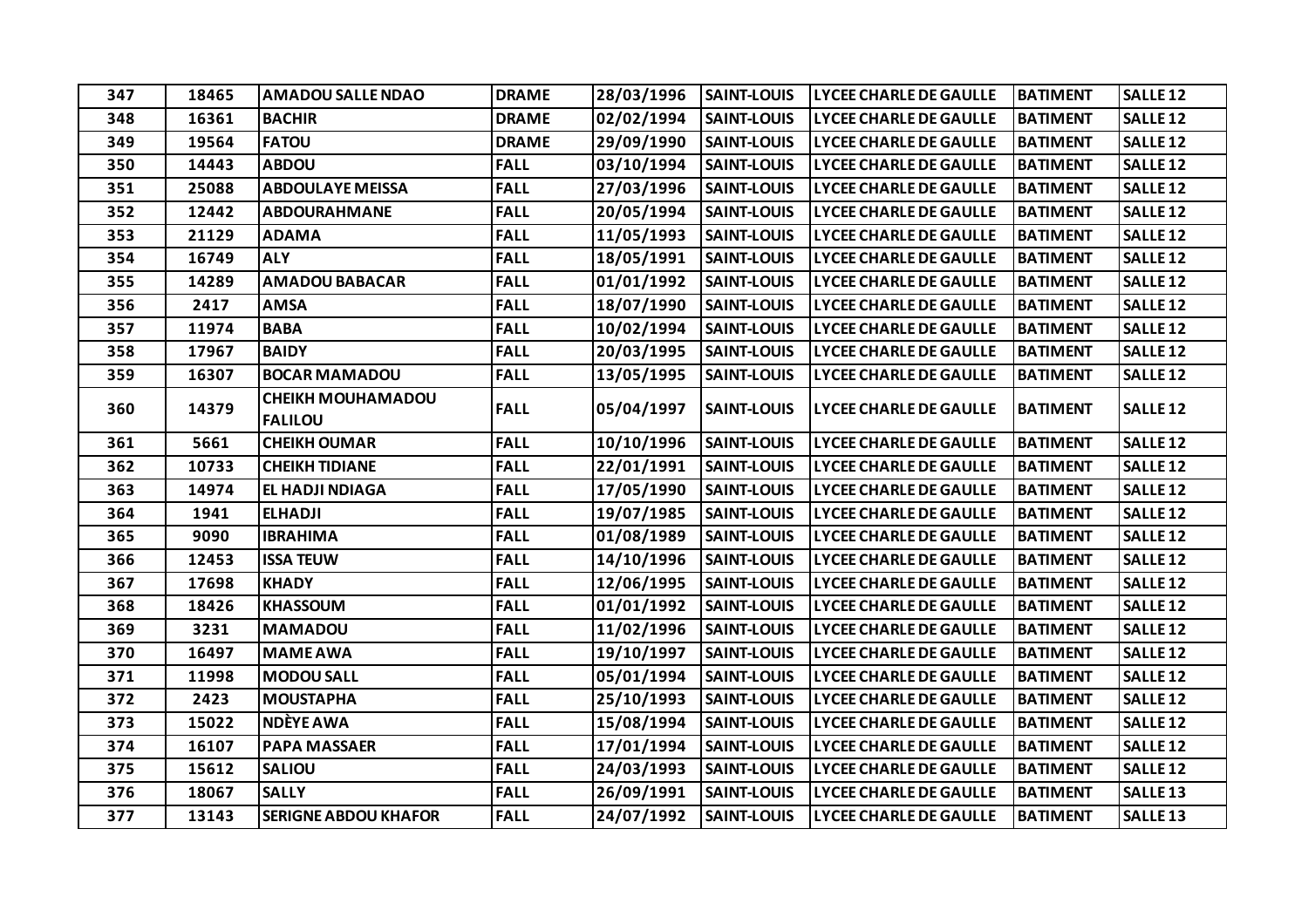| 378 | 16848 | <b>SEYNABOU</b>       | <b>FALL</b>   | 21/10/1996 | <b>SAINT-LOUIS</b> | <b>LYCEE CHARLE DE GAULLE</b> | <b>BATIMENT</b> | <b>SALLE<sub>13</sub></b> |
|-----|-------|-----------------------|---------------|------------|--------------------|-------------------------------|-----------------|---------------------------|
| 379 | 22079 | <b>SIDY</b>           | <b>FALL</b>   | 16/08/1990 | <b>SAINT-LOUIS</b> | <b>LYCEE CHARLE DE GAULLE</b> | <b>BATIMENT</b> | <b>SALLE 13</b>           |
| 380 | 14540 | <b>TINDOM</b>         | <b>FALL</b>   | 06/01/1995 | <b>SAINT-LOUIS</b> | <b>LYCEE CHARLE DE GAULLE</b> | <b>BATIMENT</b> | <b>SALLE 13</b>           |
| 381 | 24594 | <b>ARONA</b>          | <b>FAROTA</b> | 11/11/1993 | <b>SAINT-LOUIS</b> | <b>LYCEE CHARLE DE GAULLE</b> | <b>BATIMENT</b> | <b>SALLE 13</b>           |
| 382 | 16768 | <b>MAGUETTE</b>       | <b>FATY</b>   | 30/10/1994 | <b>SAINT-LOUIS</b> | <b>LYCEE CHARLE DE GAULLE</b> | <b>BATIMENT</b> | <b>SALLE 13</b>           |
| 383 | 11099 | <b>ALIOU</b>          | <b>FAYE</b>   | 15/10/1990 | <b>SAINT-LOUIS</b> | <b>LYCEE CHARLE DE GAULLE</b> | <b>BATIMENT</b> | <b>SALLE 13</b>           |
| 384 | 18079 | <b>ALIOU</b>          | <b>FAYE</b>   | 18/11/1996 | <b>SAINT-LOUIS</b> | <b>LYCEE CHARLE DE GAULLE</b> | <b>BATIMENT</b> | <b>SALLE 13</b>           |
| 385 | 2269  | <b>ALIOUNE</b>        | <b>FAYE</b>   | 09/08/1991 | <b>SAINT-LOUIS</b> | <b>LYCEE CHARLE DE GAULLE</b> | <b>BATIMENT</b> | <b>SALLE 13</b>           |
| 386 | 13184 | <b>AMADOU</b>         | <b>FAYE</b>   | 08/05/1991 | <b>SAINT-LOUIS</b> | <b>LYCEE CHARLE DE GAULLE</b> | <b>BATIMENT</b> | <b>SALLE 13</b>           |
| 387 | 5988  | <b>BASSIROU</b>       | <b>FAYE</b>   | 30/12/1991 | <b>SAINT-LOUIS</b> | <b>LYCEE CHARLE DE GAULLE</b> | <b>BATIMENT</b> | SALLE <sub>13</sub>       |
| 388 | 15447 | <b>BASSIROU</b>       | <b>FAYE</b>   | 24/03/1990 | <b>SAINT-LOUIS</b> | <b>LYCEE CHARLE DE GAULLE</b> | <b>BATIMENT</b> | <b>SALLE 13</b>           |
| 389 | 14619 | <b>CHEIKHOU OUMAR</b> | <b>FAYE</b>   | 18/08/1995 | <b>SAINT-LOUIS</b> | <b>LYCEE CHARLE DE GAULLE</b> | <b>BATIMENT</b> | <b>SALLE 13</b>           |
| 390 | 15709 | <b>COUMBA</b>         | <b>FAYE</b>   | 04/04/1996 | <b>SAINT-LOUIS</b> | <b>LYCEE CHARLE DE GAULLE</b> | <b>BATIMENT</b> | <b>SALLE 13</b>           |
| 391 | 14138 | <b>DIÉNE</b>          | <b>FAYE</b>   | 18/11/1994 | <b>SAINT-LOUIS</b> | <b>LYCEE CHARLE DE GAULLE</b> | <b>BATIMENT</b> | <b>SALLE<sub>13</sub></b> |
| 392 | 13914 | EL HADJ ABDOULAYE     | <b>FAYE</b>   | 19/02/1990 | <b>SAINT-LOUIS</b> | <b>LYCEE CHARLE DE GAULLE</b> | <b>BATIMENT</b> | <b>SALLE 13</b>           |
| 393 | 12259 | <b>IFRA</b>           | <b>FAYE</b>   | 20/07/1990 | <b>SAINT-LOUIS</b> | <b>LYCEE CHARLE DE GAULLE</b> | <b>BATIMENT</b> | SALLE <sub>13</sub>       |
| 394 | 17699 | <b>MALICK</b>         | <b>FAYE</b>   | 27/11/1996 | <b>SAINT-LOUIS</b> | <b>LYCEE CHARLE DE GAULLE</b> | <b>BATIMENT</b> | <b>SALLE<sub>13</sub></b> |
| 395 | 20084 | <b>MAMADOU</b>        | <b>FAYE</b>   | 13/01/1988 | <b>SAINT-LOUIS</b> | <b>LYCEE CHARLE DE GAULLE</b> | <b>BATIMENT</b> | SALLE <sub>13</sub>       |
| 396 | 14906 | <b>MAREME</b>         | <b>FAYE</b>   | 01/05/1993 | <b>SAINT-LOUIS</b> | <b>LYCEE CHARLE DE GAULLE</b> | <b>BATIMENT</b> | <b>SALLE<sub>13</sub></b> |
| 397 | 22442 | <b>MARIE</b>          | <b>FAYE</b>   | 31/01/1994 | <b>SAINT-LOUIS</b> | <b>LYCEE CHARLE DE GAULLE</b> | <b>BATIMENT</b> | <b>SALLE 13</b>           |
| 398 | 17781 | <b>MATAR</b>          | <b>FAYE</b>   | 18/07/1995 | <b>SAINT-LOUIS</b> | <b>LYCEE CHARLE DE GAULLE</b> | <b>BATIMENT</b> | SALLE <sub>13</sub>       |
| 399 | 19796 | <b>MBACKE</b>         | <b>FAYE</b>   | 19/07/1988 | <b>SAINT-LOUIS</b> | <b>LYCEE CHARLE DE GAULLE</b> | <b>BATIMENT</b> | <b>SALLE 13</b>           |
| 400 | 17367 | <b>MBOLDEME</b>       | <b>FAYE</b>   | 14/03/1992 | <b>SAINT-LOUIS</b> | <b>LYCEE CHARLE DE GAULLE</b> | <b>BATIMENT</b> | <b>SALLE<sub>13</sub></b> |
| 401 | 20062 | <b>MOUSSA</b>         | <b>FAYE</b>   | 01/02/1997 | <b>SAINT-LOUIS</b> | <b>LYCEE CHARLE DE GAULLE</b> | <b>BATIMENT</b> | <b>SALLE<sub>13</sub></b> |
| 402 | 16220 | <b>NDEYE</b>          | <b>FAYE</b>   | 25/09/1996 | <b>SAINT-LOUIS</b> | <b>LYCEE CHARLE DE GAULLE</b> | <b>BATIMENT</b> | <b>SALLE 14</b>           |
| 403 | 5844  | <b>NDEYE FATOU</b>    | <b>FAYE</b>   | 13/09/1990 | <b>SAINT-LOUIS</b> | <b>LYCEE CHARLE DE GAULLE</b> | <b>BATIMENT</b> | <b>SALLE 14</b>           |
| 404 | 17711 | <b>NDIOLLÉ</b>        | <b>FAYE</b>   | 25/01/1990 | <b>SAINT-LOUIS</b> | <b>LYCEE CHARLE DE GAULLE</b> | <b>BATIMENT</b> | <b>SALLE 14</b>           |
| 405 | 13319 | <b>OMAR</b>           | <b>FAYE</b>   | 03/05/1994 | <b>SAINT-LOUIS</b> | <b>LYCEE CHARLE DE GAULLE</b> | <b>BATIMENT</b> | <b>SALLE 14</b>           |
| 406 | 18627 | <b>OULEYE</b>         | <b>FAYE</b>   | 04/02/1996 | <b>SAINT-LOUIS</b> | <b>LYCEE CHARLE DE GAULLE</b> | <b>BATIMENT</b> | <b>SALLE 14</b>           |
| 407 | 17231 | <b>OUSSEYNOU</b>      | <b>FAYE</b>   | 12/05/1990 | <b>SAINT-LOUIS</b> | <b>LYCEE CHARLE DE GAULLE</b> | <b>BATIMENT</b> | <b>SALLE 14</b>           |
| 408 | 25941 | <b>PAPE OUALY</b>     | <b>FAYE</b>   | 20/10/1990 | <b>SAINT-LOUIS</b> | <b>LYCEE CHARLE DE GAULLE</b> | <b>BATIMENT</b> | <b>SALLE 14</b>           |
| 409 | 19433 | <b>PENDA</b>          | <b>FAYE</b>   | 03/08/1995 | <b>SAINT-LOUIS</b> | <b>LYCEE CHARLE DE GAULLE</b> | <b>BATIMENT</b> | <b>SALLE 14</b>           |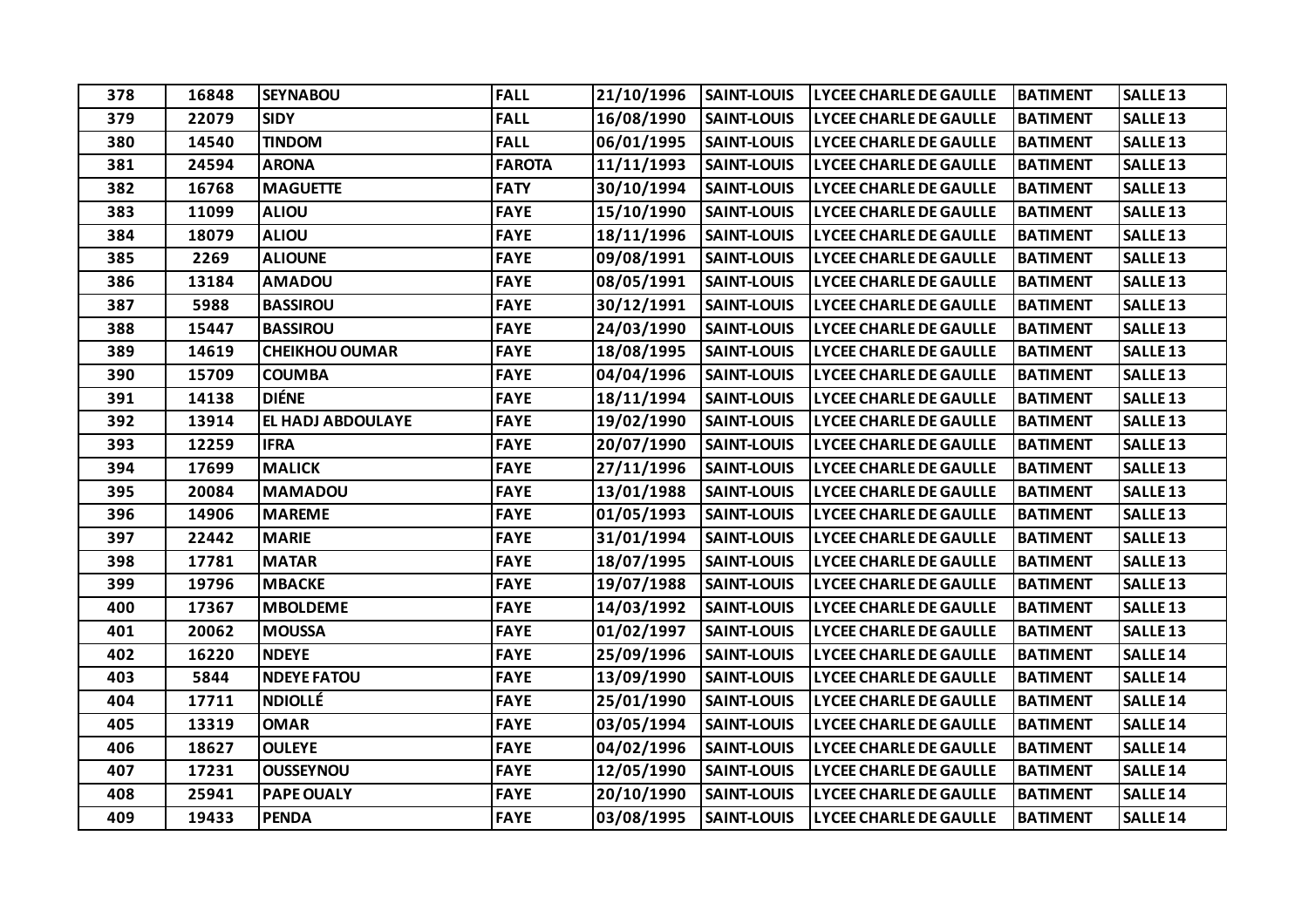| 410 | 19094 | PHILIPPPE MBEGANE           | <b>FAYE</b>    | 10/02/1993 | <b>SAINT-LOUIS</b> | <b>LYCEE CHARLE DE GAULLE</b> | <b>BATIMENT</b> | SALLE <sub>14</sub>       |
|-----|-------|-----------------------------|----------------|------------|--------------------|-------------------------------|-----------------|---------------------------|
| 411 | 17458 | <b>SAGAR</b>                | <b>FAYE</b>    | 04/05/1996 | <b>SAINT-LOUIS</b> | <b>LYCEE CHARLE DE GAULLE</b> | <b>BATIMENT</b> | <b>SALLE 14</b>           |
| 412 | 16112 | <b>SAYER</b>                | <b>FAYE</b>    | 15/07/1994 | <b>SAINT-LOUIS</b> | <b>LYCEE CHARLE DE GAULLE</b> | <b>BATIMENT</b> | <b>SALLE 14</b>           |
| 413 | 19585 | YAMA                        | <b>FAYE</b>    | 23/07/1994 | <b>SAINT-LOUIS</b> | <b>LYCEE CHARLE DE GAULLE</b> | <b>BATIMENT</b> | <b>SALLE 14</b>           |
| 414 | 21025 | <b>HADJI</b>                | <b>FOFANA</b>  | 22/02/1993 | <b>SAINT-LOUIS</b> | <b>LYCEE CHARLE DE GAULLE</b> | <b>BATIMENT</b> | SALLE <sub>14</sub>       |
| 415 | 19950 | <b>MOUSSA</b>               | <b>FOFANA</b>  | 03/03/1989 | <b>SAINT-LOUIS</b> | <b>LYCEE CHARLE DE GAULLE</b> | <b>BATIMENT</b> | <b>SALLE 14</b>           |
| 416 | 18297 | <b>BABA</b>                 | <b>GADIAGA</b> | 22/05/1996 | <b>SAINT-LOUIS</b> | <b>LYCEE CHARLE DE GAULLE</b> | <b>BATIMENT</b> | <b>SALLE 14</b>           |
| 417 | 7747  | <b>MOUSSA</b>               | <b>GAKO</b>    | 12/05/1985 | <b>SAINT-LOUIS</b> | <b>LYCEE CHARLE DE GAULLE</b> | <b>BATIMENT</b> | <b>SALLE 14</b>           |
| 418 | 2940  | <b>ABDOU RAKHMANE</b>       | <b>GAYE</b>    | 04/04/1987 | <b>SAINT-LOUIS</b> | <b>LYCEE CHARLE DE GAULLE</b> | <b>BATIMENT</b> | <b>SALLE 14</b>           |
| 419 | 24390 | <b>ALIOU</b>                | <b>GAYE</b>    | 03/02/1991 | <b>SAINT-LOUIS</b> | <b>LYCEE CHARLE DE GAULLE</b> | <b>BATIMENT</b> | <b>SALLE 14</b>           |
| 420 | 11084 | <b>ALIOUNE</b>              | <b>GAYE</b>    | 16/07/1997 | <b>SAINT-LOUIS</b> | <b>LYCEE CHARLE DE GAULLE</b> | <b>BATIMENT</b> | SALLE <sub>14</sub>       |
| 421 | 12682 | <b>AMADOU</b>               | <b>GAYE</b>    | 31/01/1993 | <b>SAINT-LOUIS</b> | <b>LYCEE CHARLE DE GAULLE</b> | <b>BATIMENT</b> | <b>SALLE 14</b>           |
| 422 | 15465 | <b>AMETHIVES</b>            | <b>GAYE</b>    | 18/01/1994 | <b>SAINT-LOUIS</b> | <b>LYCEE CHARLE DE GAULLE</b> | <b>BATIMENT</b> | <b>SALLE 14</b>           |
| 423 | 16565 | <b>BABACAR</b>              | <b>GAYE</b>    | 12/01/1994 | <b>SAINT-LOUIS</b> | <b>LYCEE CHARLE DE GAULLE</b> | <b>BATIMENT</b> | <b>SALLE 14</b>           |
| 424 | 10611 | <b>CHEIKH AHMED TIDIANE</b> | <b>GAYE</b>    | 26/04/1996 | <b>SAINT-LOUIS</b> | <b>LYCEE CHARLE DE GAULLE</b> | <b>BATIMENT</b> | <b>SALLE 14</b>           |
| 425 | 17865 | <b>EL HADJI</b>             | <b>GAYE</b>    | 02/11/1994 | <b>SAINT-LOUIS</b> | <b>LYCEE CHARLE DE GAULLE</b> | <b>BATIMENT</b> | <b>SALLE 14</b>           |
| 426 | 2651  | <b>MAMADOU</b>              | <b>GAYE</b>    | 25/08/1996 | <b>SAINT-LOUIS</b> | <b>LYCEE CHARLE DE GAULLE</b> | <b>BATIMENT</b> | <b>SALLE 14</b>           |
| 427 | 17667 | <b>MAMADOU</b>              | <b>GAYE</b>    | 03/01/1993 | <b>SAINT-LOUIS</b> | <b>LYCEE CHARLE DE GAULLE</b> | <b>BATIMENT</b> | SALLE <sub>14</sub>       |
| 428 | 3765  | <b>MAMADOU</b>              | <b>GAYE</b>    | 06/09/1995 | <b>SAINT-LOUIS</b> | <b>LYCEE CHARLE DE GAULLE</b> | <b>BATIMENT</b> | <b>SALLE 14</b>           |
| 429 | 23601 | <b>MAME DIARRA</b>          | <b>GAYE</b>    | 10/06/1992 | <b>SAINT-LOUIS</b> | <b>LYCEE CHARLE DE GAULLE</b> | <b>BATIMENT</b> | <b>SALLE 14</b>           |
| 430 | 14537 | <b>MBATHIO</b>              | <b>GAYE</b>    | 31/12/1992 | <b>SAINT-LOUIS</b> | <b>LYCEE CHARLE DE GAULLE</b> | <b>BATIMENT</b> | SALLE <sub>14</sub>       |
| 431 | 17559 | <b>MBAYE</b>                | <b>GAYE</b>    | 04/01/1997 | <b>SAINT-LOUIS</b> | <b>LYCEE CHARLE DE GAULLE</b> | <b>BATIMENT</b> | <b>SALLE 14</b>           |
| 432 | 7988  | <b>MOUSSA</b>               | <b>GAYE</b>    | 31/12/1991 | <b>SAINT-LOUIS</b> | <b>LYCEE CHARLE DE GAULLE</b> | <b>BATIMENT</b> | <b>SALLE 14</b>           |
| 433 | 24180 | <b>MOUSTAPHA</b>            | <b>GAYE</b>    | 01/01/1990 | <b>SAINT-LOUIS</b> | <b>LYCEE CHARLE DE GAULLE</b> | <b>BATIMENT</b> | SALLE <sub>15</sub>       |
| 434 | 23777 | <b>NDEYE</b>                | <b>GAYE</b>    | 12/05/1988 | <b>SAINT-LOUIS</b> | <b>LYCEE CHARLE DE GAULLE</b> | <b>BATIMENT</b> | <b>SALLE 15</b>           |
| 435 | 22115 | <b>OUMAR</b>                | <b>GAYE</b>    | 21/11/1994 | <b>SAINT-LOUIS</b> | <b>LYCEE CHARLE DE GAULLE</b> | <b>BATIMENT</b> | SALLE <sub>15</sub>       |
| 436 | 19695 | <b>OUMOU KALTOME</b>        | <b>GAYE</b>    | 20/10/1989 | <b>SAINT-LOUIS</b> | <b>LYCEE CHARLE DE GAULLE</b> | <b>BATIMENT</b> | SALLE <sub>15</sub>       |
| 437 | 21426 | <b>ASTOU</b>                | <b>GNING</b>   | 27/02/1993 | <b>SAINT-LOUIS</b> | <b>LYCEE CHARLE DE GAULLE</b> | <b>BATIMENT</b> | SALLE <sub>15</sub>       |
| 438 | 17812 | <b>BADO</b>                 | <b>GNINGUE</b> | 28/08/1994 | <b>SAINT-LOUIS</b> | <b>LYCEE CHARLE DE GAULLE</b> | <b>BATIMENT</b> | SALLE <sub>15</sub>       |
| 439 | 14171 | <b>COUMBA</b>               | <b>GNINGUE</b> | 13/07/1989 | <b>SAINT-LOUIS</b> | <b>LYCEE CHARLE DE GAULLE</b> | <b>BATIMENT</b> | SALLE <sub>15</sub>       |
| 440 | 19299 | <b>JEAN FRÉDÉRIC SOBEL</b>  | <b>GOMIS</b>   | 15/11/1996 | <b>SAINT-LOUIS</b> | <b>LYCEE CHARLE DE GAULLE</b> | <b>BATIMENT</b> | SALLE <sub>15</sub>       |
| 441 | 15258 | <b>MARIO</b>                | <b>GOMIS</b>   | 09/03/1991 | <b>SAINT-LOUIS</b> | <b>LYCEE CHARLE DE GAULLE</b> | <b>BATIMENT</b> | <b>SALLE<sub>15</sub></b> |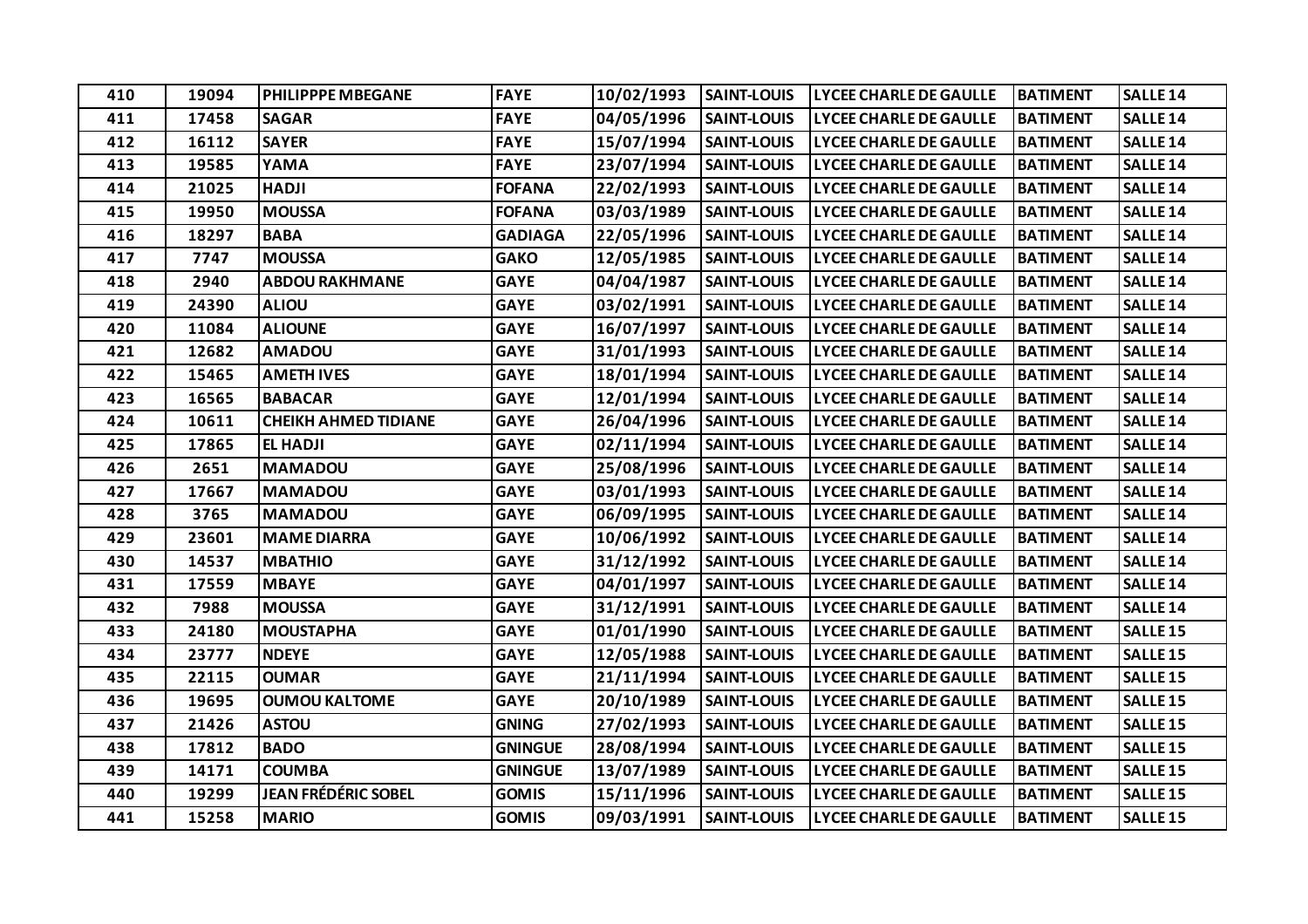| 442 | 15878 | <b>ALIMATOU SADIYA</b>     | <b>GOUDIABY</b> | 09/05/1993 | <b>SAINT-LOUIS</b> | <b>LYCEE CHARLE DE GAULLE</b> | <b>BATIMENT</b> | <b>SALLE 15</b>     |
|-----|-------|----------------------------|-----------------|------------|--------------------|-------------------------------|-----------------|---------------------|
| 443 | 13977 | <b>ALIOUNE BADARA</b>      | <b>GOUDIABY</b> | 21/06/1995 | <b>SAINT-LOUIS</b> | <b>LYCEE CHARLE DE GAULLE</b> | <b>BATIMENT</b> | <b>SALLE 15</b>     |
| 444 | 17072 | <b>SALY</b>                | <b>GOUDIABY</b> | 01/05/1994 | <b>SAINT-LOUIS</b> | <b>LYCEE CHARLE DE GAULLE</b> | <b>BATIMENT</b> | <b>SALLE 15</b>     |
| 445 | 14592 | <b>ABDOULAYE</b>           | <b>GUEYE</b>    | 12/02/1996 | <b>SAINT-LOUIS</b> | <b>LYCEE CHARLE DE GAULLE</b> | <b>BATIMENT</b> | <b>SALLE 15</b>     |
| 446 | 21592 | <b>ADJI MAHE</b>           | <b>GUEYE</b>    | 08/05/1992 | <b>SAINT-LOUIS</b> | <b>LYCEE CHARLE DE GAULLE</b> | <b>BATIMENT</b> | <b>SALLE 15</b>     |
| 447 | 17191 | <b>AICHATOU</b>            | <b>GUEYE</b>    | 10/08/1997 | <b>SAINT-LOUIS</b> | <b>LYCEE CHARLE DE GAULLE</b> | <b>BATIMENT</b> | <b>SALLE 15</b>     |
| 448 | 5009  | <b>ALIOU</b>               | <b>GUEYE</b>    | 11/10/1994 | <b>SAINT-LOUIS</b> | <b>LYCEE CHARLE DE GAULLE</b> | <b>BATIMENT</b> | <b>SALLE 15</b>     |
| 449 | 20867 | <b>AMADOU</b>              | <b>GUEYE</b>    | 21/02/1992 | <b>SAINT-LOUIS</b> | <b>LYCEE CHARLE DE GAULLE</b> | <b>BATIMENT</b> | <b>SALLE 15</b>     |
| 450 | 16748 | <b>AMADOU SECK</b>         | <b>GUEYE</b>    | 02/01/1986 | <b>SAINT-LOUIS</b> | <b>LYCEE CHARLE DE GAULLE</b> | <b>BATIMENT</b> | <b>SALLE 15</b>     |
| 451 | 22614 | <b>AMADOU WADE</b>         | <b>GUEYE</b>    | 17/09/1997 | <b>SAINT-LOUIS</b> | <b>LYCEE CHARLE DE GAULLE</b> | <b>BATIMENT</b> | <b>SALLE 15</b>     |
| 452 | 4320  | <b>AMSATOU</b>             | <b>GUEYE</b>    | 10/06/1997 | <b>SAINT-LOUIS</b> | <b>LYCEE CHARLE DE GAULLE</b> | <b>BATIMENT</b> | <b>SALLE 15</b>     |
| 453 | 25023 | <b>ANTA</b>                | <b>GUEYE</b>    | 11/01/1997 | <b>SAINT-LOUIS</b> | <b>LYCEE CHARLE DE GAULLE</b> | <b>BATIMENT</b> | <b>SALLE 15</b>     |
| 454 | 13120 | <b>ASSANE</b>              | <b>GUEYE</b>    | 20/09/1995 | <b>SAINT-LOUIS</b> | <b>LYCEE CHARLE DE GAULLE</b> | <b>BATIMENT</b> | <b>SALLE 15</b>     |
| 455 | 23654 | <b>AWA</b>                 | <b>GUEYE</b>    | 08/08/1994 | <b>SAINT-LOUIS</b> | <b>LYCEE CHARLE DE GAULLE</b> | <b>BATIMENT</b> | <b>SALLE 15</b>     |
| 456 | 17894 | <b>AWA</b>                 | <b>GUEYE</b>    | 05/08/1992 | <b>SAINT-LOUIS</b> | <b>LYCEE CHARLE DE GAULLE</b> | <b>BATIMENT</b> | <b>SALLE 15</b>     |
| 457 | 13940 | <b>CHEIKH TIDIANE</b>      | <b>GUEYE</b>    | 18/06/1996 | <b>SAINT-LOUIS</b> | <b>LYCEE CHARLE DE GAULLE</b> | <b>BATIMENT</b> | SALLE <sub>16</sub> |
| 458 | 12898 | <b>DAME</b>                | <b>GUEYE</b>    | 20/10/1994 | <b>SAINT-LOUIS</b> | <b>LYCEE CHARLE DE GAULLE</b> | <b>BATIMENT</b> | SALLE <sub>16</sub> |
| 459 | 13729 | <b>GALLO</b>               | <b>GUEYE</b>    | 09/10/1989 | <b>SAINT-LOUIS</b> | <b>LYCEE CHARLE DE GAULLE</b> | <b>BATIMENT</b> | SALLE <sub>16</sub> |
| 460 | 14528 | <b>HABIB</b>               | <b>GUEYE</b>    | 29/09/1993 | <b>SAINT-LOUIS</b> | <b>LYCEE CHARLE DE GAULLE</b> | <b>BATIMENT</b> | SALLE <sub>16</sub> |
| 461 | 19087 | <b>KENE</b>                | <b>GUEYE</b>    | 13/03/1993 | <b>SAINT-LOUIS</b> | <b>LYCEE CHARLE DE GAULLE</b> | <b>BATIMENT</b> | SALLE <sub>16</sub> |
| 462 | 22025 | <b>MAMADOU</b>             | <b>GUEYE</b>    | 30/06/1994 | <b>SAINT-LOUIS</b> | <b>LYCEE CHARLE DE GAULLE</b> | <b>BATIMENT</b> | SALLE <sub>16</sub> |
| 463 | 24927 | <b>MAMADOU</b>             | <b>GUEYE</b>    | 25/07/1995 | <b>SAINT-LOUIS</b> | <b>LYCEE CHARLE DE GAULLE</b> | <b>BATIMENT</b> | SALLE <sub>16</sub> |
| 464 | 11304 | <b>MARIEMA</b>             | <b>GUEYE</b>    | 12/12/1993 | <b>SAINT-LOUIS</b> | <b>LYCEE CHARLE DE GAULLE</b> | <b>BATIMENT</b> | SALLE <sub>16</sub> |
| 465 | 12839 | <b>MARIETOU</b>            | <b>GUEYE</b>    | 03/01/1995 | <b>SAINT-LOUIS</b> | LYCEE CHARLE DE GAULLE        | <b>BATIMENT</b> | SALLE <sub>16</sub> |
| 466 | 19315 | <b>MOHAMADOU</b>           | <b>GUEYE</b>    | 01/09/1992 | <b>SAINT-LOUIS</b> | <b>LYCEE CHARLE DE GAULLE</b> | <b>BATIMENT</b> | SALLE <sub>16</sub> |
| 467 | 14299 | <b>MOHAMED LAMINE</b>      | <b>GUEYE</b>    | 09/06/1987 | <b>SAINT-LOUIS</b> | <b>LYCEE CHARLE DE GAULLE</b> | <b>BATIMENT</b> | SALLE <sub>16</sub> |
| 468 | 22559 | <b>MORTALLA</b>            | <b>GUEYE</b>    | 09/09/1997 | <b>SAINT-LOUIS</b> | <b>LYCEE CHARLE DE GAULLE</b> | <b>BATIMENT</b> | SALLE <sub>16</sub> |
| 469 | 21561 | <b>NDEYE KHADY</b>         | <b>GUEYE</b>    | 05/01/1997 | <b>SAINT-LOUIS</b> | LYCEE CHARLE DE GAULLE        | <b>BATIMENT</b> | SALLE <sub>16</sub> |
| 470 | 15371 | <b>SEYDINA OUSMANE MOU</b> | <b>GUEYE</b>    | 03/05/1991 | <b>SAINT-LOUIS</b> | <b>LYCEE CHARLE DE GAULLE</b> | <b>BATIMENT</b> | SALLE <sub>16</sub> |
|     |       | <b>MAPEINDA</b>            |                 |            |                    |                               |                 |                     |
| 471 | 19156 | <b>LEONIE EVA</b>          | <b>HANN</b>     | 19/01/1997 | <b>SAINT-LOUIS</b> | <b>LYCEE CHARLE DE GAULLE</b> | <b>BATIMENT</b> | SALLE <sub>16</sub> |
| 472 | 8316  | <b>HAROUNA MAMADOU</b>     | <b>HANNE</b>    | 15/01/1990 | <b>SAINT-LOUIS</b> | <b>LYCEE CHARLE DE GAULLE</b> | <b>BATIMENT</b> | SALLE <sub>16</sub> |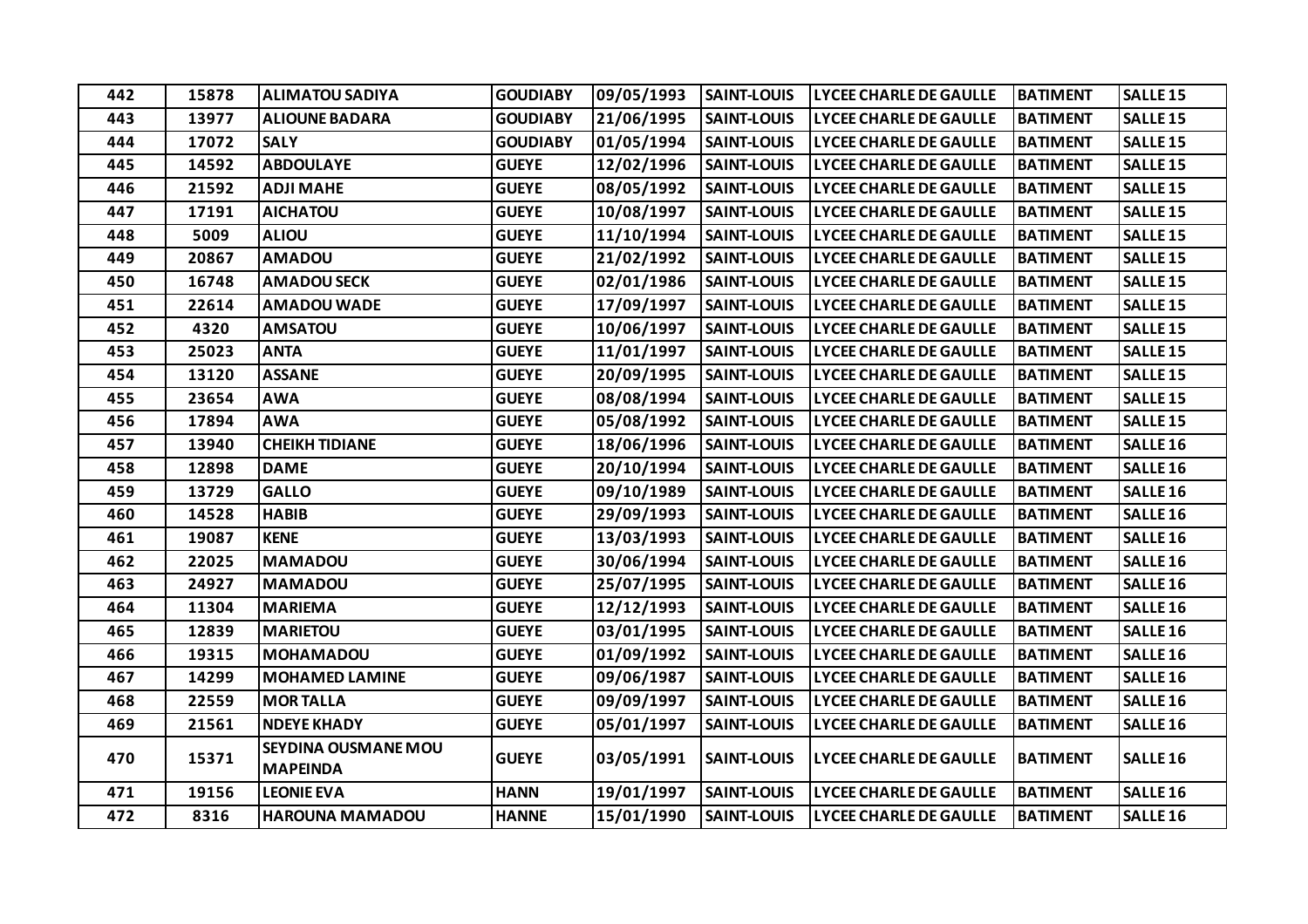| 473 | 21652 | <b>MAME ABDOU AZIZ</b>                      | <b>HANNE</b>   | 09/11/1997 | <b>SAINT-LOUIS</b> | <b>LYCEE CHARLE DE GAULLE</b> | <b>BATIMENT</b> | SALLE <sub>16</sub> |
|-----|-------|---------------------------------------------|----------------|------------|--------------------|-------------------------------|-----------------|---------------------|
| 474 | 17993 | <b>MODOU</b>                                | <b>HANNE</b>   | 15/12/1997 | <b>SAINT-LOUIS</b> | <b>LYCEE CHARLE DE GAULLE</b> | <b>BATIMENT</b> | SALLE <sub>16</sub> |
| 475 | 14165 | <b>MOUHAMADOU</b>                           | <b>HANNE</b>   | 19/01/1997 | <b>SAINT-LOUIS</b> | <b>LYCEE CHARLE DE GAULLE</b> | <b>BATIMENT</b> | SALLE <sub>16</sub> |
| 476 | 12072 | <b>ABDOUL KADER</b>                         | <b>JOHNSON</b> | 11/03/1990 | <b>SAINT-LOUIS</b> | <b>LYCEE CHARLE DE GAULLE</b> | <b>BATIMENT</b> | SALLE <sub>16</sub> |
| 477 | 13158 | <b>ABDOU</b>                                | KA             | 29/10/1994 | <b>SAINT-LOUIS</b> | <b>LYCEE CHARLE DE GAULLE</b> | <b>BATIMENT</b> | <b>SALLE 16</b>     |
| 478 | 25317 | <b>ABLAYE</b>                               | KA             | 20/12/1992 | <b>SAINT-LOUIS</b> | <b>LYCEE CHARLE DE GAULLE</b> | <b>BATIMENT</b> | <b>SALLE 16</b>     |
| 479 | 19632 | <b>ISSA</b>                                 | KA             | 10/01/1990 | <b>SAINT-LOUIS</b> | <b>LYCEE CHARLE DE GAULLE</b> | <b>BATIMENT</b> | SALLE <sub>16</sub> |
| 480 | 9264  | <b>KHADY</b>                                | KA             | 21/07/1995 | <b>SAINT-LOUIS</b> | LYCEE CHARLE DE GAULLE        | <b>BATIMENT</b> | SALLE <sub>16</sub> |
| 481 | 3372  | <b>MOUHAMADOU</b>                           | KA             | 14/02/1996 | <b>SAINT-LOUIS</b> | <b>LYCEE CHARLE DE GAULLE</b> | <b>BATIMENT</b> | <b>SALLE 16</b>     |
| 482 | 15678 | <b>NGONE</b>                                | KA             | 10/03/1997 | <b>SAINT-LOUIS</b> | <b>LYCEE CHARLE DE GAULLE</b> | <b>BATIMENT</b> | SALLE <sub>16</sub> |
| 483 | 12744 | <b>VIEUX</b>                                | KA             | 20/01/1991 | <b>SAINT-LOUIS</b> | <b>LYCEE CHARLE DE GAULLE</b> | <b>BATIMENT</b> | SALLE <sub>16</sub> |
| 484 | 13004 | <b>BEATRICE WINNIE</b>                      | <b>KAMA</b>    | 07/03/1996 | <b>SAINT-LOUIS</b> | <b>LYCEE CHARLE DE GAULLE</b> | <b>BATIMENT</b> | SALLE <sub>16</sub> |
| 485 | 13287 | <b>IDRISSA</b>                              | <b>KAMA</b>    | 28/10/1988 | <b>SAINT-LOUIS</b> | <b>LYCEE CHARLE DE GAULLE</b> | <b>BATIMENT</b> | SALLE <sub>16</sub> |
| 486 | 14396 | <b>ALIOU</b>                                | <b>KANDE</b>   | 19/04/1995 | <b>SAINT-LOUIS</b> | <b>LYCEE CHARLE DE GAULLE</b> | <b>BATIMENT</b> | SALLE <sub>16</sub> |
| 487 | 6514  | <b>MAMADOU</b>                              | <b>KANDE</b>   | 07/07/1996 | <b>SAINT-LOUIS</b> | <b>LYCEE CHARLE DE GAULLE</b> | <b>BATIMENT</b> | <b>SALLE 17</b>     |
| 488 | 15312 | <b>OUMOUKHAIRY</b>                          | <b>KANDJI</b>  | 25/01/1987 | <b>SAINT-LOUIS</b> | <b>LYCEE CHARLE DE GAULLE</b> | <b>BATIMENT</b> | <b>SALLE 17</b>     |
| 489 | 13980 | <b>DEMBA</b>                                | KANDÉ          | 19/06/1997 | <b>SAINT-LOUIS</b> | <b>LYCEE CHARLE DE GAULLE</b> | <b>BATIMENT</b> | <b>SALLE 17</b>     |
| 490 | 16742 | <b>AMY</b>                                  | <b>KANE</b>    | 02/02/1993 | <b>SAINT-LOUIS</b> | <b>LYCEE CHARLE DE GAULLE</b> | <b>BATIMENT</b> | <b>SALLE 17</b>     |
| 491 | 16824 | <b>FATOU</b>                                | <b>KANE</b>    | 09/09/1994 | <b>SAINT-LOUIS</b> | <b>LYCEE CHARLE DE GAULLE</b> | <b>BATIMENT</b> | <b>SALLE 17</b>     |
| 492 | 22360 | <b>MACOUMBA</b>                             | <b>KANE</b>    | 01/01/1994 | <b>SAINT-LOUIS</b> | <b>LYCEE CHARLE DE GAULLE</b> | <b>BATIMENT</b> | SALLE <sub>17</sub> |
| 493 | 12009 | <b>MAFATIM</b>                              | <b>KANE</b>    | 18/11/1988 | <b>SAINT-LOUIS</b> | <b>LYCEE CHARLE DE GAULLE</b> | <b>BATIMENT</b> | SALLE <sub>17</sub> |
| 494 | 11490 | <b>MOUSSA</b>                               | <b>KANE</b>    | 03/05/1997 | <b>SAINT-LOUIS</b> | <b>LYCEE CHARLE DE GAULLE</b> | <b>BATIMENT</b> | <b>SALLE 17</b>     |
| 495 | 13766 | <b>TIDIANE</b>                              | <b>KANE</b>    | 12/01/1997 | <b>SAINT-LOUIS</b> | <b>LYCEE CHARLE DE GAULLE</b> | <b>BATIMENT</b> | <b>SALLE 17</b>     |
| 496 | 18295 | <b>IBRAHIMA</b>                             | <b>KANTE</b>   | 16/05/1994 | <b>SAINT-LOUIS</b> | LYCEE CHARLE DE GAULLE        | <b>BATIMENT</b> | SALLE <sub>17</sub> |
| 497 | 5992  | <b>SERIGNE ABDOU LAHAT</b><br><b>MBACKÉ</b> | <b>KARE</b>    | 16/06/1994 | <b>SAINT-LOUIS</b> | <b>LYCEE CHARLE DE GAULLE</b> | <b>BATIMENT</b> | <b>SALLE 17</b>     |
| 498 | 10942 | <b>ABDOU</b>                                | <b>KASSE</b>   | 07/10/1992 | <b>SAINT-LOUIS</b> | <b>LYCEE CHARLE DE GAULLE</b> | <b>BATIMENT</b> | <b>SALLE 17</b>     |
| 499 | 17997 | <b>MANSOUR</b>                              | <b>KEBE</b>    | 12/02/1992 | <b>SAINT-LOUIS</b> | <b>LYCEE CHARLE DE GAULLE</b> | <b>BATIMENT</b> | <b>SALLE 17</b>     |
| 500 | 3284  | <b>MAMA</b>                                 | <b>KEITA</b>   | 21/02/1997 | <b>SAINT-LOUIS</b> | <b>LYCEE CHARLE DE GAULLE</b> | <b>BATIMENT</b> | <b>SALLE 17</b>     |
| 501 | 5330  | <b>MAMADOU</b>                              | <b>KEITA</b>   | 12/01/1992 | <b>SAINT-LOUIS</b> | <b>LYCEE CHARLE DE GAULLE</b> | <b>BATIMENT</b> | <b>SALLE 17</b>     |
| 502 | 17174 | <b>MAMBY</b>                                | <b>KEITA</b>   | 25/02/1996 | <b>SAINT-LOUIS</b> | <b>LYCEE CHARLE DE GAULLE</b> | <b>BATIMENT</b> | SALLE <sub>17</sub> |
| 503 | 9422  | <b>EL HADJI SAËR</b>                        | <b>KEITA</b>   | 01/07/1992 | <b>SAINT-LOUIS</b> | <b>LYCEE CHARLE DE GAULLE</b> | <b>BATIMENT</b> | <b>SALLE 17</b>     |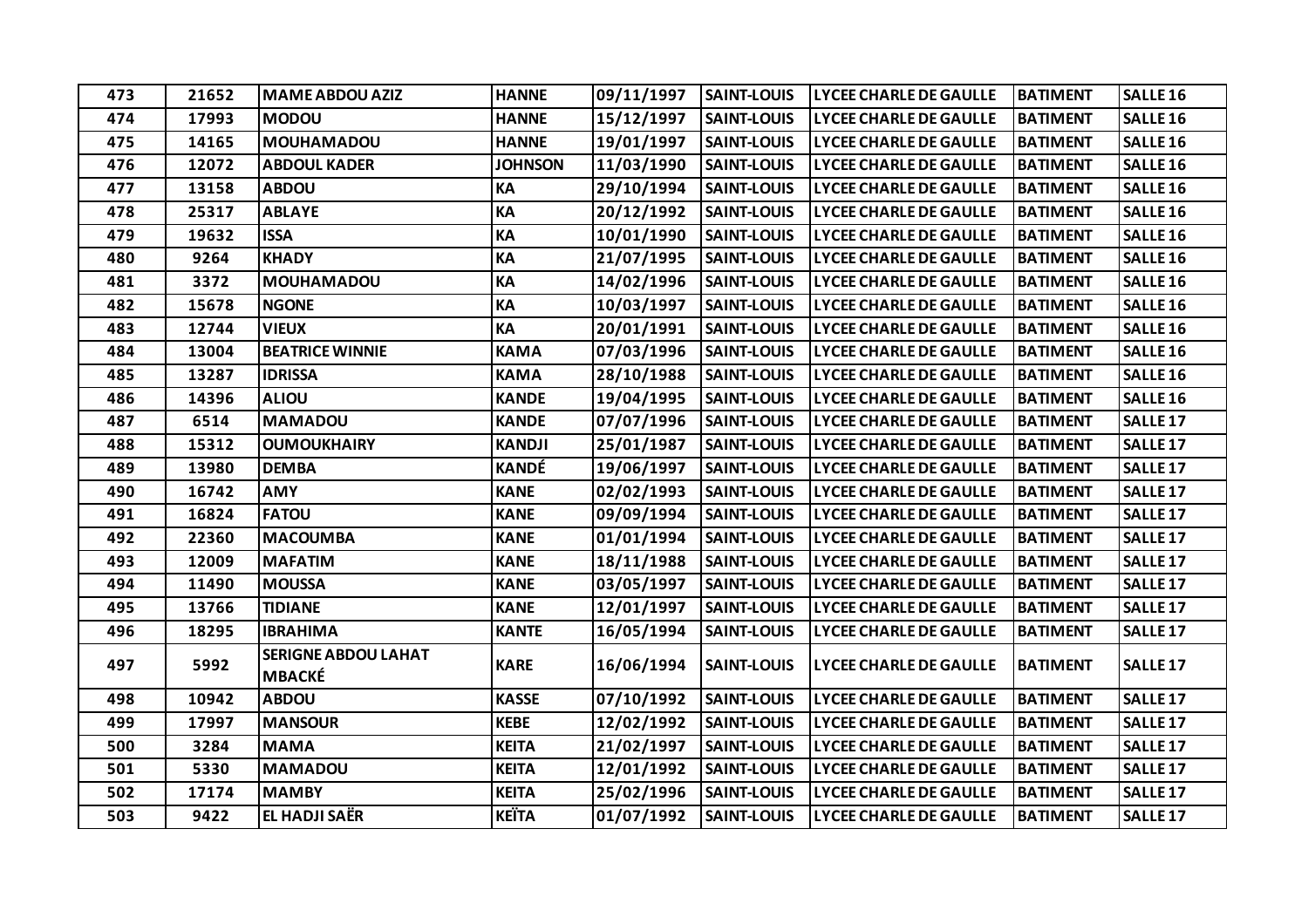| 504 | 9662  | <b>SOUNKAROU</b>            | <b>KEÏTA</b>   | 20/03/1996 | <b>SAINT-LOUIS</b> | <b>LYCEE CHARLE DE GAULLE</b> | <b>BATIMENT</b> | SALLE <sub>17</sub> |
|-----|-------|-----------------------------|----------------|------------|--------------------|-------------------------------|-----------------|---------------------|
| 505 | 17853 | <b>NDEYE AICHA</b>          | <b>KHONTÉ</b>  | 15/05/1994 | <b>SAINT-LOUIS</b> | <b>LYCEE CHARLE DE GAULLE</b> | <b>BATIMENT</b> | <b>SALLE 17</b>     |
| 506 | 18084 | <b>MAMATH</b>               | <b>KHOULE</b>  | 06/02/1994 | <b>SAINT-LOUIS</b> | <b>LYCEE CHARLE DE GAULLE</b> | <b>BATIMENT</b> | <b>SALLE 17</b>     |
| 507 | 5899  | <b>ABDOULAYE</b>            | <b>KHOUSSA</b> | 24/01/1990 | <b>SAINT-LOUIS</b> | <b>LYCEE CHARLE DE GAULLE</b> | <b>BATIMENT</b> | <b>SALLE 17</b>     |
| 508 | 12002 | <b>ADAMA</b>                | <b>KIDA</b>    | 24/12/1994 | <b>SAINT-LOUIS</b> | <b>LYCEE CHARLE DE GAULLE</b> | <b>BATIMENT</b> | <b>SALLE 17</b>     |
| 509 | 14904 | KINÉ                        | <b>KOBAR</b>   | 28/03/1993 | <b>SAINT-LOUIS</b> | <b>LYCEE CHARLE DE GAULLE</b> | <b>BATIMENT</b> | <b>SALLE 17</b>     |
| 510 | 14651 | <b>MARIÈME</b>              | <b>KONARE</b>  | 20/05/1988 | <b>SAINT-LOUIS</b> | <b>LYCEE CHARLE DE GAULLE</b> | <b>BATIMENT</b> | <b>SALLE 17</b>     |
| 511 | 15704 | <b>KHADY</b>                | <b>KONATE</b>  | 05/04/1992 | <b>SAINT-LOUIS</b> | <b>LYCEE CHARLE DE GAULLE</b> | <b>BATIMENT</b> | <b>SALLE 17</b>     |
| 512 | 9096  | <b>BABACAR</b>              | <b>KONE</b>    | 11/05/1992 | <b>SAINT-LOUIS</b> | <b>LYCEE CHARLE DE GAULLE</b> | <b>BATIMENT</b> | <b>SALLE 17</b>     |
| 513 | 15167 | <b>FESSÉ CALOU FATOU</b>    | <b>KONE</b>    | 01/10/1988 | <b>SAINT-LOUIS</b> | <b>LYCEE CHARLE DE GAULLE</b> | <b>BATIMENT</b> | <b>SALLE 17</b>     |
| 514 | 17396 | <b>SIRA</b>                 | <b>KONE</b>    | 14/09/1996 | <b>SAINT-LOUIS</b> | <b>LYCEE CHARLE DE GAULLE</b> | <b>BATIMENT</b> | <b>SALLE 17</b>     |
| 515 | 4593  | <b>YOBA</b>                 | <b>KOÏTA</b>   | 05/02/1995 | <b>SAINT-LOUIS</b> | <b>LYCEE CHARLE DE GAULLE</b> | <b>BATIMENT</b> | SALLE <sub>17</sub> |
| 516 | 14139 | <b>ABDOULAYE PASCAL</b>     | KÉBÉ           | 17/01/1997 | <b>SAINT-LOUIS</b> | <b>LYCEE CHARLE DE GAULLE</b> | <b>BATIMENT</b> | <b>SALLE 17</b>     |
| 517 | 3428  | <b>IBRAHIMA</b>             | <b>LEYE</b>    | 01/05/1994 | <b>SAINT-LOUIS</b> | <b>LYCEE CHARLE DE GAULLE</b> | <b>BATIMENT</b> | <b>SALLE 17</b>     |
| 518 | 13360 | <b>MAME ALIOU</b>           | <b>LEYE</b>    | 10/03/1997 | <b>SAINT-LOUIS</b> | <b>LYCEE CHARLE DE GAULLE</b> | <b>BATIMENT</b> | <b>SALLE 17</b>     |
| 519 | 13669 | <b>MODOU</b>                | <b>LEYE</b>    | 10/02/1993 | <b>SAINT-LOUIS</b> | <b>LYCEE CHARLE DE GAULLE</b> | <b>BATIMENT</b> | <b>SALLE 17</b>     |
| 520 | 21529 | <b>NDEYE MADJIGUENE</b>     | <b>LEYE</b>    | 15/11/1995 | <b>SAINT-LOUIS</b> | LYCEE CHARLE DE GAULLE        | <b>BATIMENT</b> | SALLE <sub>17</sub> |
| 521 | 10483 | <b>AÏSSATOU</b>             | LO             | 02/02/1993 | <b>SAINT-LOUIS</b> | <b>LYCEE CHARLE DE GAULLE</b> | <b>BATIMENT</b> | <b>SALLE 17</b>     |
| 522 | 11242 | <b>IBA YADE</b>             | LO             | 16/05/1997 | <b>SAINT-LOUIS</b> | <b>LYCEE CHARLE DE GAULLE</b> | <b>BATIMENT</b> | <b>SALLE 18</b>     |
| 523 | 15189 | YAYA MOUSSA                 | LO             | 12/01/1996 | <b>SAINT-LOUIS</b> | <b>LYCEE CHARLE DE GAULLE</b> | <b>BATIMENT</b> | <b>SALLE 18</b>     |
| 524 | 13233 | <b>CHEIKH AMETH TIDIANE</b> | <b>LOUM</b>    | 07/09/1990 | <b>SAINT-LOUIS</b> | <b>LYCEE CHARLE DE GAULLE</b> | <b>BATIMENT</b> | <b>SALLE 18</b>     |
| 525 | 18527 | <b>DJIBEL</b>               | <b>LOUM</b>    | 04/04/1996 | <b>SAINT-LOUIS</b> | <b>LYCEE CHARLE DE GAULLE</b> | <b>BATIMENT</b> | <b>SALLE 18</b>     |
| 526 | 29786 | <b>MAME ASTOU</b>           | LOUM           | 12/01/1993 | <b>SAINT-LOUIS</b> | <b>LYCEE CHARLE DE GAULLE</b> | <b>BATIMENT</b> | <b>SALLE 18</b>     |
| 527 | 25938 | <b>ALIOU</b>                | <b>LY</b>      | 23/05/1997 | <b>SAINT-LOUIS</b> | <b>LYCEE CHARLE DE GAULLE</b> | <b>BATIMENT</b> | <b>SALLE 18</b>     |
| 528 | 16376 | <b>ALIOUNE BADARA</b>       | <b>LY</b>      | 01/11/1989 | <b>SAINT-LOUIS</b> | <b>LYCEE CHARLE DE GAULLE</b> | <b>BATIMENT</b> | <b>SALLE 18</b>     |
| 529 | 11526 | <b>ELHADJI FALILOU</b>      | LY             | 15/01/1984 | <b>SAINT-LOUIS</b> | <b>LYCEE CHARLE DE GAULLE</b> | <b>BATIMENT</b> | <b>SALLE 18</b>     |
| 530 | 12741 | <b>HAWO</b>                 | LY             | 17/05/1996 | <b>SAINT-LOUIS</b> | <b>LYCEE CHARLE DE GAULLE</b> | <b>BATIMENT</b> | <b>SALLE 18</b>     |
| 531 | 6872  | <b>IBRAHIMA ABOU</b>        | LY             | 03/03/1991 | <b>SAINT-LOUIS</b> | <b>LYCEE CHARLE DE GAULLE</b> | <b>BATIMENT</b> | <b>SALLE 18</b>     |
| 532 | 14720 | <b>MAMOUDOU</b>             | LY             | 06/12/1985 | <b>SAINT-LOUIS</b> | <b>LYCEE CHARLE DE GAULLE</b> | <b>BATIMENT</b> | SALLE <sub>18</sub> |
| 533 | 14584 | <b>MOUSSA MAMADOU</b>       | LY             | 05/06/1996 | <b>SAINT-LOUIS</b> | <b>LYCEE CHARLE DE GAULLE</b> | <b>BATIMENT</b> | <b>SALLE 18</b>     |
| 534 | 14884 | <b>WALY</b>                 | <b>MACALOU</b> | 18/06/1990 | <b>SAINT-LOUIS</b> | <b>LYCEE CHARLE DE GAULLE</b> | <b>BATIMENT</b> | <b>SALLE 18</b>     |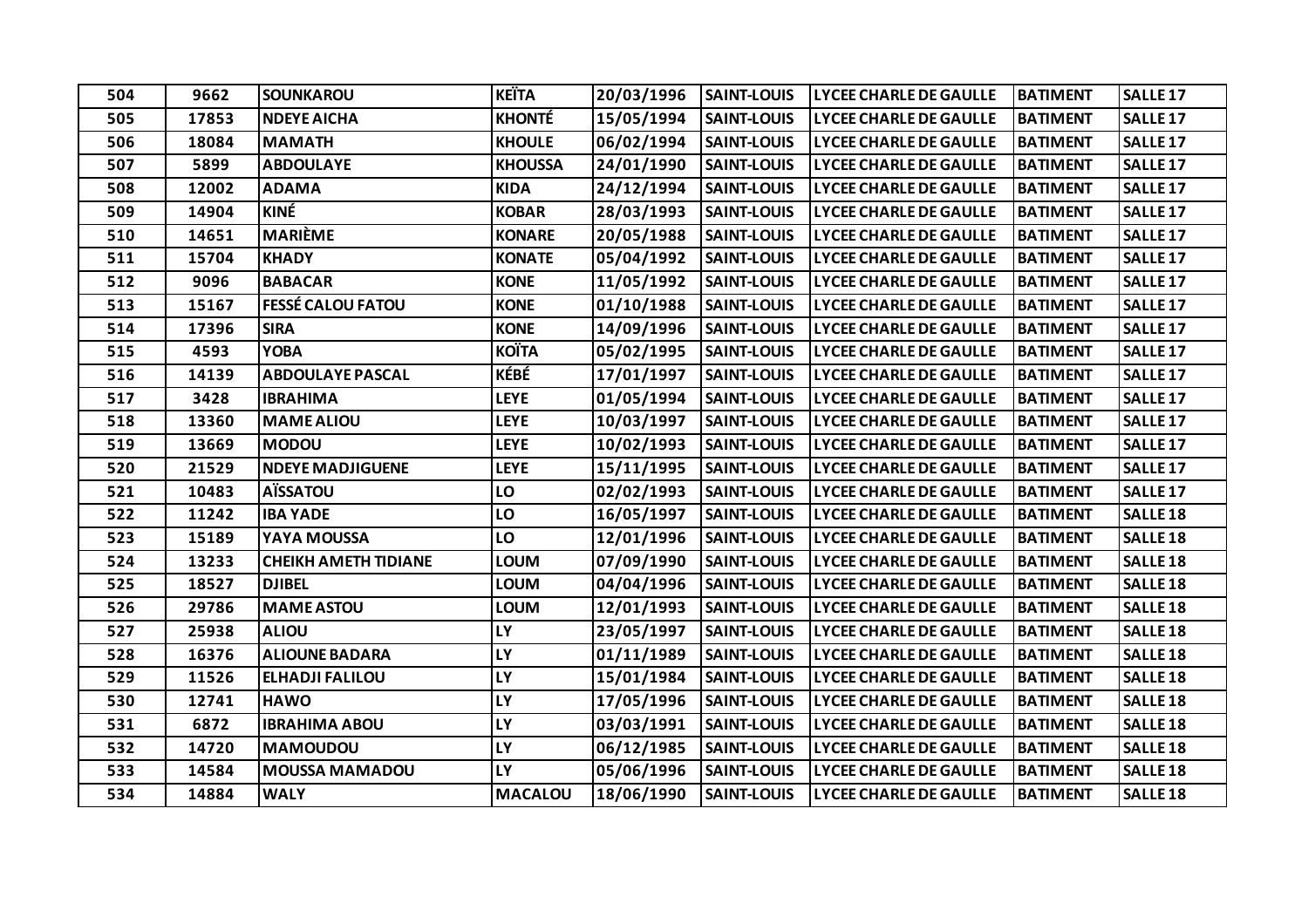| 535 | 17683 | <b>THIAM</b>                |                 | <b>MAKHFOUSS 26/06/1994</b> | <b>SAINT-LOUIS</b> | <b>LYCEE CHARLE DE GAULLE</b> | <b>BATIMENT</b> | <b>SALLE 18</b>     |
|-----|-------|-----------------------------|-----------------|-----------------------------|--------------------|-------------------------------|-----------------|---------------------|
| 536 | 21066 | <b>MOUHAMADOU MOUSTAPHA</b> | <b>MAL</b>      | 15/11/1994                  | <b>SAINT-LOUIS</b> | <b>LYCEE CHARLE DE GAULLE</b> | <b>BATIMENT</b> | SALLE <sub>18</sub> |
| 537 | 16455 | <b>MAIMOUNA</b>             | <b>MALE</b>     | 24/01/1996                  | <b>SAINT-LOUIS</b> | <b>LYCEE CHARLE DE GAULLE</b> | <b>BATIMENT</b> | SALLE <sub>18</sub> |
| 538 | 5657  | <b>OUMAR</b>                | <b>MALL</b>     | 16/09/1993                  | <b>SAINT-LOUIS</b> | LYCEE CHARLE DE GAULLE        | <b>BATIMENT</b> | <b>SALLE 18</b>     |
| 539 | 16340 | <b>IVAN FRANÇOIS</b>        | <b>MANCABOU</b> | 30/10/1997                  | <b>SAINT-LOUIS</b> | <b>LYCEE CHARLE DE GAULLE</b> | <b>BATIMENT</b> | <b>SALLE 18</b>     |
| 540 | 19925 | <b>MELRIC</b>               | <b>MANDIAMY</b> | 09/11/1990                  | <b>SAINT-LOUIS</b> | LYCEE CHARLE DE GAULLE        | <b>BATIMENT</b> | SALLE <sub>18</sub> |
| 541 | 20234 | <b>ABIBATOU</b>             | <b>MANE</b>     | 16/05/1996                  | <b>SAINT-LOUIS</b> | <b>LYCEE CHARLE DE GAULLE</b> | <b>BATIMENT</b> | SALLE <sub>18</sub> |
| 542 | 15760 | <b>DIENEBA</b>              | <b>MANE</b>     | 17/11/1991                  | <b>SAINT-LOUIS</b> | <b>LYCEE CHARLE DE GAULLE</b> | <b>BATIMENT</b> | <b>SALLE 18</b>     |
| 543 | 13645 | <b>MOUSTAPHA</b>            | <b>MANE</b>     | 12/11/1990                  | <b>SAINT-LOUIS</b> | <b>LYCEE CHARLE DE GAULLE</b> | <b>BATIMENT</b> | SALLE <sub>18</sub> |
| 544 | 21316 | <b>OUMAR CAMARA</b>         | <b>MANE</b>     | 21/04/1994                  | <b>SAINT-LOUIS</b> | <b>LYCEE CHARLE DE GAULLE</b> | <b>BATIMENT</b> | SALLE <sub>18</sub> |
| 545 | 16861 | <b>FANSOU</b>               | <b>MANGA</b>    | 15/02/1992                  | <b>SAINT-LOUIS</b> | <b>LYCEE CHARLE DE GAULLE</b> | <b>BATIMENT</b> | SALLE <sub>18</sub> |
| 546 | 17150 | <b>MBATIDA</b>              | MANÉ            | 18/06/1996                  | <b>SAINT-LOUIS</b> | <b>LYCEE CHARLE DE GAULLE</b> | <b>BATIMENT</b> | SALLE <sub>18</sub> |
| 547 | 19359 | <b>OUSSEYNOU</b>            | <b>MANÉ</b>     | 06/01/1996                  | <b>SAINT-LOUIS</b> | LYCEE CHARLE DE GAULLE        | <b>BATIMENT</b> | SALLE <sub>18</sub> |
| 548 | 17620 | <b>EMILIE YANDE</b>         | <b>MAR</b>      | 01/10/1990                  | <b>SAINT-LOUIS</b> | <b>LYCEE CHARLE DE GAULLE</b> | <b>BATIMENT</b> | SALLE <sub>18</sub> |
| 549 | 6079  | <b>OUSMANE</b>              | <b>MAR</b>      | 08/05/1993                  | <b>SAINT-LOUIS</b> | LYCEE CHARLE DE GAULLE        | <b>BATIMENT</b> | SALLE <sub>18</sub> |
| 550 | 22873 | <b>MOUHAMADOU</b>           | <b>MARA</b>     | 13/02/1991                  | <b>SAINT-LOUIS</b> | <b>LYCEE CHARLE DE GAULLE</b> | <b>BATIMENT</b> | <b>SALLE 18</b>     |
| 551 | 15239 | <b>OUSMANE DIAW</b>         | <b>MARE</b>     | 10/11/1995                  | <b>SAINT-LOUIS</b> | <b>LYCEE CHARLE DE GAULLE</b> | <b>BATIMENT</b> | SALLE <sub>18</sub> |
| 552 | 21461 | <b>KONATE</b>               | <b>MARIAM</b>   | 08/01/1986                  | <b>SAINT-LOUIS</b> | <b>LYCEE CHARLE DE GAULLE</b> | <b>BATIMENT</b> | SALLE <sub>18</sub> |
| 553 | 19257 | <b>AL ASSANE</b>            | <b>MBALLO</b>   | 10/04/1995                  | <b>SAINT-LOUIS</b> | <b>LYCEE CHARLE DE GAULLE</b> | <b>BATIMENT</b> | SALLE <sub>19</sub> |
| 554 | 4485  | <b>FATIMATA</b>             | <b>MBALLO</b>   | 12/01/1996                  | <b>SAINT-LOUIS</b> | <b>LYCEE CHARLE DE GAULLE</b> | <b>BATIMENT</b> | SALLE <sub>19</sub> |
| 555 | 7667  | YAKOUBA                     | <b>MBALLO</b>   | 04/03/1997                  | <b>SAINT-LOUIS</b> | <b>LYCEE CHARLE DE GAULLE</b> | <b>BATIMENT</b> | <b>SALLE 19</b>     |
| 556 | 11902 | <b>ABDOULAYE</b>            | <b>MBAYE</b>    | 11/04/1994                  | <b>SAINT-LOUIS</b> | <b>LYCEE CHARLE DE GAULLE</b> | <b>BATIMENT</b> | SALLE <sub>19</sub> |
| 557 | 19715 | <b>ABDOULAYE</b>            | <b>MBAYE</b>    | 15/08/1997                  | <b>SAINT-LOUIS</b> | <b>LYCEE CHARLE DE GAULLE</b> | <b>BATIMENT</b> | SALLE <sub>19</sub> |
| 558 | 19432 | <b>AMADOU</b>               | <b>MBAYE</b>    | 01/03/1990                  | <b>SAINT-LOUIS</b> | <b>LYCEE CHARLE DE GAULLE</b> | <b>BATIMENT</b> | SALLE <sub>19</sub> |
| 559 | 3736  | <b>AMSATOU</b>              | <b>MBAYE</b>    | 13/01/1995                  | <b>SAINT-LOUIS</b> | <b>LYCEE CHARLE DE GAULLE</b> | <b>BATIMENT</b> | <b>SALLE 19</b>     |
| 560 | 12599 | <b>FALLOU</b>               | <b>MBAYE</b>    | 19/11/1989                  | <b>SAINT-LOUIS</b> | <b>LYCEE CHARLE DE GAULLE</b> | <b>BATIMENT</b> | SALLE <sub>19</sub> |
| 561 | 15479 | <b>FATOU</b>                | <b>MBAYE</b>    | 18/05/1995                  | <b>SAINT-LOUIS</b> | <b>LYCEE CHARLE DE GAULLE</b> | <b>BATIMENT</b> | <b>SALLE 19</b>     |
| 562 | 25429 | <b>MAODO</b>                | <b>MBAYE</b>    | 20/05/1995                  | <b>SAINT-LOUIS</b> | <b>LYCEE CHARLE DE GAULLE</b> | <b>BATIMENT</b> | SALLE <sub>19</sub> |
| 563 | 18378 | <b>MODOU</b>                | <b>MBAYE</b>    | 01/07/1991                  | <b>SAINT-LOUIS</b> | <b>LYCEE CHARLE DE GAULLE</b> | <b>BATIMENT</b> | SALLE <sub>19</sub> |
| 564 | 19454 | <b>NDEYE</b>                | <b>MBAYE</b>    | 04/01/1996                  | <b>SAINT-LOUIS</b> | <b>LYCEE CHARLE DE GAULLE</b> | <b>BATIMENT</b> | SALLE <sub>19</sub> |
| 565 | 7166  | <b>OUSSEYNOU BEN SIDY</b>   | <b>MBAYE</b>    | 30/01/1995                  | <b>SAINT-LOUIS</b> | <b>LYCEE CHARLE DE GAULLE</b> | <b>BATIMENT</b> | <b>SALLE 19</b>     |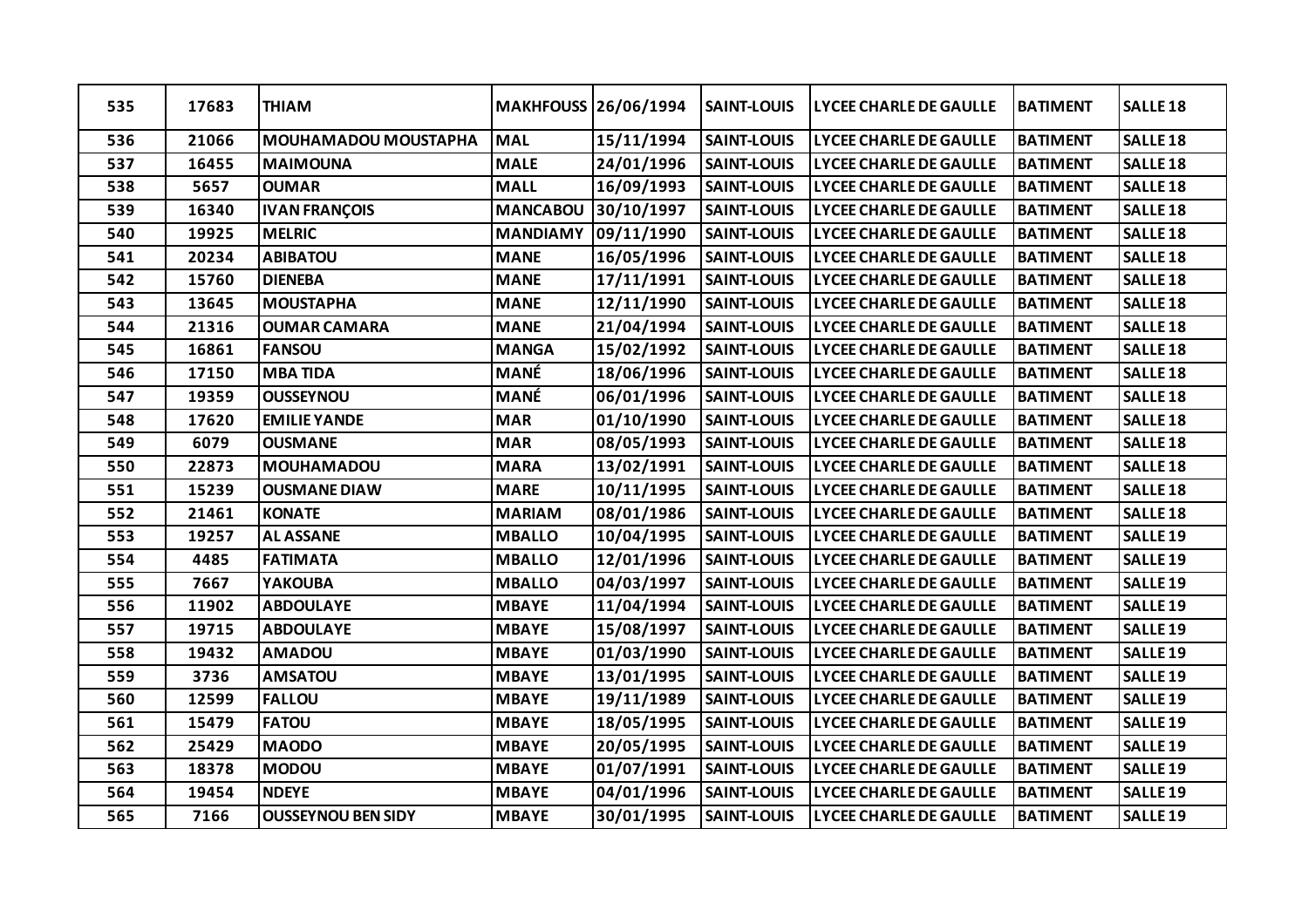| 566 | 13782 | <b>PAPA MANIANG</b>                                    | <b>MBAYE</b>   | 21/01/1997 | <b>SAINT-LOUIS</b> | <b>LYCEE CHARLE DE GAULLE</b> | <b>BATIMENT</b> | <b>SALLE 19</b>     |
|-----|-------|--------------------------------------------------------|----------------|------------|--------------------|-------------------------------|-----------------|---------------------|
| 567 | 24232 | <b>PAPA MODA</b>                                       | <b>MBAYE</b>   | 27/04/1995 | <b>SAINT-LOUIS</b> | <b>LYCEE CHARLE DE GAULLE</b> | <b>BATIMENT</b> | <b>SALLE 19</b>     |
| 568 | 19050 | <b>THIERNO MODY</b>                                    | <b>MBAYE</b>   | 08/01/1997 | <b>SAINT-LOUIS</b> | <b>LYCEE CHARLE DE GAULLE</b> | <b>BATIMENT</b> | <b>SALLE 19</b>     |
| 569 | 5210  | <b>CODÉ</b>                                            | <b>MBENGUE</b> | 06/07/1997 | <b>SAINT-LOUIS</b> | <b>LYCEE CHARLE DE GAULLE</b> | <b>BATIMENT</b> | <b>SALLE 19</b>     |
| 570 | 16703 | <b>JEAN GABRIEL</b>                                    | <b>MBENGUE</b> | 27/10/1990 | <b>SAINT-LOUIS</b> | LYCEE CHARLE DE GAULLE        | <b>BATIMENT</b> | <b>SALLE 19</b>     |
| 571 | 15055 | <b>OMAR</b>                                            | <b>MBENGUE</b> | 05/12/1993 | <b>SAINT-LOUIS</b> | <b>LYCEE CHARLE DE GAULLE</b> | <b>BATIMENT</b> | <b>SALLE 19</b>     |
| 572 | 14453 | PAPA NDONGO                                            | <b>MBENGUE</b> | 07/09/1992 | <b>SAINT-LOUIS</b> | <b>LYCEE CHARLE DE GAULLE</b> | <b>BATIMENT</b> | SALLE <sub>19</sub> |
| 573 | 15641 | <b>SERIGNE SALIOU</b>                                  | <b>MBENGUE</b> | 14/04/1992 | <b>SAINT-LOUIS</b> | <b>LYCEE CHARLE DE GAULLE</b> | <b>BATIMENT</b> | <b>SALLE 19</b>     |
| 574 | 14572 | <b>ALASSANE</b>                                        | <b>MBODJ</b>   | 10/01/1997 | <b>SAINT-LOUIS</b> | <b>LYCEE CHARLE DE GAULLE</b> | <b>BATIMENT</b> | <b>SALLE 19</b>     |
| 575 | 11668 | <b>AMADOU</b>                                          | <b>MBODJ</b>   | 22/03/1994 | <b>SAINT-LOUIS</b> | <b>LYCEE CHARLE DE GAULLE</b> | <b>BATIMENT</b> | SALLE <sub>19</sub> |
| 576 | 17999 | <b>BABACAR</b>                                         | <b>MBODJ</b>   | 19/10/1991 | <b>SAINT-LOUIS</b> | <b>LYCEE CHARLE DE GAULLE</b> | <b>BATIMENT</b> | <b>SALLE 19</b>     |
| 577 | 19983 | <b>MACTAR</b>                                          | <b>MBODJ</b>   | 10/01/1991 | <b>SAINT-LOUIS</b> | <b>LYCEE CHARLE DE GAULLE</b> | <b>BATIMENT</b> | <b>SALLE 19</b>     |
| 578 | 13960 | <b>MALICK</b>                                          | <b>MBODJ</b>   | 02/04/1989 | <b>SAINT-LOUIS</b> | <b>LYCEE CHARLE DE GAULLE</b> | <b>BATIMENT</b> | SALLE <sub>19</sub> |
| 579 | 15820 | <b>MAMADOU</b>                                         | <b>MBODJ</b>   | 01/08/1993 | <b>SAINT-LOUIS</b> | <b>LYCEE CHARLE DE GAULLE</b> | <b>BATIMENT</b> | <b>SALLE 19</b>     |
| 580 | 15488 | <b>SADIOUCKA</b>                                       | <b>MBODJ</b>   | 03/02/1986 | <b>SAINT-LOUIS</b> | <b>LYCEE CHARLE DE GAULLE</b> | <b>BATIMENT</b> | <b>SALLE 19</b>     |
| 581 | 14869 | <b>YERIM</b>                                           | <b>MBODJ</b>   | 12/01/1994 | <b>SAINT-LOUIS</b> | <b>LYCEE CHARLE DE GAULLE</b> | <b>BATIMENT</b> | <b>SALLE 19</b>     |
| 582 | 29705 | YOUMAISSY                                              | <b>MBODJ</b>   | 22/02/1990 | <b>SAINT-LOUIS</b> | <b>LYCEE CHARLE DE GAULLE</b> | <b>BATIMENT</b> | SALLE <sub>19</sub> |
| 583 | 24733 | <b>CHEIKH AHMADOU BAMBA</b><br><b>KHADIMOU RASSOUL</b> | <b>MBODJI</b>  | 09/02/1995 | <b>SAINT-LOUIS</b> | <b>LYCEE CHARLE DE GAULLE</b> | <b>BATIMENT</b> | <b>SALLE 20</b>     |
| 584 | 17780 | <b>CHEIKH TIDIANE</b>                                  | <b>MBODJI</b>  | 23/04/1993 | <b>SAINT-LOUIS</b> | <b>LYCEE CHARLE DE GAULLE</b> | <b>BATIMENT</b> | <b>SALLE 20</b>     |
| 585 | 2344  | <b>DICKO</b>                                           | <b>MBODJI</b>  | 17/11/1997 | <b>SAINT-LOUIS</b> | <b>LYCEE CHARLE DE GAULLE</b> | <b>BATIMENT</b> | <b>SALLE 20</b>     |
| 586 | 23708 | <b>MAMADOU</b>                                         | <b>MBODJI</b>  | 18/08/1993 | <b>SAINT-LOUIS</b> | <b>LYCEE CHARLE DE GAULLE</b> | <b>BATIMENT</b> | <b>SALLE 20</b>     |
| 587 | 19651 | <b>CHEIKH AMET TIDIANE</b>                             | <b>MBOUP</b>   | 04/07/1992 | <b>SAINT-LOUIS</b> | <b>LYCEE CHARLE DE GAULLE</b> | <b>BATIMENT</b> | <b>SALLE 20</b>     |
| 588 | 16623 | <b>ELHADJI MOMATH</b>                                  | <b>MBOW</b>    | 23/04/1991 | <b>SAINT-LOUIS</b> | <b>LYCEE CHARLE DE GAULLE</b> | <b>BATIMENT</b> | <b>SALLE 20</b>     |
| 589 | 14176 | <b>MOMAR</b>                                           | <b>MBOW</b>    | 28/02/1996 | <b>SAINT-LOUIS</b> | <b>LYCEE CHARLE DE GAULLE</b> | <b>BATIMENT</b> | <b>SALLE 20</b>     |
| 590 | 13957 | <b>PAPE</b>                                            | <b>MBOW</b>    | 26/05/1994 | <b>SAINT-LOUIS</b> | <b>LYCEE CHARLE DE GAULLE</b> | <b>BATIMENT</b> | <b>SALLE 20</b>     |
| 591 | 6383  | <b>DOMINIQUE</b>                                       | <b>MENDY</b>   | 11/03/1990 | <b>SAINT-LOUIS</b> | <b>LYCEE CHARLE DE GAULLE</b> | <b>BATIMENT</b> | <b>SALLE 20</b>     |
| 592 | 19402 | <b>JONATHAN PIERRE ZINEDINE</b>                        | <b>MENDY</b>   | 05/08/1996 | <b>SAINT-LOUIS</b> | <b>LYCEE CHARLE DE GAULLE</b> | <b>BATIMENT</b> | <b>SALLE 20</b>     |
| 593 | 13076 | <b>JOSEPH</b>                                          | <b>MENDY</b>   | 26/10/1992 | <b>SAINT-LOUIS</b> | <b>LYCEE CHARLE DE GAULLE</b> | <b>BATIMENT</b> | <b>SALLE 20</b>     |
| 594 | 6090  | <b>RAYMOND</b>                                         | <b>MENDY</b>   | 05/01/1990 | <b>SAINT-LOUIS</b> | <b>LYCEE CHARLE DE GAULLE</b> | <b>BATIMENT</b> | <b>SALLE 20</b>     |
| 595 | 16104 | <b>ADAMA</b>                                           | <b>NDAO</b>    | 05/03/1994 | <b>SAINT-LOUIS</b> | <b>LYCEE CHARLE DE GAULLE</b> | <b>BATIMENT</b> | <b>SALLE 20</b>     |
| 596 | 10553 | <b>AISSATOU</b>                                        | <b>NDAO</b>    | 01/01/1997 | <b>SAINT-LOUIS</b> | <b>LYCEE CHARLE DE GAULLE</b> | <b>BATIMENT</b> | <b>SALLE 20</b>     |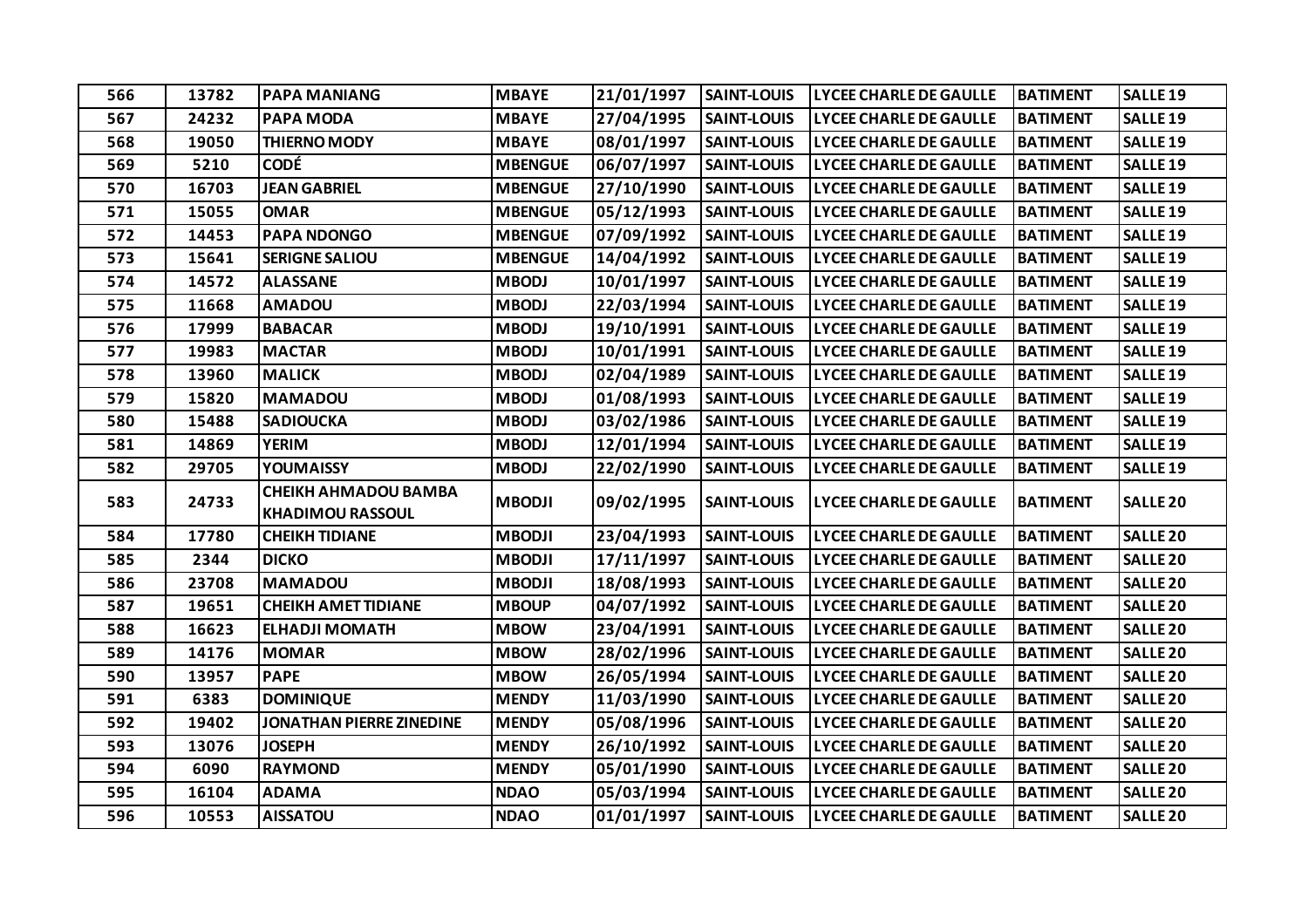| 597 | 8115  | <b>BOUBACAR</b>         | <b>NDAO</b>   | 23/02/1990 | <b>SAINT-LOUIS</b> | <b>LYCEE CHARLE DE GAULLE</b> | <b>BATIMENT</b> | <b>SALLE 20</b>     |
|-----|-------|-------------------------|---------------|------------|--------------------|-------------------------------|-----------------|---------------------|
| 598 | 3352  | <b>DJIBRIL</b>          | <b>NDAO</b>   | 20/12/1997 | <b>SAINT-LOUIS</b> | <b>LYCEE CHARLE DE GAULLE</b> | <b>BATIMENT</b> | <b>SALLE 20</b>     |
| 599 | 2244  | <b>IBRAHIMA</b>         | <b>NDAO</b>   | 23/12/1994 | <b>SAINT-LOUIS</b> | <b>LYCEE CHARLE DE GAULLE</b> | <b>BATIMENT</b> | <b>SALLE 20</b>     |
| 600 | 10839 | <b>MOR</b>              | <b>NDAO</b>   | 20/08/1997 | <b>SAINT-LOUIS</b> | <b>LYCEE CHARLE DE GAULLE</b> | <b>BATIMENT</b> | <b>SALLE 20</b>     |
| 601 | 17653 | <b>NIAKOUDOU</b>        | <b>NDAO</b>   | 02/01/1994 | <b>SAINT-LOUIS</b> | <b>LYCEE CHARLE DE GAULLE</b> | <b>BATIMENT</b> | <b>SALLE 20</b>     |
| 602 | 12781 | PAPE MOUSTAPHA          | <b>NDAO</b>   | 22/10/1996 | <b>SAINT-LOUIS</b> | <b>LYCEE CHARLE DE GAULLE</b> | <b>BATIMENT</b> | <b>SALLE 20</b>     |
| 603 | 14255 | JOSÉ CHRISTIAN          | <b>NDECKY</b> | 29/01/1989 | <b>SAINT-LOUIS</b> | <b>LYCEE CHARLE DE GAULLE</b> | <b>BATIMENT</b> | <b>SALLE 20</b>     |
| 604 | 15595 | <b>MODESTE NASCHI</b>   | <b>NDEQUI</b> | 13/10/1992 | <b>SAINT-LOUIS</b> | <b>LYCEE CHARLE DE GAULLE</b> | <b>BATIMENT</b> | <b>SALLE 20</b>     |
| 605 | 3505  | <b>ROUGUI</b>           | <b>NDIATH</b> | 21/10/1992 | <b>SAINT-LOUIS</b> | <b>LYCEE CHARLE DE GAULLE</b> | <b>BATIMENT</b> | <b>SALLE 20</b>     |
| 606 | 19664 | <b>ABDOU AZIZ</b>       | <b>NDIAYE</b> | 03/09/1994 | <b>SAINT-LOUIS</b> | <b>LYCEE CHARLE DE GAULLE</b> | <b>BATIMENT</b> | <b>SALLE 20</b>     |
| 607 | 9652  | <b>ABDOU LAHAT</b>      | <b>NDIAYE</b> | 01/07/1994 | <b>SAINT-LOUIS</b> | <b>LYCEE CHARLE DE GAULLE</b> | <b>BATIMENT</b> | <b>SALLE 20</b>     |
| 608 | 19610 | <b>ABDOULAYE</b>        | <b>NDIAYE</b> | 04/07/1995 | <b>SAINT-LOUIS</b> | LYCEE CHARLE DE GAULLE        | <b>BATIMENT</b> | <b>SALLE 20</b>     |
| 609 | 6390  | <b>ABDOULAYE</b>        | <b>NDIAYE</b> | 04/06/1993 | <b>SAINT-LOUIS</b> | <b>LYCEE CHARLE DE GAULLE</b> | <b>BATIMENT</b> | <b>SALLE 20</b>     |
| 610 | 19119 | <b>ABLAYE</b>           | <b>NDIAYE</b> | 27/05/1990 | <b>SAINT-LOUIS</b> | <b>LYCEE CHARLE DE GAULLE</b> | <b>BATIMENT</b> | <b>SALLE 20</b>     |
| 611 | 13006 | <b>ABOUBACRY AMADOU</b> | <b>NDIAYE</b> | 15/08/1993 | <b>SAINT-LOUIS</b> | <b>LYCEE CHARLE DE GAULLE</b> | <b>BATIMENT</b> | <b>SALLE 20</b>     |
| 612 | 19971 | <b>AIBATOU</b>          | <b>NDIAYE</b> | 13/08/1995 | <b>SAINT-LOUIS</b> | <b>LYCEE CHARLE DE GAULLE</b> | <b>BATIMENT</b> | <b>SALLE 20</b>     |
| 613 | 4960  | <b>ALASSANE</b>         | <b>NDIAYE</b> | 20/05/1997 | <b>SAINT-LOUIS</b> | <b>LYCEE CHARLE DE GAULLE</b> | <b>BATIMENT</b> | <b>SALLE 21</b>     |
| 614 | 19622 | <b>AMADOU</b>           | <b>NDIAYE</b> | 05/01/1988 | <b>SAINT-LOUIS</b> | <b>LYCEE CHARLE DE GAULLE</b> | <b>BATIMENT</b> | SALLE <sub>21</sub> |
| 615 | 21824 | <b>AMADOU LAMINE</b>    | <b>NDIAYE</b> | 25/02/1995 | <b>SAINT-LOUIS</b> | <b>LYCEE CHARLE DE GAULLE</b> | <b>BATIMENT</b> | SALLE <sub>21</sub> |
| 616 | 19583 | <b>ATTA</b>             | <b>NDIAYE</b> | 18/11/1997 | <b>SAINT-LOUIS</b> | <b>LYCEE CHARLE DE GAULLE</b> | <b>BATIMENT</b> | SALLE <sub>21</sub> |
| 617 | 5994  | <b>AWA</b>              | <b>NDIAYE</b> | 16/04/1997 | <b>SAINT-LOUIS</b> | <b>LYCEE CHARLE DE GAULLE</b> | <b>BATIMENT</b> | <b>SALLE 21</b>     |
| 618 | 23716 | <b>BABACAR</b>          | <b>NDIAYE</b> | 08/03/1997 | <b>SAINT-LOUIS</b> | <b>LYCEE CHARLE DE GAULLE</b> | <b>BATIMENT</b> | SALLE <sub>21</sub> |
| 619 | 16380 | <b>BABACAR</b>          | <b>NDIAYE</b> | 10/02/1994 | <b>SAINT-LOUIS</b> | <b>LYCEE CHARLE DE GAULLE</b> | <b>BATIMENT</b> | SALLE <sub>21</sub> |
| 620 | 14317 | <b>BABOUCAR</b>         | <b>NDIAYE</b> | 25/04/1991 | <b>SAINT-LOUIS</b> | <b>LYCEE CHARLE DE GAULLE</b> | <b>BATIMENT</b> | SALLE <sub>21</sub> |
| 621 | 18663 | <b>BINETA GAYE</b>      | <b>NDIAYE</b> | 11/10/1993 | <b>SAINT-LOUIS</b> | <b>LYCEE CHARLE DE GAULLE</b> | <b>BATIMENT</b> | SALLE <sub>21</sub> |
| 622 | 13498 | <b>BIRAHIM MOUSSA</b>   | <b>NDIAYE</b> | 19/06/1992 | <b>SAINT-LOUIS</b> | <b>LYCEE CHARLE DE GAULLE</b> | <b>BATIMENT</b> | SALLE <sub>21</sub> |
| 623 | 19088 | <b>BIRAME PATHE</b>     | <b>NDIAYE</b> | 24/10/1989 | <b>SAINT-LOUIS</b> | <b>LYCEE CHARLE DE GAULLE</b> | <b>BATIMENT</b> | SALLE <sub>21</sub> |
| 624 | 14352 | <b>BOUBACAR</b>         | <b>NDIAYE</b> | 17/03/1995 | <b>SAINT-LOUIS</b> | <b>LYCEE CHARLE DE GAULLE</b> | <b>BATIMENT</b> | <b>SALLE 21</b>     |
| 625 | 15446 | <b>DIAMBOR</b>          | <b>NDIAYE</b> | 07/10/1995 | <b>SAINT-LOUIS</b> | <b>LYCEE CHARLE DE GAULLE</b> | <b>BATIMENT</b> | <b>SALLE 21</b>     |
| 626 | 23988 | <b>FALLOU</b>           | <b>NDIAYE</b> | 31/12/1997 | <b>SAINT-LOUIS</b> | <b>LYCEE CHARLE DE GAULLE</b> | <b>BATIMENT</b> | SALLE <sub>21</sub> |
| 627 | 13712 | <b>FATOU</b>            | <b>NDIAYE</b> | 02/01/1990 | <b>SAINT-LOUIS</b> | <b>LYCEE CHARLE DE GAULLE</b> | <b>BATIMENT</b> | SALLE <sub>21</sub> |
| 628 | 18654 | <b>HAMED BOURY</b>      | <b>NDIAYE</b> | 31/10/1993 | <b>SAINT-LOUIS</b> | <b>LYCEE CHARLE DE GAULLE</b> | <b>BATIMENT</b> | SALLE <sub>21</sub> |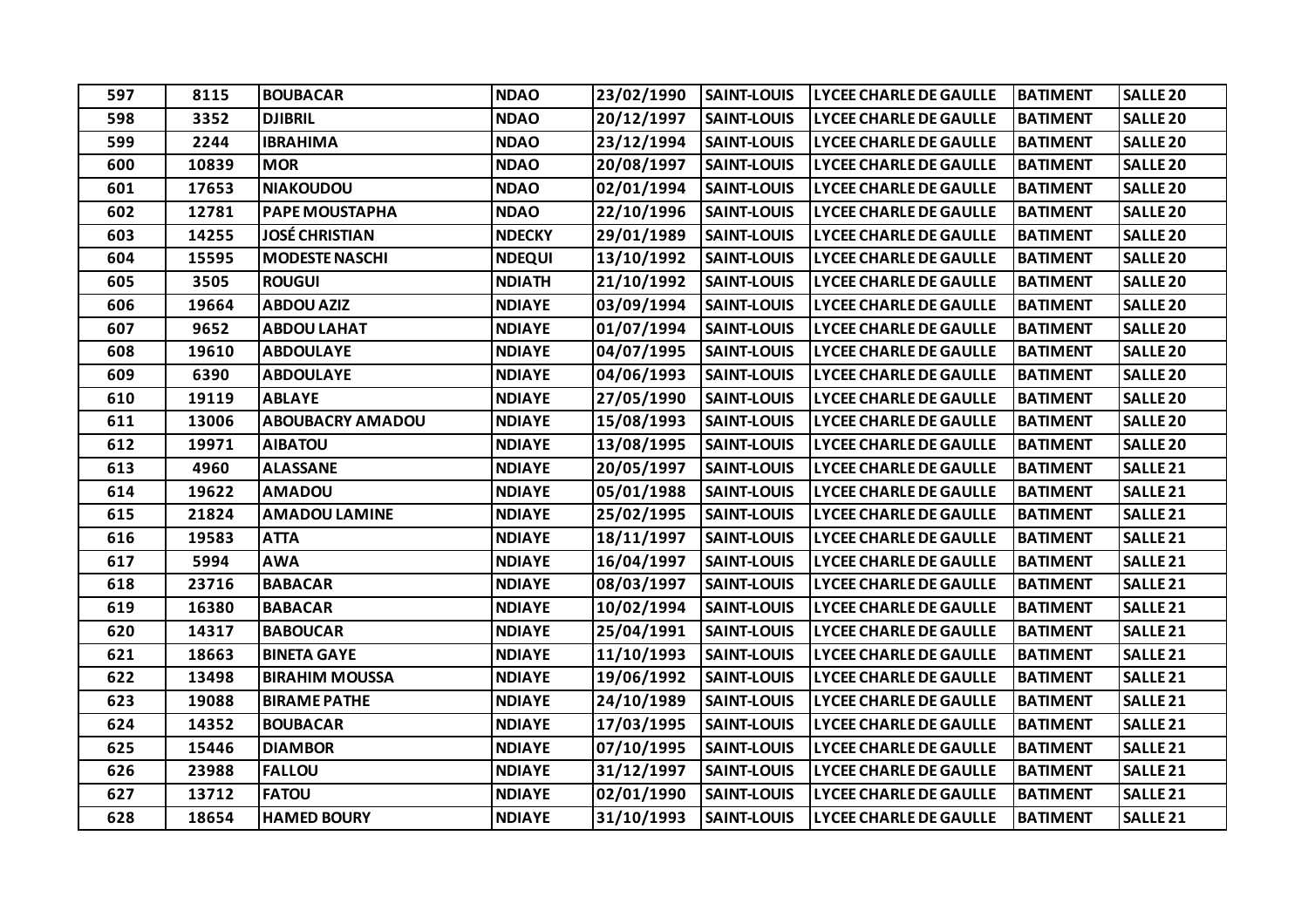| 629 | 6370  | <b>IBRAHIMA</b>                            | <b>NDIAYE</b> | 15/06/1986 | <b>SAINT-LOUIS</b> | <b>LYCEE CHARLE DE GAULLE</b> | <b>BATIMENT</b> | SALLE <sub>21</sub> |
|-----|-------|--------------------------------------------|---------------|------------|--------------------|-------------------------------|-----------------|---------------------|
| 630 | 19093 | <b>IBRAHIMA</b>                            | <b>NDIAYE</b> | 08/04/1991 | <b>SAINT-LOUIS</b> | <b>LYCEE CHARLE DE GAULLE</b> | <b>BATIMENT</b> | SALLE <sub>21</sub> |
| 631 | 13364 | <b>IBRAHIMA</b>                            | <b>NDIAYE</b> | 03/03/1990 | <b>SAINT-LOUIS</b> | <b>LYCEE CHARLE DE GAULLE</b> | <b>BATIMENT</b> | SALLE <sub>21</sub> |
| 632 | 20140 | <b>JEAN NOEL CHEICKH</b>                   | <b>NDIAYE</b> | 04/09/1993 | <b>SAINT-LOUIS</b> | <b>LYCEE CHARLE DE GAULLE</b> | <b>BATIMENT</b> | SALLE <sub>21</sub> |
| 633 | 18030 | <b>KHADIM</b>                              | <b>NDIAYE</b> | 01/01/1997 | <b>SAINT-LOUIS</b> | LYCEE CHARLE DE GAULLE        | <b>BATIMENT</b> | SALLE <sub>21</sub> |
| 634 | 19170 | <b>KHADY</b>                               | <b>NDIAYE</b> | 01/10/1989 | <b>SAINT-LOUIS</b> | <b>LYCEE CHARLE DE GAULLE</b> | <b>BATIMENT</b> | <b>SALLE 21</b>     |
| 635 | 19352 | <b>KHADY</b>                               | <b>NDIAYE</b> | 24/01/1994 | <b>SAINT-LOUIS</b> | <b>LYCEE CHARLE DE GAULLE</b> | <b>BATIMENT</b> | SALLE <sub>21</sub> |
| 636 | 19781 | <b>KINE</b>                                | <b>NDIAYE</b> | 22/06/1994 | <b>SAINT-LOUIS</b> | <b>LYCEE CHARLE DE GAULLE</b> | <b>BATIMENT</b> | SALLE <sub>21</sub> |
| 637 | 15139 | <b>MAGATTE</b>                             | <b>NDIAYE</b> | 11/02/1995 | <b>SAINT-LOUIS</b> | <b>LYCEE CHARLE DE GAULLE</b> | <b>BATIMENT</b> | SALLE <sub>21</sub> |
| 638 | 19650 | <b>MAGATTE</b>                             | <b>NDIAYE</b> | 16/07/1997 | <b>SAINT-LOUIS</b> | <b>LYCEE CHARLE DE GAULLE</b> | <b>BATIMENT</b> | <b>SALLE 21</b>     |
| 639 | 18049 | <b>MALICK</b>                              | <b>NDIAYE</b> | 27/05/1995 | <b>SAINT-LOUIS</b> | <b>LYCEE CHARLE DE GAULLE</b> | <b>BATIMENT</b> | SALLE <sub>21</sub> |
| 640 | 16840 | <b>MAMADOU</b>                             | <b>NDIAYE</b> | 20/08/1992 | <b>SAINT-LOUIS</b> | LYCEE CHARLE DE GAULLE        | <b>BATIMENT</b> | <b>SALLE 21</b>     |
| 641 | 19324 | <b>MAMADOU</b>                             | <b>NDIAYE</b> | 28/12/1997 | <b>SAINT-LOUIS</b> | <b>LYCEE CHARLE DE GAULLE</b> | <b>BATIMENT</b> | SALLE <sub>21</sub> |
| 642 | 13622 | <b>MAME KHADY</b>                          | <b>NDIAYE</b> | 18/06/1988 | <b>SAINT-LOUIS</b> | <b>LYCEE CHARLE DE GAULLE</b> | <b>BATIMENT</b> | SALLE <sub>21</sub> |
| 643 | 14258 | <b>MANDAO</b>                              | <b>NDIAYE</b> | 23/12/1993 | <b>SAINT-LOUIS</b> | <b>LYCEE CHARLE DE GAULLE</b> | <b>BATIMENT</b> | <b>SALLE 22</b>     |
| 644 | 11047 | <b>MARÈME</b>                              | <b>NDIAYE</b> | 07/08/1994 | <b>SAINT-LOUIS</b> | <b>LYCEE CHARLE DE GAULLE</b> | <b>BATIMENT</b> | <b>SALLE 22</b>     |
| 645 | 15865 | <b>MODY</b>                                | <b>NDIAYE</b> | 28/08/1992 | <b>SAINT-LOUIS</b> | <b>LYCEE CHARLE DE GAULLE</b> | <b>BATIMENT</b> | <b>SALLE 22</b>     |
| 646 | 16150 | <b>MOHAMADOU BACHIR</b>                    | <b>NDIAYE</b> | 10/02/1990 | <b>SAINT-LOUIS</b> | <b>LYCEE CHARLE DE GAULLE</b> | <b>BATIMENT</b> | <b>SALLE 22</b>     |
| 647 | 2745  | <b>MOUHAMADOU BAMBA</b>                    | <b>NDIAYE</b> | 10/05/1988 | <b>SAINT-LOUIS</b> | <b>LYCEE CHARLE DE GAULLE</b> | <b>BATIMENT</b> | <b>SALLE 22</b>     |
| 648 | 17592 | <b>MOUHAMADOU FALILOU</b><br><b>MBACKE</b> | <b>NDIAYE</b> | 09/05/1997 | <b>SAINT-LOUIS</b> | <b>LYCEE CHARLE DE GAULLE</b> | <b>BATIMENT</b> | <b>SALLE 22</b>     |
| 649 | 13792 | <b>MOUHAMET</b>                            | <b>NDIAYE</b> | 06/07/1996 | <b>SAINT-LOUIS</b> | <b>LYCEE CHARLE DE GAULLE</b> | <b>BATIMENT</b> | <b>SALLE 22</b>     |
| 650 | 15102 | <b>MOUSTAPHA</b>                           | <b>NDIAYE</b> | 17/11/1985 | <b>SAINT-LOUIS</b> | <b>LYCEE CHARLE DE GAULLE</b> | <b>BATIMENT</b> | <b>SALLE 22</b>     |
| 651 | 19025 | <b>NDEYE ROKHEYA</b>                       | <b>NDIAYE</b> | 18/11/1993 | <b>SAINT-LOUIS</b> | <b>LYCEE CHARLE DE GAULLE</b> | <b>BATIMENT</b> | <b>SALLE 22</b>     |
| 652 | 21854 | <b>NDIOBA</b>                              | <b>NDIAYE</b> | 29/11/1997 | <b>SAINT-LOUIS</b> | <b>LYCEE CHARLE DE GAULLE</b> | <b>BATIMENT</b> | <b>SALLE 22</b>     |
| 653 | 13852 | NDÉYE MADJIGUÈNE                           | <b>NDIAYE</b> | 13/09/1993 | <b>SAINT-LOUIS</b> | <b>LYCEE CHARLE DE GAULLE</b> | <b>BATIMENT</b> | <b>SALLE 22</b>     |
| 654 | 24696 | <b>NGAGNE</b>                              | <b>NDIAYE</b> | 14/03/1993 | <b>SAINT-LOUIS</b> | <b>LYCEE CHARLE DE GAULLE</b> | <b>BATIMENT</b> | SALLE <sub>22</sub> |
| 655 | 16880 | <b>NGONE</b>                               | <b>NDIAYE</b> | 22/09/1994 | <b>SAINT-LOUIS</b> | <b>LYCEE CHARLE DE GAULLE</b> | <b>BATIMENT</b> | <b>SALLE 22</b>     |
| 656 | 19008 | <b>OUSMANE</b>                             | <b>NDIAYE</b> | 31/01/1997 | <b>SAINT-LOUIS</b> | <b>LYCEE CHARLE DE GAULLE</b> | <b>BATIMENT</b> | <b>SALLE 22</b>     |
| 657 | 13387 | <b>PAPA</b>                                | <b>NDIAYE</b> | 12/02/1997 | <b>SAINT-LOUIS</b> | <b>LYCEE CHARLE DE GAULLE</b> | <b>BATIMENT</b> | <b>SALLE 22</b>     |
| 658 | 13405 | PAPA AMADY                                 | <b>NDIAYE</b> | 27/09/1991 | <b>SAINT-LOUIS</b> | <b>LYCEE CHARLE DE GAULLE</b> | <b>BATIMENT</b> | <b>SALLE 22</b>     |
| 659 | 17053 | <b>PAPA SAER</b>                           | <b>NDIAYE</b> | 23/03/1997 | <b>SAINT-LOUIS</b> | <b>LYCEE CHARLE DE GAULLE</b> | <b>BATIMENT</b> | <b>SALLE 22</b>     |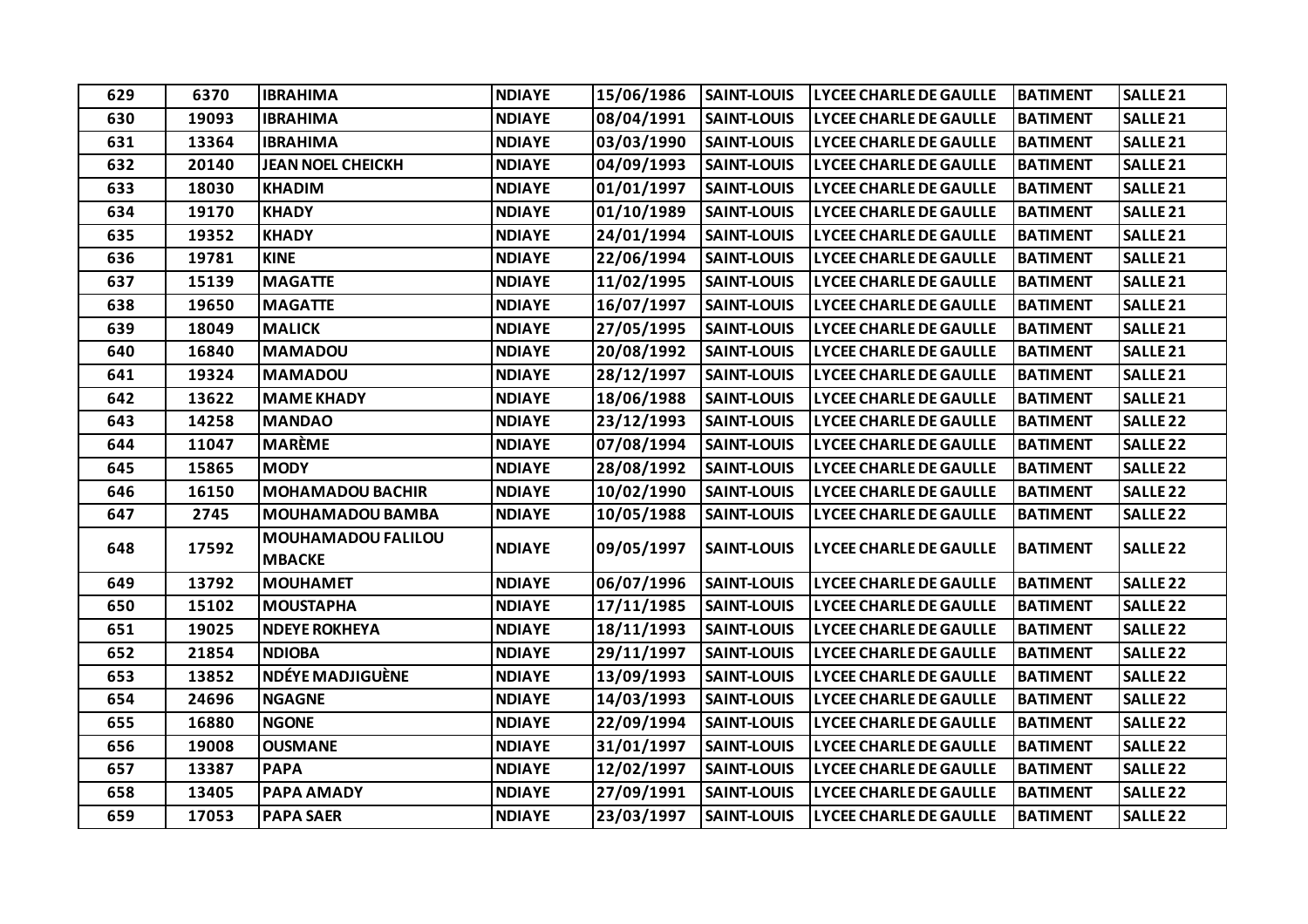| 660 | 1792  | <b>SAIDOU</b>                 | <b>NDIAYE</b>   | 20/02/1990 | <b>SAINT-LOUIS</b> | <b>LYCEE CHARLE DE GAULLE</b> | <b>BATIMENT</b> | <b>SALLE 22</b>     |
|-----|-------|-------------------------------|-----------------|------------|--------------------|-------------------------------|-----------------|---------------------|
| 661 | 20164 | <b>SEYNABOU</b>               | <b>NDIAYE</b>   | 08/01/1994 | <b>SAINT-LOUIS</b> | LYCEE CHARLE DE GAULLE        | <b>BATIMENT</b> | <b>SALLE 22</b>     |
| 662 | 9429  | <b>SOULEYMANE DIAW</b>        | <b>NDIAYE</b>   | 01/01/1996 | <b>SAINT-LOUIS</b> | <b>LYCEE CHARLE DE GAULLE</b> | <b>BATIMENT</b> | <b>SALLE 22</b>     |
| 663 | 6797  | <b>ALOYSE DEGLOU</b>          | <b>NDIONE</b>   | 22/06/1992 | <b>SAINT-LOUIS</b> | <b>LYCEE CHARLE DE GAULLE</b> | <b>BATIMENT</b> | <b>SALLE 22</b>     |
| 664 | 18213 | <b>IBRAHIMA EMMANUEL</b>      | <b>NDIONE</b>   | 10/04/1989 | <b>SAINT-LOUIS</b> | <b>LYCEE CHARLE DE GAULLE</b> | <b>BATIMENT</b> | <b>SALLE 22</b>     |
| 665 | 16684 | <b>ANTA</b>                   | <b>NDIONGUE</b> | 15/12/1990 | <b>SAINT-LOUIS</b> | LYCEE CHARLE DE GAULLE        | <b>BATIMENT</b> | <b>SALLE 22</b>     |
| 666 | 14494 | <b>SEYNABOU</b>               | <b>NDIONGUE</b> | 25/03/1996 | <b>SAINT-LOUIS</b> | <b>LYCEE CHARLE DE GAULLE</b> | <b>BATIMENT</b> | <b>SALLE 22</b>     |
| 667 | 17574 | DIÉ                           | <b>NDIOR</b>    | 15/11/1996 | <b>SAINT-LOUIS</b> | <b>LYCEE CHARLE DE GAULLE</b> | <b>BATIMENT</b> | <b>SALLE 22</b>     |
| 668 | 13538 | <b>MBAYE YALLA</b>            | <b>NDIR</b>     | 01/01/1997 | <b>SAINT-LOUIS</b> | <b>LYCEE CHARLE DE GAULLE</b> | <b>BATIMENT</b> | <b>SALLE 22</b>     |
| 669 | 18885 | <b>MASSAMBA</b>               | <b>NDOM</b>     | 26/02/1993 | <b>SAINT-LOUIS</b> | <b>LYCEE CHARLE DE GAULLE</b> | <b>BATIMENT</b> | <b>SALLE 22</b>     |
| 670 | 18126 | <b>ABABACAR SADIKH NDIAYE</b> | <b>NDONG</b>    | 21/03/1992 | <b>SAINT-LOUIS</b> | <b>LYCEE CHARLE DE GAULLE</b> | <b>BATIMENT</b> | <b>SALLE 22</b>     |
| 671 | 15702 | <b>DIBOR</b>                  | <b>NDONG</b>    | 24/03/1995 | <b>SAINT-LOUIS</b> | <b>LYCEE CHARLE DE GAULLE</b> | <b>BATIMENT</b> | <b>SALLE 22</b>     |
| 672 | 17808 | <b>MOUSTAPHA</b>              | <b>NDONG</b>    | 31/12/1990 | <b>SAINT-LOUIS</b> | <b>LYCEE CHARLE DE GAULLE</b> | <b>BATIMENT</b> | <b>SALLE 22</b>     |
| 673 | 18372 | <b>MOUSTAPHA</b>              | <b>NDONG</b>    | 03/03/1991 | <b>SAINT-LOUIS</b> | <b>LYCEE CHARLE DE GAULLE</b> | <b>BATIMENT</b> | <b>SALLE 22</b>     |
| 674 | 14981 | <b>SAMBA</b>                  | <b>NDONG</b>    | 31/03/1987 | <b>SAINT-LOUIS</b> | <b>LYCEE CHARLE DE GAULLE</b> | <b>BATIMENT</b> | <b>SALLE 22</b>     |
| 675 | 5548  | <b>THIRIKH</b>                | <b>NDONG</b>    | 01/01/1993 | <b>SAINT-LOUIS</b> | <b>LYCEE CHARLE DE GAULLE</b> | <b>BATIMENT</b> | <b>SALLE 22</b>     |
| 676 | 20695 | <b>WEULTY</b>                 | <b>NDONG</b>    | 20/09/1997 | <b>SAINT-LOUIS</b> | <b>LYCEE CHARLE DE GAULLE</b> | <b>BATIMENT</b> | <b>SALLE 22</b>     |
| 677 | 15594 | <b>ABDOULAYE JEAN</b>         | <b>NDOUR</b>    | 05/06/1996 | <b>SAINT-LOUIS</b> | <b>LYCEE CHARLE DE GAULLE</b> | <b>BATIMENT</b> | <b>SALLE 22</b>     |
| 678 | 20014 | <b>AMINATA</b>                | <b>NDOUR</b>    | 30/07/1996 | <b>SAINT-LOUIS</b> | <b>LYCEE CHARLE DE GAULLE</b> | <b>BATIMENT</b> | <b>SALLE 22</b>     |
| 679 | 25705 | <b>DAOUDA SÉNE</b>            | <b>NDOUR</b>    | 04/09/1990 | <b>SAINT-LOUIS</b> | <b>LYCEE CHARLE DE GAULLE</b> | <b>BATIMENT</b> | <b>SALLE 22</b>     |
| 680 | 18196 | <b>GILBERT</b>                | <b>NDOUR</b>    | 02/09/1996 | <b>SAINT-LOUIS</b> | <b>LYCEE CHARLE DE GAULLE</b> | <b>BATIMENT</b> | SALLE <sub>22</sub> |
| 681 | 17608 | <b>LATYR</b>                  | <b>NDOUR</b>    | 05/02/1997 | <b>SAINT-LOUIS</b> | <b>LYCEE CHARLE DE GAULLE</b> | <b>BATIMENT</b> | <b>SALLE 22</b>     |
| 682 | 18784 | <b>NDEYE CODOU</b>            | <b>NDOUR</b>    | 03/01/1996 | <b>SAINT-LOUIS</b> | <b>LYCEE CHARLE DE GAULLE</b> | <b>BATIMENT</b> | <b>SALLE 22</b>     |
| 683 | 15868 | <b>PAPE SAMBARE</b>           | <b>NDOUR</b>    | 14/08/1992 | <b>SAINT-LOUIS</b> | <b>LYCEE CHARLE DE GAULLE</b> | <b>BATIMENT</b> | <b>SALLE 23</b>     |
| 684 | 15830 | <b>TAMAR</b>                  | <b>NDOUR</b>    | 10/12/1987 | <b>SAINT-LOUIS</b> | <b>LYCEE CHARLE DE GAULLE</b> | <b>BATIMENT</b> | <b>SALLE 23</b>     |
| 685 | 13783 | <b>MODOU NDIAYE</b>           | <b>NDOYE</b>    | 16/01/1997 | <b>SAINT-LOUIS</b> | <b>LYCEE CHARLE DE GAULLE</b> | <b>BATIMENT</b> | <b>SALLE 23</b>     |
| 686 | 19795 | <b>SENY</b>                   | <b>NDOYE</b>    | 12/07/1993 | <b>SAINT-LOUIS</b> | <b>LYCEE CHARLE DE GAULLE</b> | <b>BATIMENT</b> | <b>SALLE 23</b>     |
| 687 | 19374 | <b>NOEL JULIEN OUMAR</b>      | <b>NGANDOUL</b> | 19/12/1991 | <b>SAINT-LOUIS</b> | <b>LYCEE CHARLE DE GAULLE</b> | <b>BATIMENT</b> | <b>SALLE 23</b>     |
| 688 | 12415 | <b>PAULIN</b>                 | <b>NGANDOUL</b> | 06/03/1989 | <b>SAINT-LOUIS</b> | <b>LYCEE CHARLE DE GAULLE</b> | <b>BATIMENT</b> | <b>SALLE 23</b>     |
| 689 | 17813 | <b>ADAME</b>                  | <b>NGOM</b>     | 05/06/1994 | <b>SAINT-LOUIS</b> | <b>LYCEE CHARLE DE GAULLE</b> | <b>BATIMENT</b> | <b>SALLE 23</b>     |
| 690 | 19325 | <b>AISSATOU</b>               | <b>NGOM</b>     | 29/01/1995 | <b>SAINT-LOUIS</b> | <b>LYCEE CHARLE DE GAULLE</b> | <b>BATIMENT</b> | SALLE <sub>23</sub> |
| 691 | 16206 | <b>AISSATOU</b>               | <b>NGOM</b>     | 07/02/1997 | <b>SAINT-LOUIS</b> | <b>LYCEE CHARLE DE GAULLE</b> | <b>BATIMENT</b> | <b>SALLE 23</b>     |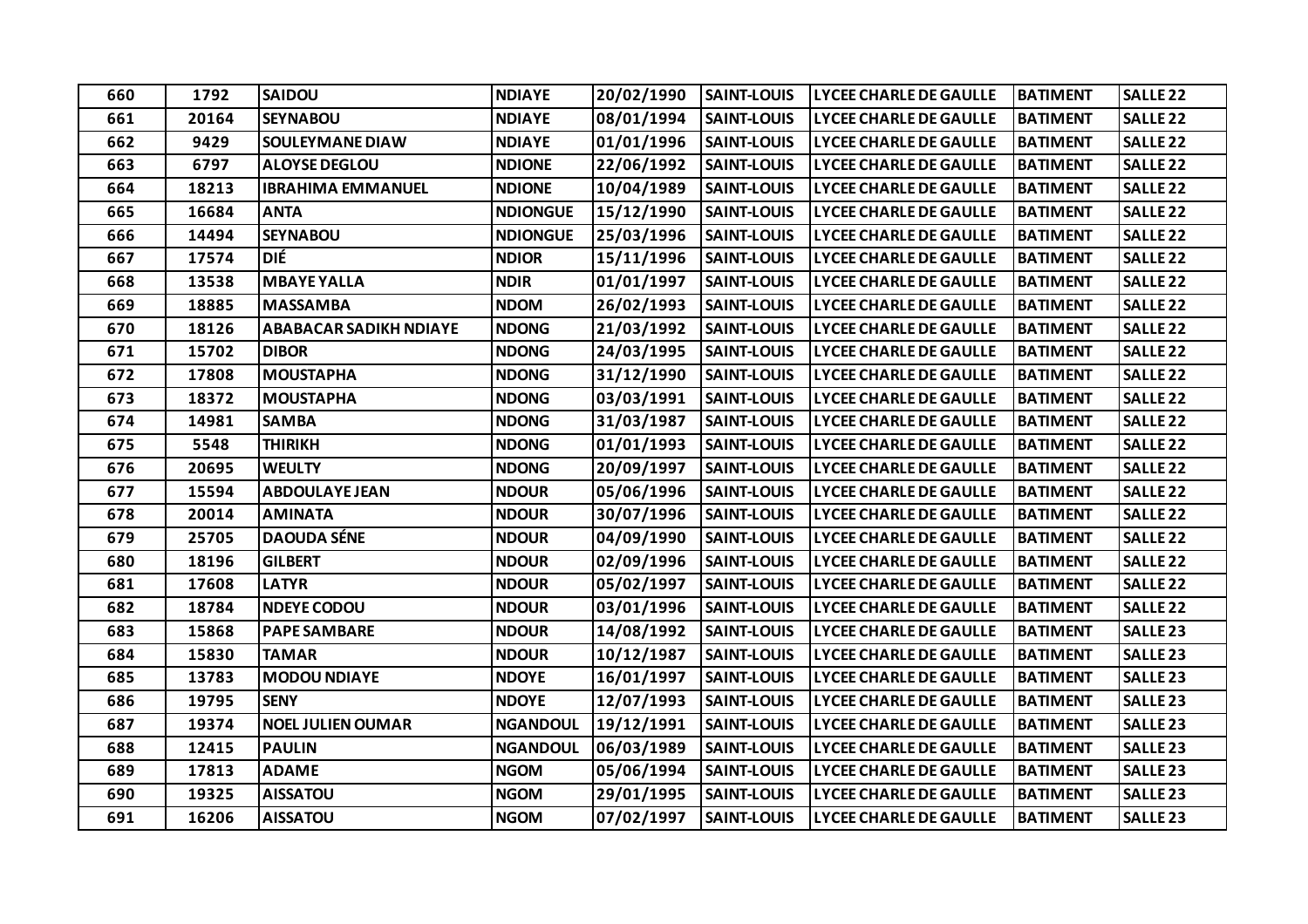| 692 | 18495 | <b>KHADY</b>           | <b>NGOM</b>  | 14/02/1989 | <b>SAINT-LOUIS</b> | <b>LYCEE CHARLE DE GAULLE</b> | <b>BATIMENT</b> | <b>SALLE 23</b>     |
|-----|-------|------------------------|--------------|------------|--------------------|-------------------------------|-----------------|---------------------|
| 693 | 13014 | <b>LABA</b>            | <b>NGOM</b>  | 10/01/1994 | <b>SAINT-LOUIS</b> | LYCEE CHARLE DE GAULLE        | <b>BATIMENT</b> | <b>SALLE 23</b>     |
| 694 | 17870 | <b>MAMADOU</b>         | <b>NGOM</b>  | 22/01/1988 | <b>SAINT-LOUIS</b> | <b>LYCEE CHARLE DE GAULLE</b> | <b>BATIMENT</b> | <b>SALLE 23</b>     |
| 695 | 14259 | <b>MAMADOU</b>         | <b>NGOM</b>  | 10/03/1993 | <b>SAINT-LOUIS</b> | <b>LYCEE CHARLE DE GAULLE</b> | <b>BATIMENT</b> | <b>SALLE 23</b>     |
| 696 | 19230 | <b>MATAR</b>           | <b>NGOM</b>  | 01/01/1993 | <b>SAINT-LOUIS</b> | <b>LYCEE CHARLE DE GAULLE</b> | <b>BATIMENT</b> | <b>SALLE 23</b>     |
| 697 | 18224 | <b>MOUHAMED</b>        | <b>NGOM</b>  | 14/01/1996 | <b>SAINT-LOUIS</b> | LYCEE CHARLE DE GAULLE        | <b>BATIMENT</b> | <b>SALLE 23</b>     |
| 698 | 3135  | <b>MOUSSA</b>          | <b>NGOM</b>  | 09/08/1992 | <b>SAINT-LOUIS</b> | <b>LYCEE CHARLE DE GAULLE</b> | <b>BATIMENT</b> | SALLE <sub>23</sub> |
| 699 | 18008 | <b>MOUSTAPHA</b>       | <b>NGOM</b>  | 22/02/1997 | <b>SAINT-LOUIS</b> | <b>LYCEE CHARLE DE GAULLE</b> | <b>BATIMENT</b> | <b>SALLE 23</b>     |
| 700 | 19266 | <b>NDOFENE</b>         | <b>NGOM</b>  | 05/03/1986 | <b>SAINT-LOUIS</b> | <b>LYCEE CHARLE DE GAULLE</b> | <b>BATIMENT</b> | <b>SALLE 23</b>     |
| 701 | 14008 | <b>NGOLI</b>           | <b>NGOM</b>  | 01/01/1997 | <b>SAINT-LOUIS</b> | <b>LYCEE CHARLE DE GAULLE</b> | <b>BATIMENT</b> | <b>SALLE 23</b>     |
| 702 | 18113 | <b>PAPE DAOUDA</b>     | <b>NGUER</b> | 29/03/1993 | <b>SAINT-LOUIS</b> | <b>LYCEE CHARLE DE GAULLE</b> | <b>BATIMENT</b> | <b>SALLE 23</b>     |
| 703 | 20119 | <b>ABDOULAYE</b>       | <b>NIAKH</b> | 11/12/1994 | <b>SAINT-LOUIS</b> | <b>LYCEE CHARLE DE GAULLE</b> | <b>BATIMENT</b> | <b>SALLE 23</b>     |
| 704 | 18953 | <b>BABOU</b>           | <b>NIANE</b> | 26/02/1989 | <b>SAINT-LOUIS</b> | <b>LYCEE CHARLE DE GAULLE</b> | <b>BATIMENT</b> | <b>SALLE 23</b>     |
| 705 | 18168 | <b>MAMADOU</b>         | <b>NIANE</b> | 06/05/1993 | <b>SAINT-LOUIS</b> | <b>LYCEE CHARLE DE GAULLE</b> | <b>BATIMENT</b> | <b>SALLE 23</b>     |
| 706 | 13069 | <b>ALADJI</b>          | <b>NIANG</b> | 10/04/1997 | <b>SAINT-LOUIS</b> | <b>LYCEE CHARLE DE GAULLE</b> | <b>BATIMENT</b> | <b>SALLE 23</b>     |
| 707 | 14284 | <b>AMADOU MAKHTAR</b>  | <b>NIANG</b> | 16/01/1993 | <b>SAINT-LOUIS</b> | <b>LYCEE CHARLE DE GAULLE</b> | <b>BATIMENT</b> | SALLE <sub>23</sub> |
| 708 | 15672 | <b>AWA</b>             | <b>NIANG</b> | 27/11/1991 | <b>SAINT-LOUIS</b> | <b>LYCEE CHARLE DE GAULLE</b> | <b>BATIMENT</b> | <b>SALLE 23</b>     |
| 709 | 3932  | <b>BARA</b>            | <b>NIANG</b> | 05/09/1989 | <b>SAINT-LOUIS</b> | LYCEE CHARLE DE GAULLE        | <b>BATIMENT</b> | <b>SALLE 23</b>     |
| 710 | 24359 | <b>CATY</b>            | <b>NIANG</b> | 01/05/1996 | <b>SAINT-LOUIS</b> | <b>LYCEE CHARLE DE GAULLE</b> | <b>BATIMENT</b> | <b>SALLE 23</b>     |
| 711 | 22567 | <b>CHEIKH</b>          | <b>NIANG</b> | 28/09/1992 | <b>SAINT-LOUIS</b> | <b>LYCEE CHARLE DE GAULLE</b> | <b>BATIMENT</b> | <b>SALLE 23</b>     |
| 712 | 4182  | <b>DJIBRIL</b>         | <b>NIANG</b> | 25/08/1993 | <b>SAINT-LOUIS</b> | <b>LYCEE CHARLE DE GAULLE</b> | <b>BATIMENT</b> | SALLE <sub>23</sub> |
| 713 | 1171  | <b>DJIBY</b>           | <b>NIANG</b> | 10/08/1992 | <b>SAINT-LOUIS</b> | <b>LYCEE CHARLE DE GAULLE</b> | <b>BATIMENT</b> | <b>SALLE 24</b>     |
| 714 | 14242 | <b>EL H MALICK</b>     | <b>NIANG</b> | 05/01/1997 | <b>SAINT-LOUIS</b> | <b>LYCEE CHARLE DE GAULLE</b> | <b>BATIMENT</b> | <b>SALLE 24</b>     |
| 715 | 24943 | <b>FAMA</b>            | <b>NIANG</b> | 11/08/1991 | <b>SAINT-LOUIS</b> | <b>LYCEE CHARLE DE GAULLE</b> | <b>BATIMENT</b> | <b>SALLE 24</b>     |
| 716 | 23109 | <b>MAMADOU</b>         | <b>NIANG</b> | 18/07/1996 | <b>SAINT-LOUIS</b> | <b>LYCEE CHARLE DE GAULLE</b> | <b>BATIMENT</b> | <b>SALLE 24</b>     |
| 717 | 21793 | <b>MAMADOU LAMINE</b>  | <b>NIANG</b> | 13/03/1993 | <b>SAINT-LOUIS</b> | <b>LYCEE CHARLE DE GAULLE</b> | <b>BATIMENT</b> | <b>SALLE 24</b>     |
| 718 | 3329  | <b>MOUHAMADOU</b>      | <b>NIANG</b> | 15/09/1988 | <b>SAINT-LOUIS</b> | <b>LYCEE CHARLE DE GAULLE</b> | <b>BATIMENT</b> | <b>SALLE 24</b>     |
| 719 | 18019 | <b>MOUSSA</b>          | <b>NIANG</b> | 12/01/1996 | <b>SAINT-LOUIS</b> | <b>LYCEE CHARLE DE GAULLE</b> | <b>BATIMENT</b> | SALLE <sub>24</sub> |
| 720 | 20096 | <b>NDEYE</b>           | <b>NIANG</b> | 30/10/1996 | <b>SAINT-LOUIS</b> | <b>LYCEE CHARLE DE GAULLE</b> | <b>BATIMENT</b> | <b>SALLE 24</b>     |
| 721 | 24840 | <b>OULIMATA</b>        | <b>NIANG</b> | 03/08/1995 | <b>SAINT-LOUIS</b> | <b>LYCEE CHARLE DE GAULLE</b> | <b>BATIMENT</b> | <b>SALLE 24</b>     |
| 722 | 2677  | <b>PAPA ARMAND</b>     | <b>NIANG</b> | 10/05/1988 | <b>SAINT-LOUIS</b> | <b>LYCEE CHARLE DE GAULLE</b> | <b>BATIMENT</b> | <b>SALLE 24</b>     |
| 723 | 2033  | <b>SERIGNE BABACAR</b> | <b>NIANG</b> | 15/05/1995 | <b>SAINT-LOUIS</b> | <b>LYCEE CHARLE DE GAULLE</b> | <b>BATIMENT</b> | <b>SALLE 24</b>     |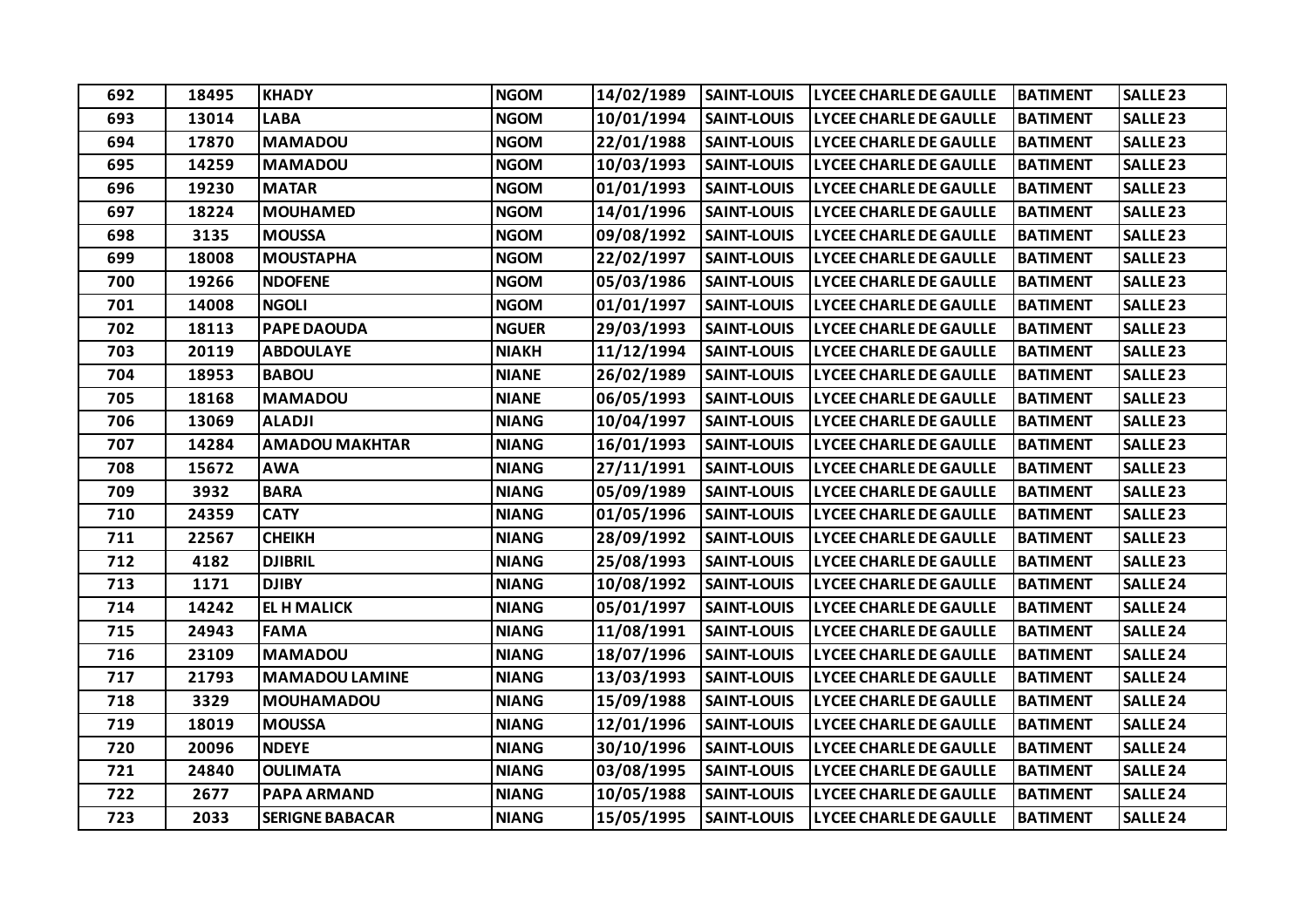| 724 | 19263 | <b>AMADOU</b>                               | <b>NIASSE</b> | 29/01/1991 | <b>SAINT-LOUIS</b> | <b>LYCEE CHARLE DE GAULLE</b> | <b>BATIMENT</b> | <b>SALLE 24</b>     |
|-----|-------|---------------------------------------------|---------------|------------|--------------------|-------------------------------|-----------------|---------------------|
| 725 | 19620 | <b>BASSIROU</b>                             | <b>NIASSE</b> | 10/01/1992 | <b>SAINT-LOUIS</b> | <b>LYCEE CHARLE DE GAULLE</b> | <b>BATIMENT</b> | <b>SALLE 24</b>     |
| 726 | 19249 | <b>MOUSTAPHA</b>                            | <b>NIASSE</b> | 02/04/1994 | <b>SAINT-LOUIS</b> | LYCEE CHARLE DE GAULLE        | <b>BATIMENT</b> | <b>SALLE 24</b>     |
| 727 | 19443 | <b>BONAVENTURE NSOUMOU</b><br><b>NÉNANE</b> | <b>NTAB</b>   | 08/01/1988 | <b>SAINT-LOUIS</b> | <b>LYCEE CHARLE DE GAULLE</b> | <b>BATIMENT</b> | SALLE <sub>24</sub> |
| 728 | 15284 | <b>NESTOR PAULAIN</b>                       | <b>NTAB</b>   | 17/01/1997 | <b>SAINT-LOUIS</b> | LYCEE CHARLE DE GAULLE        | <b>BATIMENT</b> | <b>SALLE 24</b>     |
| 729 | 6894  | <b>DJBRIROU OUSMANE</b>                     | <b>PAM</b>    | 20/03/1997 | <b>SAINT-LOUIS</b> | <b>LYCEE CHARLE DE GAULLE</b> | <b>BATIMENT</b> | <b>SALLE 24</b>     |
| 730 | 18202 | <b>TAFSIR</b>                               | <b>PAM</b>    | 10/08/1986 | <b>SAINT-LOUIS</b> | LYCEE CHARLE DE GAULLE        | <b>BATIMENT</b> | <b>SALLE 24</b>     |
| 731 | 15247 | <b>ASSANE</b>                               | <b>PENE</b>   | 22/02/1994 | <b>SAINT-LOUIS</b> | <b>LYCEE CHARLE DE GAULLE</b> | <b>BATIMENT</b> | <b>SALLE 24</b>     |
| 732 | 16187 | <b>AHMED</b>                                | <b>POUYE</b>  | 11/12/1996 | <b>SAINT-LOUIS</b> | LYCEE CHARLE DE GAULLE        | <b>BATIMENT</b> | <b>SALLE 24</b>     |
| 733 | 17227 | <b>ALIOU</b>                                | <b>POUYE</b>  | 10/01/1997 | <b>SAINT-LOUIS</b> | <b>LYCEE CHARLE DE GAULLE</b> | <b>BATIMENT</b> | <b>SALLE 24</b>     |
| 734 | 15815 | <b>ABDOULAYE WASSA</b>                      | <b>SABALY</b> | 30/10/1997 | <b>SAINT-LOUIS</b> | <b>LYCEE CHARLE DE GAULLE</b> | <b>BATIMENT</b> | <b>SALLE 24</b>     |
| 735 | 16257 | <b>FATOUMATA BINTA</b>                      | <b>SABALY</b> | 08/05/1997 | <b>SAINT-LOUIS</b> | <b>LYCEE CHARLE DE GAULLE</b> | <b>BATIMENT</b> | <b>SALLE 24</b>     |
| 736 | 18093 | JOEL ARISTIDE DJISSAMAYE                    | <b>SADIO</b>  | 04/04/1989 | <b>SAINT-LOUIS</b> | <b>LYCEE CHARLE DE GAULLE</b> | <b>BATIMENT</b> | <b>SALLE 24</b>     |
| 737 | 16199 | <b>PAPE MAMADOU</b>                         | <b>SADIO</b>  | 23/06/1993 | <b>SAINT-LOUIS</b> | <b>LYCEE CHARLE DE GAULLE</b> | <b>BATIMENT</b> | SALLE <sub>24</sub> |
| 738 | 17123 | <b>SANKOUNG</b>                             | <b>SADIO</b>  | 12/11/1990 | <b>SAINT-LOUIS</b> | LYCEE CHARLE DE GAULLE        | <b>BATIMENT</b> | <b>SALLE 24</b>     |
| 739 | 15221 | <b>BAKARY DEMBO</b>                         | <b>SAGNA</b>  | 01/09/1992 | <b>SAINT-LOUIS</b> | LYCEE CHARLE DE GAULLE        | <b>BATIMENT</b> | <b>SALLE 24</b>     |
| 740 | 16978 | <b>BASSIROU</b>                             | <b>SAGNA</b>  | 19/04/1990 | <b>SAINT-LOUIS</b> | <b>LYCEE CHARLE DE GAULLE</b> | <b>BATIMENT</b> | <b>SALLE 24</b>     |
| 741 | 16881 | <b>HERMAN KOKOUT EBE</b>                    | <b>SAGNA</b>  | 22/04/1986 | <b>SAINT-LOUIS</b> | LYCEE CHARLE DE GAULLE        | <b>BATIMENT</b> | <b>SALLE 24</b>     |
| 742 | 13109 | <b>LUCIE</b>                                | <b>SAGNA</b>  | 14/03/1993 | <b>SAINT-LOUIS</b> | <b>LYCEE CHARLE DE GAULLE</b> | <b>BATIMENT</b> | <b>SALLE 24</b>     |
| 743 | 17639 | <b>NOGAYE</b>                               | <b>SAGNA</b>  | 17/03/1997 | <b>SAINT-LOUIS</b> | LYCEE CHARLE DE GAULLE        | <b>BATIMENT</b> | <b>SALLE 25</b>     |
| 744 | 15517 | <b>IBRAHIMA</b>                             | <b>SAGNE</b>  | 19/07/1992 | <b>SAINT-LOUIS</b> | LYCEE CHARLE DE GAULLE        | <b>BATIMENT</b> | <b>SALLE 25</b>     |
| 745 | 13300 | <b>VICTOR SIMBO</b>                         | <b>SAGNE</b>  | 28/10/1997 | <b>SAINT-LOUIS</b> | <b>LYCEE CHARLE DE GAULLE</b> | <b>BATIMENT</b> | <b>SALLE 25</b>     |
| 746 | 14663 | <b>ELHADJI ARONA</b>                        | <b>SAKHO</b>  | 02/07/1989 | <b>SAINT-LOUIS</b> | <b>LYCEE CHARLE DE GAULLE</b> | <b>BATIMENT</b> | <b>SALLE 25</b>     |
| 747 | 19049 | <b>ABDOUL AZIZ</b>                          | <b>SALL</b>   | 22/12/1992 | <b>SAINT-LOUIS</b> | <b>LYCEE CHARLE DE GAULLE</b> | <b>BATIMENT</b> | <b>SALLE 25</b>     |
| 748 | 21700 | <b>ANTA</b>                                 | <b>SALL</b>   | 17/02/1992 | <b>SAINT-LOUIS</b> | LYCEE CHARLE DE GAULLE        | <b>BATIMENT</b> | <b>SALLE 25</b>     |
| 749 | 14102 | <b>AWA</b>                                  | <b>SALL</b>   | 27/01/1997 | <b>SAINT-LOUIS</b> | LYCEE CHARLE DE GAULLE        | <b>BATIMENT</b> | <b>SALLE 25</b>     |
| 750 | 13456 | <b>IBRAHIMA</b>                             | <b>SALL</b>   | 20/10/1996 | <b>SAINT-LOUIS</b> | LYCEE CHARLE DE GAULLE        | <b>BATIMENT</b> | <b>SALLE 25</b>     |
| 751 | 26256 | <b>MAGATTE</b>                              | <b>SALL</b>   | 15/06/1996 | <b>SAINT-LOUIS</b> | LYCEE CHARLE DE GAULLE        | <b>BATIMENT</b> | <b>SALLE 25</b>     |
| 752 | 16010 | <b>MAMADOU OUMAR</b>                        | <b>SALL</b>   | 08/06/1994 | <b>SAINT-LOUIS</b> | <b>LYCEE CHARLE DE GAULLE</b> | <b>BATIMENT</b> | <b>SALLE 25</b>     |
| 753 | 20212 | <b>OUMAR</b>                                | <b>SALL</b>   | 24/09/1994 | <b>SAINT-LOUIS</b> | LYCEE CHARLE DE GAULLE        | <b>BATIMENT</b> | <b>SALLE 25</b>     |
| 754 | 17965 | <b>OUMAR</b>                                | <b>SALL</b>   | 11/12/1990 | <b>SAINT-LOUIS</b> | <b>LYCEE CHARLE DE GAULLE</b> | <b>BATIMENT</b> | SALLE <sub>25</sub> |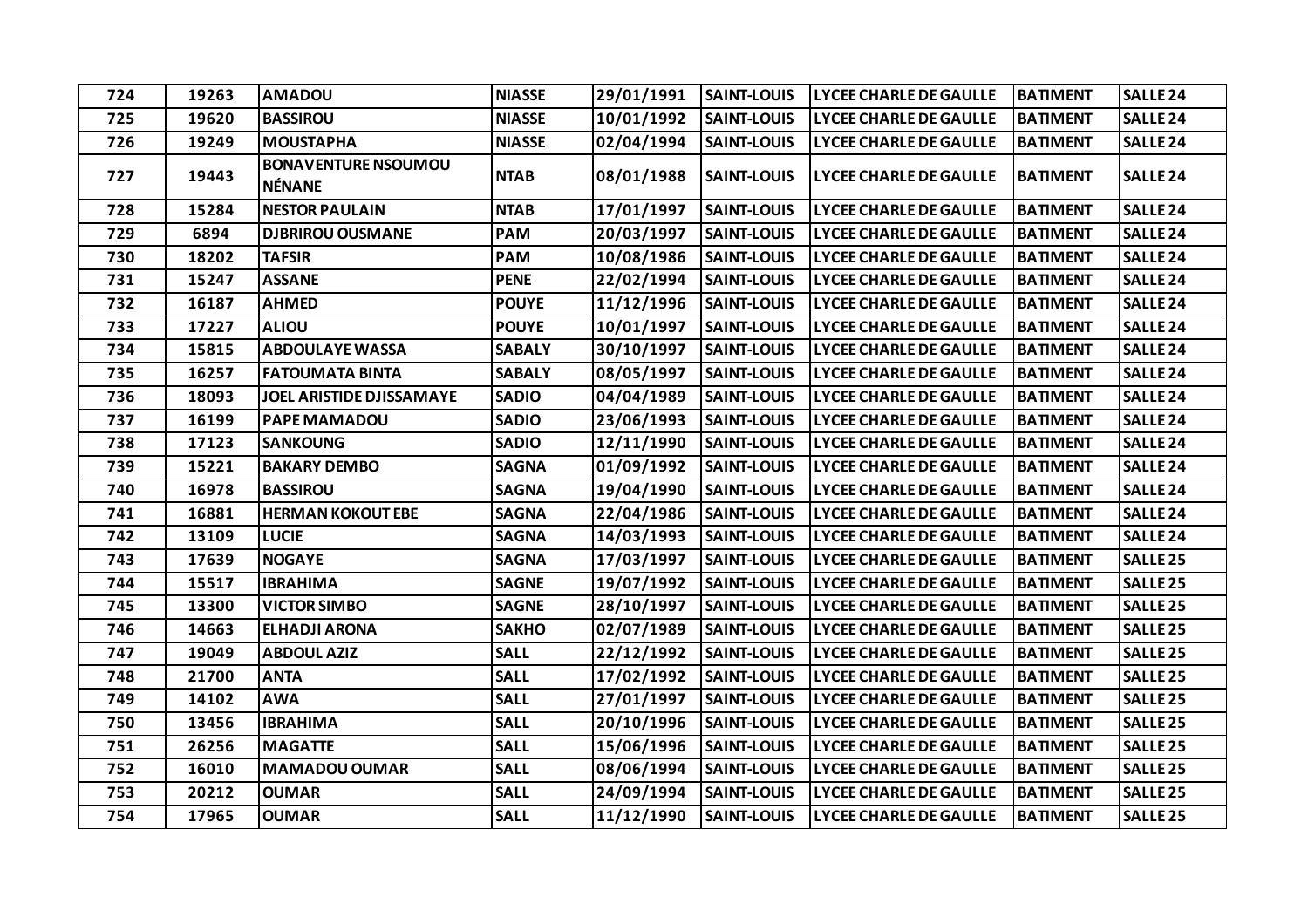| 755 | 8192  | <b>OUSSEYNOU</b>                                         | <b>SALL</b>    | 21/11/1996 | <b>SAINT-LOUIS</b> | <b>LYCEE CHARLE DE GAULLE</b> | <b>BATIMENT</b> | <b>SALLE 25</b>     |
|-----|-------|----------------------------------------------------------|----------------|------------|--------------------|-------------------------------|-----------------|---------------------|
| 756 | 16983 | <b>PENDA</b>                                             | <b>SALL</b>    | 13/08/1991 | <b>SAINT-LOUIS</b> | <b>LYCEE CHARLE DE GAULLE</b> | <b>BATIMENT</b> | <b>SALLE 25</b>     |
| 757 | 22948 | RAMATA IBRAHIMA                                          | <b>SALL</b>    | 08/01/1996 | <b>SAINT-LOUIS</b> | <b>LYCEE CHARLE DE GAULLE</b> | <b>BATIMENT</b> | <b>SALLE 25</b>     |
| 758 | 2469  | <b>THIERNO</b>                                           | <b>SALL</b>    | 28/12/1995 | <b>SAINT-LOUIS</b> | <b>LYCEE CHARLE DE GAULLE</b> | <b>BATIMENT</b> | <b>SALLE 25</b>     |
| 759 | 13147 | <b>EL HADJI</b>                                          | <b>SAMB</b>    | 20/02/1997 | <b>SAINT-LOUIS</b> | LYCEE CHARLE DE GAULLE        | <b>BATIMENT</b> | <b>SALLE 25</b>     |
| 760 | 19209 | <b>IBRAHIMA</b>                                          | <b>SAMB</b>    | 15/03/1992 | <b>SAINT-LOUIS</b> | <b>LYCEE CHARLE DE GAULLE</b> | <b>BATIMENT</b> | <b>SALLE 25</b>     |
| 761 | 14631 | <b>MADIOUF</b>                                           | <b>SAMB</b>    | 03/05/1992 | <b>SAINT-LOUIS</b> | <b>LYCEE CHARLE DE GAULLE</b> | <b>BATIMENT</b> | <b>SALLE 25</b>     |
| 762 | 13765 | <b>ALBERT</b>                                            | SAMBOU         | 06/01/1992 | <b>SAINT-LOUIS</b> | <b>LYCEE CHARLE DE GAULLE</b> | <b>BATIMENT</b> | <b>SALLE 25</b>     |
| 763 | 18698 | <b>AVRIL</b>                                             | <b>SAMBOU</b>  | 26/02/1990 | <b>SAINT-LOUIS</b> | <b>LYCEE CHARLE DE GAULLE</b> | <b>BATIMENT</b> | <b>SALLE 25</b>     |
| 764 | 16348 | <b>FERNAND</b>                                           | <b>SAMBOU</b>  | 26/06/1991 | <b>SAINT-LOUIS</b> | <b>LYCEE CHARLE DE GAULLE</b> | <b>BATIMENT</b> | <b>SALLE 25</b>     |
| 765 | 16751 | <b>MOUHAMADOU MOUSTAPHA</b>                              | <b>SAMBOU</b>  | 23/11/1991 | <b>SAINT-LOUIS</b> | <b>LYCEE CHARLE DE GAULLE</b> | <b>BATIMENT</b> | <b>SALLE 25</b>     |
| 766 | 15939 | <b>NDÈYE ASTOU</b>                                       | SAMBOU         | 28/08/1988 | <b>SAINT-LOUIS</b> | <b>LYCEE CHARLE DE GAULLE</b> | <b>BATIMENT</b> | <b>SALLE 25</b>     |
| 767 | 19780 | <b>TIDIANE</b>                                           | <b>SAMBOU</b>  | 17/11/1996 | <b>SAINT-LOUIS</b> | <b>LYCEE CHARLE DE GAULLE</b> | <b>BATIMENT</b> | SALLE <sub>25</sub> |
| 768 | 16895 | <b>ALIOU</b>                                             | <b>SANE</b>    | 23/12/1985 | <b>SAINT-LOUIS</b> | <b>LYCEE CHARLE DE GAULLE</b> | <b>BATIMENT</b> | <b>SALLE 25</b>     |
| 769 | 13335 | <b>FRANÇOIS XAVIER</b>                                   | <b>SANE</b>    | 27/01/1995 | <b>SAINT-LOUIS</b> | <b>LYCEE CHARLE DE GAULLE</b> | <b>BATIMENT</b> | <b>SALLE 25</b>     |
| 770 | 17805 | <b>HADETOULAYE</b>                                       | <b>SANE</b>    | 07/07/1992 | <b>SAINT-LOUIS</b> | <b>LYCEE CHARLE DE GAULLE</b> | <b>BATIMENT</b> | <b>SALLE 25</b>     |
| 771 | 17739 | <b>MARIE CLAUDE</b>                                      | <b>SANE</b>    | 23/06/1994 | <b>SAINT-LOUIS</b> | <b>LYCEE CHARLE DE GAULLE</b> | <b>BATIMENT</b> | <b>SALLE 25</b>     |
| 772 | 16733 | <b>MATAR</b>                                             | <b>SANE</b>    | 02/02/1991 | <b>SAINT-LOUIS</b> | <b>LYCEE CHARLE DE GAULLE</b> | <b>BATIMENT</b> | <b>SALLE 25</b>     |
| 773 | 16355 | <b>OUSMANE</b>                                           | <b>SANE</b>    | 18/04/1991 | <b>SAINT-LOUIS</b> | <b>LYCEE CHARLE DE GAULLE</b> | <b>BATIMENT</b> | SALLE <sub>26</sub> |
| 774 | 9992  | PAPE MOUSSA MBAR NDIAYE                                  | <b>SANGARE</b> | 24/01/1995 | <b>SAINT-LOUIS</b> | <b>LYCEE CHARLE DE GAULLE</b> | <b>BATIMENT</b> | SALLE <sub>26</sub> |
| 775 | 17437 | <b>ADAMA</b>                                             | SANÉ           | 19/07/1992 | <b>SAINT-LOUIS</b> | <b>LYCEE CHARLE DE GAULLE</b> | <b>BATIMENT</b> | SALLE <sub>26</sub> |
| 776 | 13124 | <b>ROCKY</b>                                             | <b>SANÉ</b>    | 25/04/1995 | <b>SAINT-LOUIS</b> | <b>LYCEE CHARLE DE GAULLE</b> | <b>BATIMENT</b> | SALLE <sub>26</sub> |
| 777 | 26408 | <b>ABDOU AZIZ</b>                                        | <b>SARR</b>    | 22/09/1997 | <b>SAINT-LOUIS</b> | <b>LYCEE CHARLE DE GAULLE</b> | <b>BATIMENT</b> | SALLE <sub>26</sub> |
| 778 | 19895 | <b>ALIOUNE</b>                                           | <b>SARR</b>    | 02/02/1984 | <b>SAINT-LOUIS</b> | <b>LYCEE CHARLE DE GAULLE</b> | <b>BATIMENT</b> | SALLE <sub>26</sub> |
| 779 | 17350 | <b>ASTOU</b>                                             | <b>SARR</b>    | 08/10/1991 | <b>SAINT-LOUIS</b> | LYCEE CHARLE DE GAULLE        | <b>BATIMENT</b> | SALLE <sub>26</sub> |
| 780 | 3462  | <b>CHEIKH SADIBOU</b>                                    | <b>SARR</b>    | 01/01/1997 | <b>SAINT-LOUIS</b> | <b>LYCEE CHARLE DE GAULLE</b> | <b>BATIMENT</b> | SALLE <sub>26</sub> |
| 781 | 13037 | <b>CHERIF</b>                                            | <b>SARR</b>    | 22/08/1997 | <b>SAINT-LOUIS</b> | <b>LYCEE CHARLE DE GAULLE</b> | <b>BATIMENT</b> | SALLE <sub>26</sub> |
| 782 | 18741 | <b>DIAMÉ</b>                                             | <b>SARR</b>    | 06/01/1997 | <b>SAINT-LOUIS</b> | <b>LYCEE CHARLE DE GAULLE</b> | <b>BATIMENT</b> | SALLE <sub>26</sub> |
| 783 | 16098 | <b>FATOU</b>                                             | <b>SARR</b>    | 12/04/1997 | <b>SAINT-LOUIS</b> | <b>LYCEE CHARLE DE GAULLE</b> | <b>BATIMENT</b> | SALLE <sub>26</sub> |
| 784 | 20412 | <b>JOSEPH KISITO ETIENNE PATRICE</b><br><b>LUC SAMBA</b> | <b>SARR</b>    | 03/06/1991 | <b>SAINT-LOUIS</b> | <b>LYCEE CHARLE DE GAULLE</b> | <b>BATIMENT</b> | SALLE <sub>26</sub> |
| 785 | 23807 | <b>MAME SOUNA</b>                                        | <b>SARR</b>    | 22/09/1997 | <b>SAINT-LOUIS</b> | <b>LYCEE CHARLE DE GAULLE</b> | <b>BATIMENT</b> | <b>SALLE 26</b>     |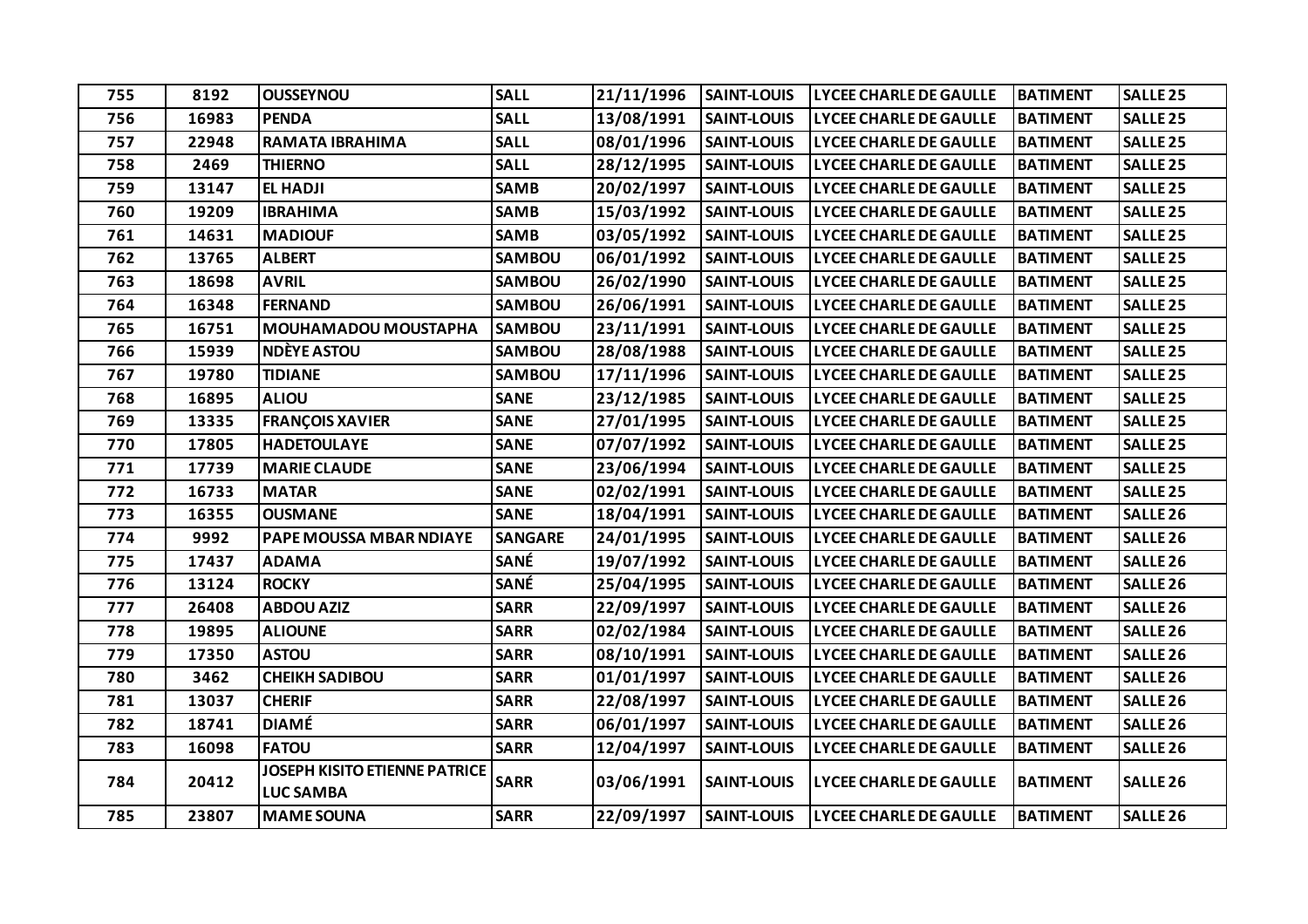| 786 | 20128 | <b>MARIETOU</b>           | <b>SARR</b> | 23/09/1995 | <b>SAINT-LOUIS</b> | <b>LYCEE CHARLE DE GAULLE</b> | <b>BATIMENT</b> | SALLE <sub>26</sub> |
|-----|-------|---------------------------|-------------|------------|--------------------|-------------------------------|-----------------|---------------------|
| 787 | 16481 | <b>MASS</b>               | <b>SARR</b> | 05/04/1997 | <b>SAINT-LOUIS</b> | <b>LYCEE CHARLE DE GAULLE</b> | <b>BATIMENT</b> | SALLE <sub>26</sub> |
| 788 | 13994 | <b>MBACKÉ</b>             | <b>SARR</b> | 10/02/1989 | <b>SAINT-LOUIS</b> | <b>LYCEE CHARLE DE GAULLE</b> | <b>BATIMENT</b> | SALLE <sub>26</sub> |
| 789 | 15288 | <b>MOISE MARTIN SITOR</b> | <b>SARR</b> | 22/07/1990 | <b>SAINT-LOUIS</b> | <b>LYCEE CHARLE DE GAULLE</b> | <b>BATIMENT</b> | <b>SALLE 26</b>     |
| 790 | 9289  | <b>MOUHAMED</b>           | <b>SARR</b> | 15/10/1988 | <b>SAINT-LOUIS</b> | <b>LYCEE CHARLE DE GAULLE</b> | <b>BATIMENT</b> | SALLE <sub>26</sub> |
| 791 | 15557 | <b>NDEYE FATOU</b>        | <b>SARR</b> | 31/12/1992 | <b>SAINT-LOUIS</b> | <b>LYCEE CHARLE DE GAULLE</b> | <b>BATIMENT</b> | <b>SALLE 26</b>     |
| 792 | 1196  | <b>NDÈYE</b>              | <b>SARR</b> | 10/07/1989 | <b>SAINT-LOUIS</b> | <b>LYCEE CHARLE DE GAULLE</b> | <b>BATIMENT</b> | <b>SALLE 26</b>     |
| 793 | 8634  | <b>OUSMANE</b>            | <b>SARR</b> | 20/04/1992 | <b>SAINT-LOUIS</b> | <b>LYCEE CHARLE DE GAULLE</b> | <b>BATIMENT</b> | SALLE <sub>26</sub> |
| 794 | 12938 | <b>OUSMANE</b>            | <b>SARR</b> | 19/02/1997 | <b>SAINT-LOUIS</b> | <b>LYCEE CHARLE DE GAULLE</b> | <b>BATIMENT</b> | <b>SALLE 26</b>     |
| 795 | 14374 | <b>PAPE</b>               | <b>SARR</b> | 01/01/1989 | <b>SAINT-LOUIS</b> | <b>LYCEE CHARLE DE GAULLE</b> | <b>BATIMENT</b> | SALLE <sub>26</sub> |
| 796 | 17934 | <b>ALIOUNE SENE</b>       | <b>SECK</b> | 22/03/1990 | <b>SAINT-LOUIS</b> | <b>LYCEE CHARLE DE GAULLE</b> | <b>BATIMENT</b> | <b>SALLE 26</b>     |
| 797 | 14431 | <b>BAYE MOR</b>           | <b>SECK</b> | 06/04/1995 | <b>SAINT-LOUIS</b> | <b>LYCEE CHARLE DE GAULLE</b> | <b>BATIMENT</b> | SALLE <sub>26</sub> |
| 798 | 17903 | <b>BAYE NDIAGA</b>        | <b>SECK</b> | 06/10/1995 | <b>SAINT-LOUIS</b> | <b>LYCEE CHARLE DE GAULLE</b> | <b>BATIMENT</b> | SALLE <sub>26</sub> |
| 799 | 25511 | <b>EL HADJI MALICK</b>    | <b>SECK</b> | 11/05/1994 | <b>SAINT-LOUIS</b> | <b>LYCEE CHARLE DE GAULLE</b> | <b>BATIMENT</b> | SALLE <sub>26</sub> |
| 800 | 10382 | <b>FATOU BINTOU</b>       | <b>SECK</b> | 09/01/1990 | <b>SAINT-LOUIS</b> | <b>LYCEE CHARLE DE GAULLE</b> | <b>BATIMENT</b> | <b>SALLE 26</b>     |
| 801 | 7403  | <b>MACOUMBA</b>           | <b>SECK</b> | 05/01/1997 | <b>SAINT-LOUIS</b> | <b>LYCEE CHARLE DE GAULLE</b> | <b>BATIMENT</b> | <b>SALLE 26</b>     |
| 802 | 18282 | <b>MANSOUR</b>            | <b>SECK</b> | 29/07/1987 | <b>SAINT-LOUIS</b> | <b>LYCEE CHARLE DE GAULLE</b> | <b>BATIMENT</b> | SALLE <sub>26</sub> |
| 803 | 16440 | <b>MBARGOU</b>            | <b>SECK</b> | 02/06/1996 | <b>SAINT-LOUIS</b> | LYCEE CHARLE DE GAULLE        | <b>BATIMENT</b> | <b>SALLE 27</b>     |
| 804 | 14979 | <b>NDEYE</b>              | <b>SECK</b> | 11/10/1994 | <b>SAINT-LOUIS</b> | <b>LYCEE CHARLE DE GAULLE</b> | <b>BATIMENT</b> | <b>SALLE 27</b>     |
| 805 | 20060 | <b>OUMANE CISSÉ</b>       | <b>SECK</b> | 05/06/1991 | <b>SAINT-LOUIS</b> | <b>LYCEE CHARLE DE GAULLE</b> | <b>BATIMENT</b> | <b>SALLE 27</b>     |
| 806 | 20170 | <b>OUSMANE</b>            | <b>SECK</b> | 09/09/1992 | <b>SAINT-LOUIS</b> | <b>LYCEE CHARLE DE GAULLE</b> | <b>BATIMENT</b> | <b>SALLE 27</b>     |
| 807 | 24395 | <b>PAPA DJIBY</b>         | <b>SECK</b> | 17/11/1991 | <b>SAINT-LOUIS</b> | <b>LYCEE CHARLE DE GAULLE</b> | <b>BATIMENT</b> | <b>SALLE 27</b>     |
| 808 | 14730 | <b>PAPA DJIBY</b>         | <b>SECK</b> | 10/06/1994 | <b>SAINT-LOUIS</b> | <b>LYCEE CHARLE DE GAULLE</b> | <b>BATIMENT</b> | <b>SALLE 27</b>     |
| 809 | 18412 | <b>PAPE MOUSSA</b>        | <b>SECK</b> | 04/09/1995 | <b>SAINT-LOUIS</b> | <b>LYCEE CHARLE DE GAULLE</b> | <b>BATIMENT</b> | SALLE <sub>27</sub> |
| 810 | 7761  | <b>SERIGNE ABDOU</b>      | <b>SECK</b> | 01/12/1986 | <b>SAINT-LOUIS</b> | <b>LYCEE CHARLE DE GAULLE</b> | <b>BATIMENT</b> | <b>SALLE 27</b>     |
| 811 | 17279 | <b>SOULEYMANE</b>         | <b>SECK</b> | 21/04/1993 | <b>SAINT-LOUIS</b> | <b>LYCEE CHARLE DE GAULLE</b> | <b>BATIMENT</b> | <b>SALLE 27</b>     |
| 812 | 18388 | <b>ALY</b>                | <b>SENE</b> | 04/08/1991 | <b>SAINT-LOUIS</b> | <b>LYCEE CHARLE DE GAULLE</b> | <b>BATIMENT</b> | <b>SALLE 27</b>     |
| 813 | 22736 | <b>AMY</b>                | <b>SENE</b> | 31/10/1993 | <b>SAINT-LOUIS</b> | <b>LYCEE CHARLE DE GAULLE</b> | <b>BATIMENT</b> | <b>SALLE 27</b>     |
| 814 | 19175 | <b>ELIZABETH</b>          | <b>SENE</b> | 31/01/1997 | <b>SAINT-LOUIS</b> | LYCEE CHARLE DE GAULLE        | <b>BATIMENT</b> | <b>SALLE 27</b>     |
| 815 | 17893 | <b>FATOU</b>              | <b>SENE</b> | 13/02/1993 | <b>SAINT-LOUIS</b> | <b>LYCEE CHARLE DE GAULLE</b> | <b>BATIMENT</b> | <b>SALLE 27</b>     |
| 816 | 11994 | <b>IBRAHIMA</b>           | <b>SENE</b> | 21/07/1995 | <b>SAINT-LOUIS</b> | <b>LYCEE CHARLE DE GAULLE</b> | <b>BATIMENT</b> | SALLE <sub>27</sub> |
| 817 | 15937 | <b>ISSA</b>               | <b>SENE</b> | 04/04/1995 | <b>SAINT-LOUIS</b> | <b>LYCEE CHARLE DE GAULLE</b> | <b>BATIMENT</b> | <b>SALLE 27</b>     |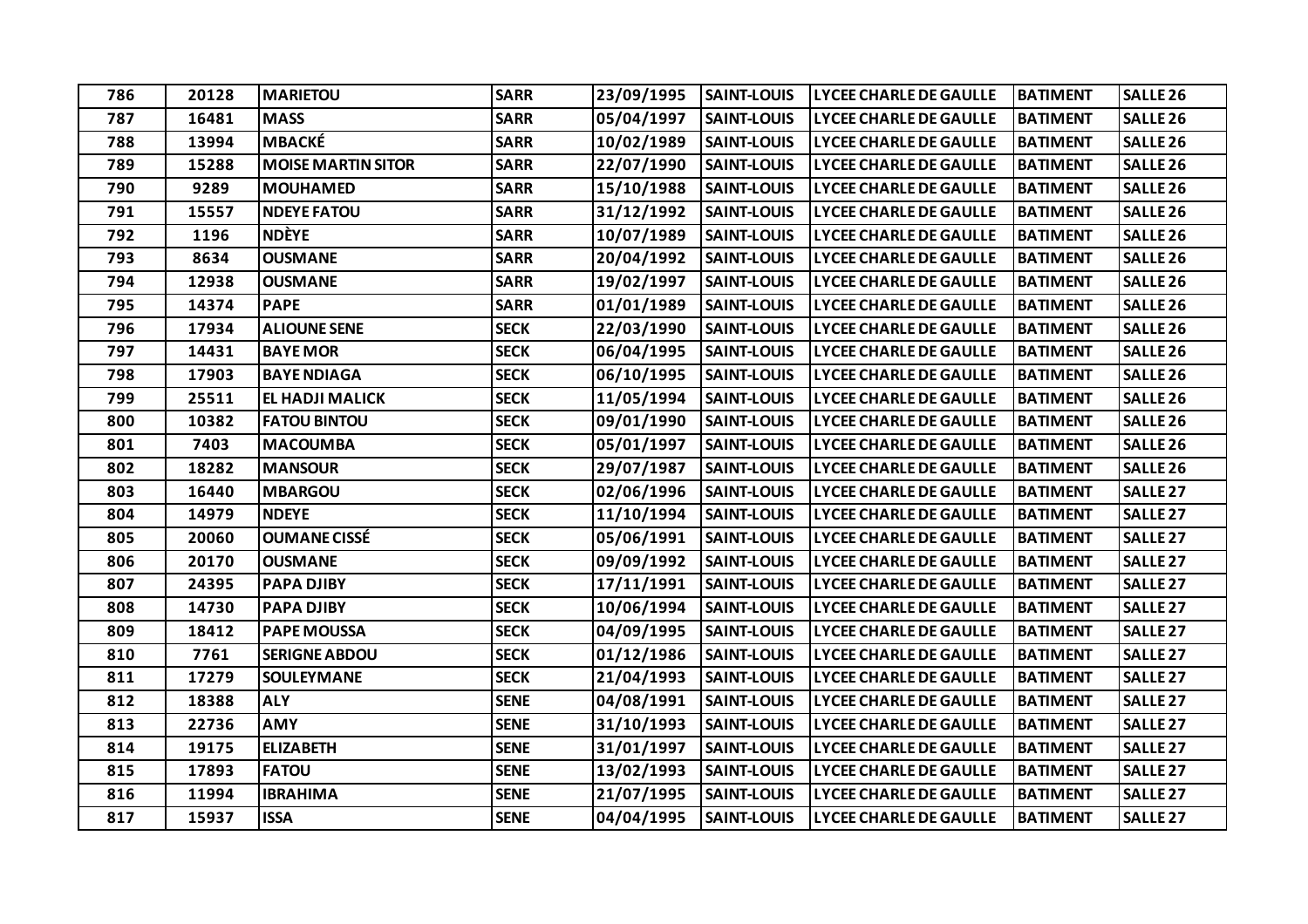| 818 | 18520 | <b>KHAR</b>                   | <b>SENE</b>    | 31/12/1997 | <b>SAINT-LOUIS</b> | <b>LYCEE CHARLE DE GAULLE</b> | <b>BATIMENT</b> | <b>SALLE 27</b>     |
|-----|-------|-------------------------------|----------------|------------|--------------------|-------------------------------|-----------------|---------------------|
| 819 | 16429 | <b>LOUIS MICHEL THILAW</b>    | <b>SENE</b>    | 04/11/1993 | <b>SAINT-LOUIS</b> | <b>LYCEE CHARLE DE GAULLE</b> | <b>BATIMENT</b> | <b>SALLE 27</b>     |
| 820 | 13099 | <b>MAMADOU</b>                | <b>SENE</b>    | 10/12/1990 | <b>SAINT-LOUIS</b> | <b>LYCEE CHARLE DE GAULLE</b> | <b>BATIMENT</b> | <b>SALLE 27</b>     |
| 821 | 16365 | <b>MBAYE</b>                  | <b>SENE</b>    | 15/10/1992 | <b>SAINT-LOUIS</b> | <b>LYCEE CHARLE DE GAULLE</b> | <b>BATIMENT</b> | <b>SALLE 27</b>     |
| 822 | 16003 | <b>ADJI AÏSSSATOU</b>         | <b>SENGHOR</b> | 25/04/1996 | <b>SAINT-LOUIS</b> | <b>LYCEE CHARLE DE GAULLE</b> | <b>BATIMENT</b> | <b>SALLE 27</b>     |
| 823 | 6673  | <b>AMADOU</b>                 | <b>SENGHOR</b> | 01/01/1994 | <b>SAINT-LOUIS</b> | <b>LYCEE CHARLE DE GAULLE</b> | <b>BATIMENT</b> | <b>SALLE 27</b>     |
| 824 | 18302 | <b>MARIE DIENE SARR</b>       | <b>SENGHOR</b> | 08/05/1996 | <b>SAINT-LOUIS</b> | <b>LYCEE CHARLE DE GAULLE</b> | <b>BATIMENT</b> | <b>SALLE 27</b>     |
| 825 | 18550 | <b>MARIUS</b>                 | <b>SENGHOR</b> | 06/04/1986 | <b>SAINT-LOUIS</b> | <b>LYCEE CHARLE DE GAULLE</b> | <b>BATIMENT</b> | SALLE <sub>27</sub> |
| 826 | 12520 | <b>SOULEYMANE</b>             | <b>SEYDI</b>   | 14/09/1997 | <b>SAINT-LOUIS</b> | <b>LYCEE CHARLE DE GAULLE</b> | <b>BATIMENT</b> | <b>SALLE 27</b>     |
| 827 | 13313 | <b>AWA</b>                    | <b>SEYE</b>    | 01/03/1993 | <b>SAINT-LOUIS</b> | <b>LYCEE CHARLE DE GAULLE</b> | <b>BATIMENT</b> | <b>SALLE 27</b>     |
| 828 | 26258 | <b>PAPA</b>                   | <b>SEYE</b>    | 01/08/1987 | <b>SAINT-LOUIS</b> | <b>LYCEE CHARLE DE GAULLE</b> | <b>BATIMENT</b> | <b>SALLE 27</b>     |
| 829 | 4957  | <b>OUSSEYNOU</b>              | <b>SIBY</b>    | 10/02/1994 | <b>SAINT-LOUIS</b> | <b>LYCEE CHARLE DE GAULLE</b> | <b>BATIMENT</b> | <b>SALLE 27</b>     |
| 830 | 6826  | <b>AMADOU</b>                 | <b>SIDIBE</b>  | 29/11/1992 | <b>SAINT-LOUIS</b> | <b>LYCEE CHARLE DE GAULLE</b> | <b>BATIMENT</b> | <b>SALLE 27</b>     |
| 831 | 6840  | <b>DAOUDA</b>                 | <b>SIDIBE</b>  | 28/02/1992 | <b>SAINT-LOUIS</b> | <b>LYCEE CHARLE DE GAULLE</b> | <b>BATIMENT</b> | <b>SALLE 27</b>     |
| 832 | 17825 | <b>MOUSSA</b>                 | <b>SIDIBE</b>  | 30/07/1995 | <b>SAINT-LOUIS</b> | <b>LYCEE CHARLE DE GAULLE</b> | <b>BATIMENT</b> | <b>SALLE 27</b>     |
| 833 | 14945 | <b>PAPA MALICK</b>            | <b>SIDIBE</b>  | 22/09/1994 | <b>SAINT-LOUIS</b> | <b>LYCEE CHARLE DE GAULLE</b> | <b>BATIMENT</b> | <b>SALLE 27</b>     |
| 834 | 12365 | <b>AMINATA</b>                | <b>SOCK</b>    | 17/11/1994 | <b>SAINT-LOUIS</b> | <b>LYCEE CHARLE DE GAULLE</b> | <b>BATIMENT</b> | <b>SALLE 27</b>     |
| 835 | 6062  | <b>MOUSTAPHA</b>              | <b>SOCK</b>    | 12/12/1996 | <b>SAINT-LOUIS</b> | <b>LYCEE CHARLE DE GAULLE</b> | <b>BATIMENT</b> | <b>SALLE 27</b>     |
| 836 | 26435 | <b>OULIMATA</b>               | <b>SOGUE</b>   | 22/04/1994 | <b>SAINT-LOUIS</b> | <b>LYCEE CHARLE DE GAULLE</b> | <b>BATIMENT</b> | <b>SALLE 27</b>     |
| 837 | 16459 | <b>ALIOU</b>                  | <b>SONKO</b>   | 12/04/1996 | <b>SAINT-LOUIS</b> | <b>LYCEE CHARLE DE GAULLE</b> | <b>BATIMENT</b> | <b>SALLE 27</b>     |
| 838 | 19534 | <b>DAOUDA DIOP</b>            | <b>SONKO</b>   | 07/10/1996 | <b>SAINT-LOUIS</b> | <b>LYCEE CHARLE DE GAULLE</b> | <b>BATIMENT</b> | <b>SALLE 27</b>     |
| 839 | 19685 | <b>IBRAHIMA</b>               | <b>SONKO</b>   | 12/12/1996 | <b>SAINT-LOUIS</b> | <b>LYCEE CHARLE DE GAULLE</b> | <b>BATIMENT</b> | <b>SALLE 27</b>     |
| 840 | 26494 | <b>MAMADOU SASAMBA SAGNA</b>  | <b>SONKO</b>   | 25/11/1995 | <b>SAINT-LOUIS</b> | <b>LYCEE CHARLE DE GAULLE</b> | <b>BATIMENT</b> | <b>SALLE 27</b>     |
| 841 | 19369 | <b>MBAGNICK SEDAR MANDELA</b> | <b>SONKO</b>   | 06/07/1994 | <b>SAINT-LOUIS</b> | <b>LYCEE CHARLE DE GAULLE</b> | <b>BATIMENT</b> | <b>SALLE 27</b>     |
| 842 | 17283 | <b>MONIQUE</b>                | <b>SONKO</b>   | 12/12/1991 | <b>SAINT-LOUIS</b> | <b>LYCEE CHARLE DE GAULLE</b> | <b>BATIMENT</b> | <b>SALLE 27</b>     |
| 843 | 25447 | YOUSSOU                       | <b>SONKO</b>   | 21/02/1984 | <b>SAINT-LOUIS</b> | <b>LYCEE CHARLE DE GAULLE</b> | <b>BATIMENT</b> | <b>SALLE 28</b>     |
| 844 | 4462  | <b>AISSATOU</b>               | <b>SOUMARE</b> | 04/09/1997 | <b>SAINT-LOUIS</b> | <b>LYCEE CHARLE DE GAULLE</b> | <b>BATIMENT</b> | <b>SALLE 28</b>     |
| 845 | 23814 | <b>MAME ABY</b>               | <b>SOUMARE</b> | 05/01/1994 | <b>SAINT-LOUIS</b> | <b>LYCEE CHARLE DE GAULLE</b> | <b>BATIMENT</b> | SALLE <sub>28</sub> |
| 846 | 11822 | <b>MBAYE</b>                  | <b>SOUMARE</b> | 13/05/1987 | <b>SAINT-LOUIS</b> | LYCEE CHARLE DE GAULLE        | <b>BATIMENT</b> | <b>SALLE 28</b>     |
| 847 | 1089  | <b>ABDALLAH</b>               | <b>SOW</b>     | 03/09/1994 | <b>SAINT-LOUIS</b> | <b>LYCEE CHARLE DE GAULLE</b> | <b>BATIMENT</b> | <b>SALLE 28</b>     |
| 848 | 11175 | <b>ABDOUL KADER</b>           | <b>SOW</b>     | 23/12/1991 | <b>SAINT-LOUIS</b> | <b>LYCEE CHARLE DE GAULLE</b> | <b>BATIMENT</b> | <b>SALLE 28</b>     |
| 849 | 14291 | <b>ABDOULAYE</b>              | <b>SOW</b>     | 02/10/1996 | <b>SAINT-LOUIS</b> | <b>LYCEE CHARLE DE GAULLE</b> | <b>BATIMENT</b> | <b>SALLE 28</b>     |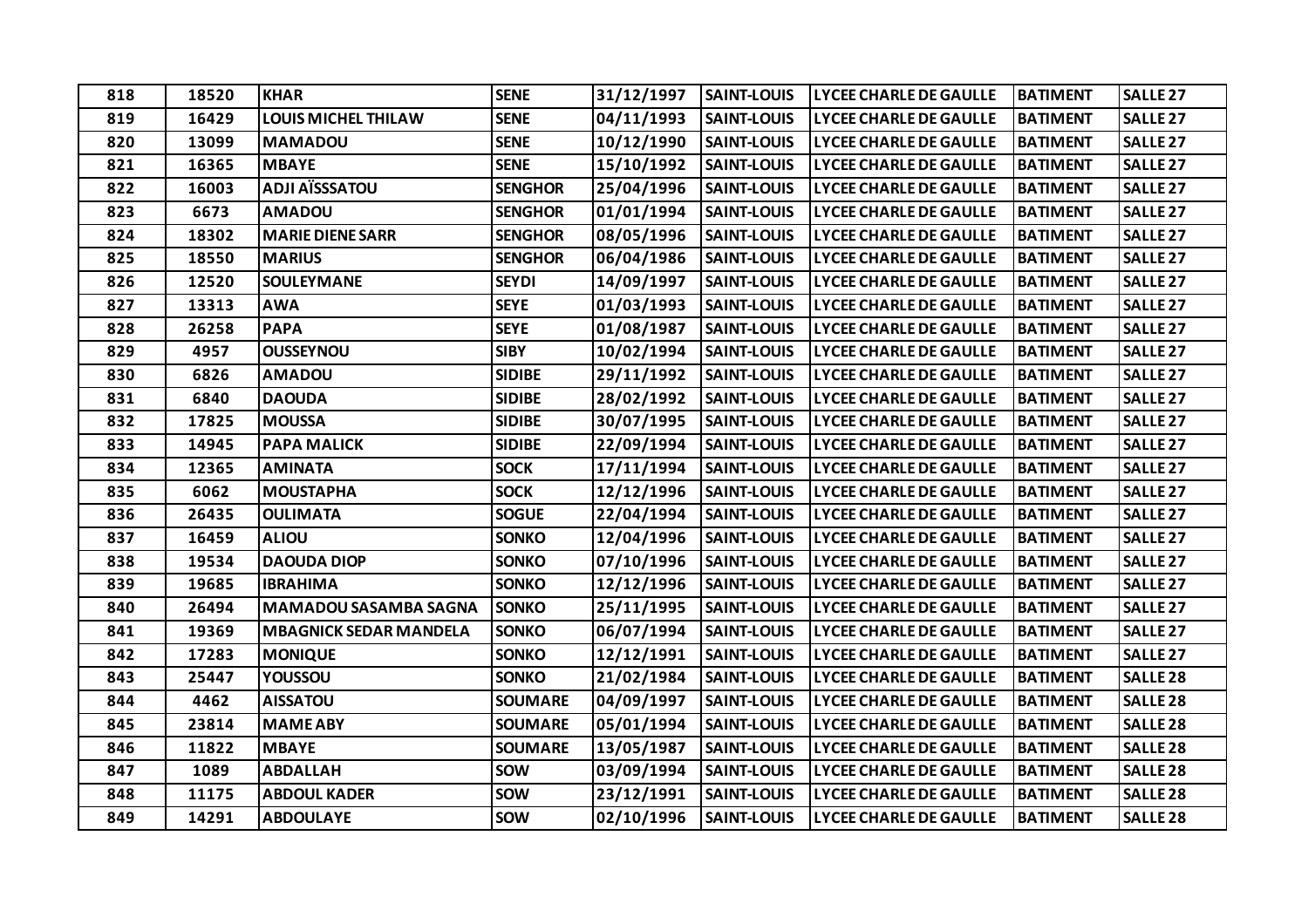| 850 | 9113  | <b>ABDOULAYE</b>     | <b>SOW</b> | 05/11/1991 | <b>SAINT-LOUIS</b> | <b>LYCEE CHARLE DE GAULLE</b> | <b>BATIMENT</b> | <b>SALLE 28</b>     |
|-----|-------|----------------------|------------|------------|--------------------|-------------------------------|-----------------|---------------------|
| 851 | 4974  | <b>ADAMA</b>         | <b>SOW</b> | 14/09/1988 | <b>SAINT-LOUIS</b> | LYCEE CHARLE DE GAULLE        | <b>BATIMENT</b> | <b>SALLE 28</b>     |
| 852 | 17775 | <b>ADAMA MAMA</b>    | <b>SOW</b> | 29/10/1995 | <b>SAINT-LOUIS</b> | <b>LYCEE CHARLE DE GAULLE</b> | <b>BATIMENT</b> | <b>SALLE 28</b>     |
| 853 | 14313 | <b>AMADOU</b>        | <b>SOW</b> | 27/11/1992 | <b>SAINT-LOUIS</b> | <b>LYCEE CHARLE DE GAULLE</b> | <b>BATIMENT</b> | <b>SALLE 28</b>     |
| 854 | 18939 | <b>AMADOU KEBE</b>   | <b>SOW</b> | 13/05/1995 | <b>SAINT-LOUIS</b> | <b>LYCEE CHARLE DE GAULLE</b> | <b>BATIMENT</b> | <b>SALLE 28</b>     |
| 855 | 10543 | <b>BABACAR</b>       | <b>SOW</b> | 31/12/1992 | <b>SAINT-LOUIS</b> | LYCEE CHARLE DE GAULLE        | <b>BATIMENT</b> | <b>SALLE 28</b>     |
| 856 | 7904  | <b>BASSIROU</b>      | <b>SOW</b> | 27/01/1992 | <b>SAINT-LOUIS</b> | <b>LYCEE CHARLE DE GAULLE</b> | <b>BATIMENT</b> | SALLE <sub>28</sub> |
| 857 | 7050  | <b>COUMBA</b>        | <b>SOW</b> | 11/07/1996 | <b>SAINT-LOUIS</b> | <b>LYCEE CHARLE DE GAULLE</b> | <b>BATIMENT</b> | <b>SALLE 28</b>     |
| 858 | 15165 | <b>DIE ASTOU</b>     | <b>SOW</b> | 12/08/1991 | <b>SAINT-LOUIS</b> | <b>LYCEE CHARLE DE GAULLE</b> | <b>BATIMENT</b> | <b>SALLE 28</b>     |
| 859 | 21236 | <b>DJIBY</b>         | <b>SOW</b> | 20/03/1993 | <b>SAINT-LOUIS</b> | <b>LYCEE CHARLE DE GAULLE</b> | <b>BATIMENT</b> | <b>SALLE 28</b>     |
| 860 | 17850 | <b>DÉLÉGUÉ ABOU</b>  | <b>SOW</b> | 01/07/1994 | <b>SAINT-LOUIS</b> | <b>LYCEE CHARLE DE GAULLE</b> | <b>BATIMENT</b> | <b>SALLE 28</b>     |
| 861 | 21116 | <b>FATOU NGAYO</b>   | <b>SOW</b> | 24/06/1997 | <b>SAINT-LOUIS</b> | <b>LYCEE CHARLE DE GAULLE</b> | <b>BATIMENT</b> | <b>SALLE 28</b>     |
| 862 | 17677 | <b>IBRAHIMA</b>      | <b>SOW</b> | 03/01/1987 | <b>SAINT-LOUIS</b> | <b>LYCEE CHARLE DE GAULLE</b> | <b>BATIMENT</b> | <b>SALLE 28</b>     |
| 863 | 17378 | <b>MAMADOU</b>       | <b>SOW</b> | 13/12/1994 | <b>SAINT-LOUIS</b> | <b>LYCEE CHARLE DE GAULLE</b> | <b>BATIMENT</b> | <b>SALLE 28</b>     |
| 864 | 17164 | <b>MAMADOU IFRA</b>  | <b>SOW</b> | 07/12/1990 | <b>SAINT-LOUIS</b> | <b>LYCEE CHARLE DE GAULLE</b> | <b>BATIMENT</b> | SALLE <sub>28</sub> |
| 865 | 17144 | <b>MAMOUDOU</b>      | <b>SOW</b> | 11/05/1996 | <b>SAINT-LOUIS</b> | <b>LYCEE CHARLE DE GAULLE</b> | <b>BATIMENT</b> | SALLE <sub>28</sub> |
| 866 | 16474 | <b>MAMOUDOU</b>      | <b>SOW</b> | 27/12/1997 | <b>SAINT-LOUIS</b> | <b>LYCEE CHARLE DE GAULLE</b> | <b>BATIMENT</b> | <b>SALLE 28</b>     |
| 867 | 5572  | <b>MODY GAYE</b>     | <b>SOW</b> | 04/04/1994 | <b>SAINT-LOUIS</b> | LYCEE CHARLE DE GAULLE        | <b>BATIMENT</b> | <b>SALLE 28</b>     |
| 868 | 3510  | <b>MOUHAMED</b>      | <b>SOW</b> | 26/02/1988 | <b>SAINT-LOUIS</b> | <b>LYCEE CHARLE DE GAULLE</b> | <b>BATIMENT</b> | <b>SALLE 28</b>     |
| 869 | 20155 | <b>MOUSTAPHA</b>     | <b>SOW</b> | 15/11/1988 | <b>SAINT-LOUIS</b> | <b>LYCEE CHARLE DE GAULLE</b> | <b>BATIMENT</b> | <b>SALLE 28</b>     |
| 870 | 2468  | <b>OMAR</b>          | <b>SOW</b> | 12/01/1991 | <b>SAINT-LOUIS</b> | <b>LYCEE CHARLE DE GAULLE</b> | <b>BATIMENT</b> | SALLE <sub>28</sub> |
| 871 | 18165 | <b>OUSMANE</b>       | <b>SOW</b> | 10/12/1995 | <b>SAINT-LOUIS</b> | LYCEE CHARLE DE GAULLE        | <b>BATIMENT</b> | <b>SALLE 28</b>     |
| 872 | 4594  | <b>OUSMANE</b>       | <b>SOW</b> | 01/01/1994 | <b>SAINT-LOUIS</b> | <b>LYCEE CHARLE DE GAULLE</b> | <b>BATIMENT</b> | <b>SALLE 28</b>     |
| 873 | 14848 | <b>OUSMANE</b>       | <b>SOW</b> | 03/08/1991 | <b>SAINT-LOUIS</b> | <b>LYCEE CHARLE DE GAULLE</b> | <b>BATIMENT</b> | SALLE <sub>29</sub> |
| 874 | 16726 | <b>OUSMANE OUMAR</b> | <b>SOW</b> | 22/10/1994 | <b>SAINT-LOUIS</b> | <b>LYCEE CHARLE DE GAULLE</b> | <b>BATIMENT</b> | <b>SALLE 29</b>     |
| 875 | 1530  | <b>OUSMANE SAMBA</b> | <b>SOW</b> | 29/05/1992 | <b>SAINT-LOUIS</b> | <b>LYCEE CHARLE DE GAULLE</b> | <b>BATIMENT</b> | <b>SALLE 29</b>     |
| 876 | 13732 | <b>PAPA DJIBY</b>    | <b>SOW</b> | 23/07/1995 | <b>SAINT-LOUIS</b> | <b>LYCEE CHARLE DE GAULLE</b> | <b>BATIMENT</b> | <b>SALLE 29</b>     |
| 877 | 12982 | <b>PAPE DEMBA</b>    | <b>SOW</b> | 10/10/1990 | <b>SAINT-LOUIS</b> | <b>LYCEE CHARLE DE GAULLE</b> | <b>BATIMENT</b> | SALLE <sub>29</sub> |
| 878 | 24713 | <b>SALIF</b>         | <b>SOW</b> | 11/07/1993 | <b>SAINT-LOUIS</b> | <b>LYCEE CHARLE DE GAULLE</b> | <b>BATIMENT</b> | <b>SALLE 29</b>     |
| 879 | 11405 | <b>SOKHNA</b>        | <b>SOW</b> | 15/03/1993 | <b>SAINT-LOUIS</b> | <b>LYCEE CHARLE DE GAULLE</b> | <b>BATIMENT</b> | SALLE <sub>29</sub> |
| 880 | 23015 | <b>ABOU</b>          | <b>SY</b>  | 01/12/1993 | <b>SAINT-LOUIS</b> | <b>LYCEE CHARLE DE GAULLE</b> | <b>BATIMENT</b> | SALLE <sub>29</sub> |
| 881 | 11676 | <b>ABOUBACRY</b>     | <b>SY</b>  | 24/10/1992 | <b>SAINT-LOUIS</b> | <b>LYCEE CHARLE DE GAULLE</b> | <b>BATIMENT</b> | <b>SALLE 29</b>     |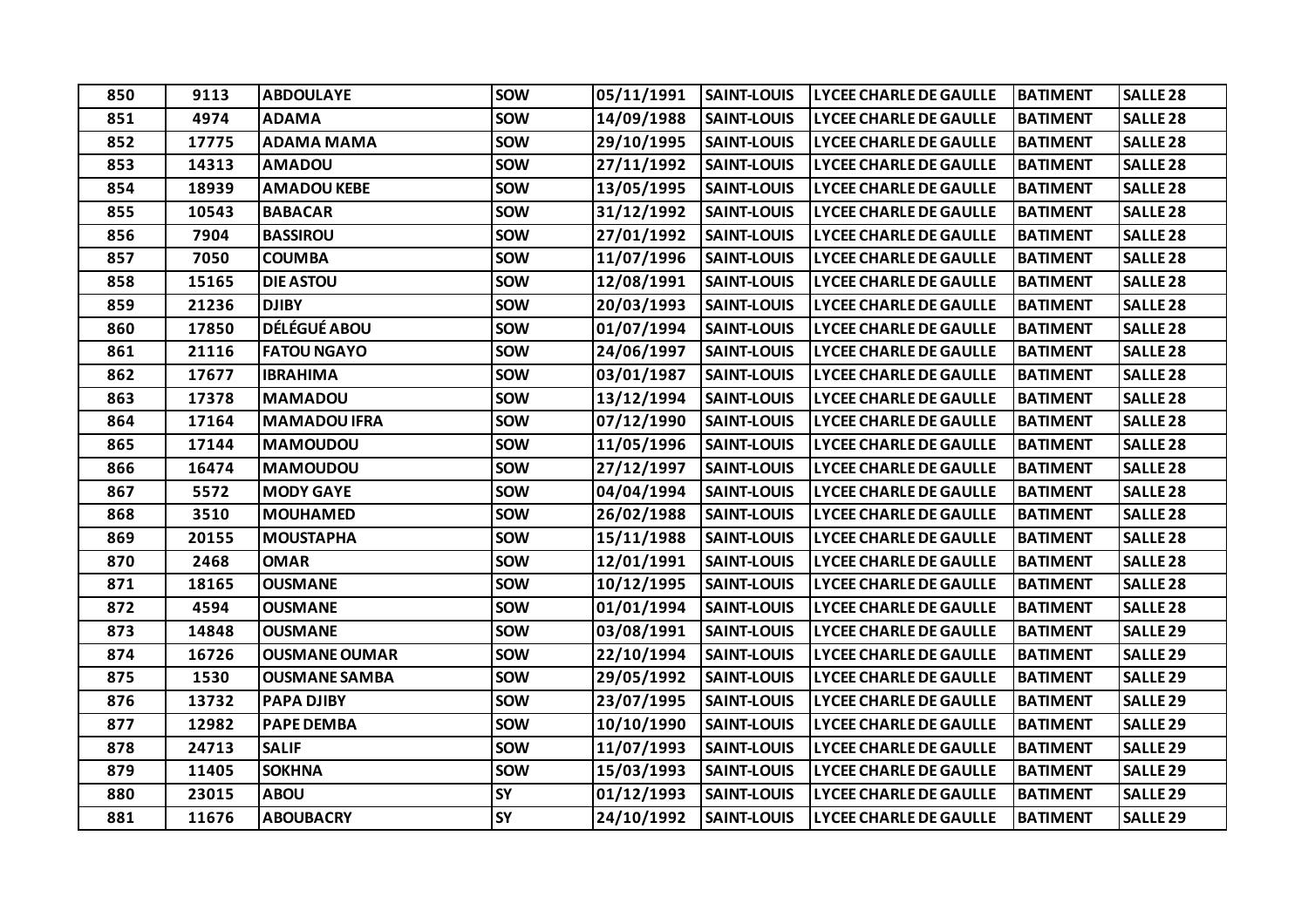| 882 | 18360 | <b>ALPHA AMADOU TAPSIR</b>   | <b>SY</b>       | 14/05/1993 | <b>SAINT-LOUIS</b> | <b>LYCEE CHARLE DE GAULLE</b> | <b>BATIMENT</b> | <b>SALLE 29</b>     |
|-----|-------|------------------------------|-----------------|------------|--------------------|-------------------------------|-----------------|---------------------|
| 883 | 20224 | <b>ASSANE</b>                | SY              | 14/01/1995 | <b>SAINT-LOUIS</b> | <b>LYCEE CHARLE DE GAULLE</b> | <b>BATIMENT</b> | <b>SALLE 29</b>     |
| 884 | 16125 | <b>BOCAR</b>                 | SY              | 07/07/1991 | <b>SAINT-LOUIS</b> | <b>LYCEE CHARLE DE GAULLE</b> | <b>BATIMENT</b> | <b>SALLE 29</b>     |
| 885 | 4513  | <b>CHEIKH</b>                | <b>SY</b>       | 12/09/1996 | <b>SAINT-LOUIS</b> | <b>LYCEE CHARLE DE GAULLE</b> | <b>BATIMENT</b> | SALLE <sub>29</sub> |
| 886 | 13760 | EL HADJI ABDOUL AZIZ         | <b>SY</b>       | 31/10/1990 | <b>SAINT-LOUIS</b> | <b>LYCEE CHARLE DE GAULLE</b> | <b>BATIMENT</b> | <b>SALLE 29</b>     |
| 887 | 24992 | <b>HAMIDOU</b>               | SY              | 12/01/1990 | <b>SAINT-LOUIS</b> | <b>LYCEE CHARLE DE GAULLE</b> | <b>BATIMENT</b> | <b>SALLE 29</b>     |
| 888 | 3483  | <b>MAKHTAR</b>               | SY              | 10/09/1984 | <b>SAINT-LOUIS</b> | <b>LYCEE CHARLE DE GAULLE</b> | <b>BATIMENT</b> | SALLE <sub>29</sub> |
| 889 | 24652 | <b>MOCTAR</b>                | SY              | 21/03/1992 | <b>SAINT-LOUIS</b> | <b>LYCEE CHARLE DE GAULLE</b> | <b>BATIMENT</b> | <b>SALLE 29</b>     |
| 890 | 6204  | <b>OUMAR</b>                 | SY              | 17/05/1988 | <b>SAINT-LOUIS</b> | <b>LYCEE CHARLE DE GAULLE</b> | <b>BATIMENT</b> | <b>SALLE 29</b>     |
| 891 | 14044 | <b>OUMAR ABDOULAYE</b>       | SY              | 10/03/1990 | <b>SAINT-LOUIS</b> | <b>LYCEE CHARLE DE GAULLE</b> | <b>BATIMENT</b> | <b>SALLE 29</b>     |
| 892 | 22999 | <b>SAIDOU</b>                | SY              | 20/03/1997 | <b>SAINT-LOUIS</b> | <b>LYCEE CHARLE DE GAULLE</b> | <b>BATIMENT</b> | <b>SALLE 29</b>     |
| 893 | 22544 | <b>SOULEYMANE</b>            | SY              | 12/06/1994 | <b>SAINT-LOUIS</b> | <b>LYCEE CHARLE DE GAULLE</b> | <b>BATIMENT</b> | <b>SALLE 29</b>     |
| 894 | 4308  | <b>SOULEYMANE BOCAR</b>      | SY              | 19/10/1995 | <b>SAINT-LOUIS</b> | <b>LYCEE CHARLE DE GAULLE</b> | <b>BATIMENT</b> | SALLE <sub>29</sub> |
| 895 | 4137  | <b>THIERNO MOUNTAGA TALL</b> | <b>SY</b>       | 18/06/1995 | <b>SAINT-LOUIS</b> | <b>LYCEE CHARLE DE GAULLE</b> | <b>BATIMENT</b> | <b>SALLE 29</b>     |
| 896 | 8443  | YAYA                         | SY              | 08/03/1993 | <b>SAINT-LOUIS</b> | <b>LYCEE CHARLE DE GAULLE</b> | <b>BATIMENT</b> | <b>SALLE 29</b>     |
| 897 | 18338 | <b>YIRBA</b>                 | <b>SY</b>       | 12/06/1994 | <b>SAINT-LOUIS</b> | <b>LYCEE CHARLE DE GAULLE</b> | <b>BATIMENT</b> | SALLE <sub>29</sub> |
| 898 | 12476 | <b>ABOU</b>                  | <b>SYLLA</b>    | 01/03/1993 | <b>SAINT-LOUIS</b> | <b>LYCEE CHARLE DE GAULLE</b> | <b>BATIMENT</b> | <b>SALLE 29</b>     |
| 899 | 8092  | <b>AISSATOU</b>              | <b>SYLLA</b>    | 20/04/1993 | <b>SAINT-LOUIS</b> | <b>LYCEE CHARLE DE GAULLE</b> | <b>BATIMENT</b> | <b>SALLE 29</b>     |
| 900 | 18830 | <b>BOUBACAR</b>              | <b>SYLLA</b>    | 28/06/1996 | <b>SAINT-LOUIS</b> | <b>LYCEE CHARLE DE GAULLE</b> | <b>BATIMENT</b> | <b>SALLE 29</b>     |
| 901 | 18288 | <b>MAMADOU</b>               | <b>SYLLA</b>    | 07/03/1992 | <b>SAINT-LOUIS</b> | <b>LYCEE CHARLE DE GAULLE</b> | <b>BATIMENT</b> | <b>SALLE 29</b>     |
| 902 | 20307 | <b>OUSMANE</b>               | <b>SYLLA</b>    | 28/09/1997 | <b>SAINT-LOUIS</b> | <b>LYCEE CHARLE DE GAULLE</b> | <b>BATIMENT</b> | <b>SALLE 29</b>     |
| 903 | 23985 | <b>TALLA</b>                 | <b>SYLLA</b>    | 02/05/1996 | <b>SAINT-LOUIS</b> | <b>LYCEE CHARLE DE GAULLE</b> | <b>BATIMENT</b> | <b>SALLE 30</b>     |
| 904 | 13785 | <b>NDEYE SAFIETOU</b>        | <b>SÉNE</b>     | 25/09/1988 | <b>SAINT-LOUIS</b> | <b>LYCEE CHARLE DE GAULLE</b> | <b>BATIMENT</b> | <b>SALLE 30</b>     |
| 905 | 16799 | <b>BASSIROU</b>              | <b>TALL</b>     | 03/02/1993 | <b>SAINT-LOUIS</b> | <b>LYCEE CHARLE DE GAULLE</b> | <b>BATIMENT</b> | <b>SALLE 30</b>     |
| 906 | 25892 | <b>DJIMBA</b>                | <b>TALL</b>     | 14/11/1993 | <b>SAINT-LOUIS</b> | <b>LYCEE CHARLE DE GAULLE</b> | <b>BATIMENT</b> | <b>SALLE 30</b>     |
| 907 | 18035 | EL HADJI                     | <b>TALL</b>     | 20/01/1997 | <b>SAINT-LOUIS</b> | <b>LYCEE CHARLE DE GAULLE</b> | <b>BATIMENT</b> | <b>SALLE 30</b>     |
| 908 | 8879  | <b>MOUHAMADOUL AMINE</b>     | <b>TALL</b>     | 15/10/1994 | <b>SAINT-LOUIS</b> | <b>LYCEE CHARLE DE GAULLE</b> | <b>BATIMENT</b> | <b>SALLE 30</b>     |
| 909 | 17287 | <b>MAMADOU LAMINE</b>        | <b>TALLA</b>    | 10/01/1988 | <b>SAINT-LOUIS</b> | <b>LYCEE CHARLE DE GAULLE</b> | <b>BATIMENT</b> | <b>SALLE 30</b>     |
| 910 | 3745  | <b>ASSANE</b>                | <b>TAMBA</b>    | 01/09/1995 | <b>SAINT-LOUIS</b> | <b>LYCEE CHARLE DE GAULLE</b> | <b>BATIMENT</b> | <b>SALLE 30</b>     |
| 911 | 15707 | <b>OMAR</b>                  | <b>TAMBA</b>    | 25/02/1996 | <b>SAINT-LOUIS</b> | <b>LYCEE CHARLE DE GAULLE</b> | <b>BATIMENT</b> | <b>SALLE 30</b>     |
| 912 | 18865 | <b>ARAME</b>                 | <b>TAMBEDOU</b> | 02/03/1991 | <b>SAINT-LOUIS</b> | <b>LYCEE CHARLE DE GAULLE</b> | <b>BATIMENT</b> | <b>SALLE 30</b>     |
| 913 | 20652 | <b>KANDE</b>                 | <b>TANDIAN</b>  | 20/08/1996 | <b>SAINT-LOUIS</b> | <b>LYCEE CHARLE DE GAULLE</b> | <b>BATIMENT</b> | <b>SALLE 30</b>     |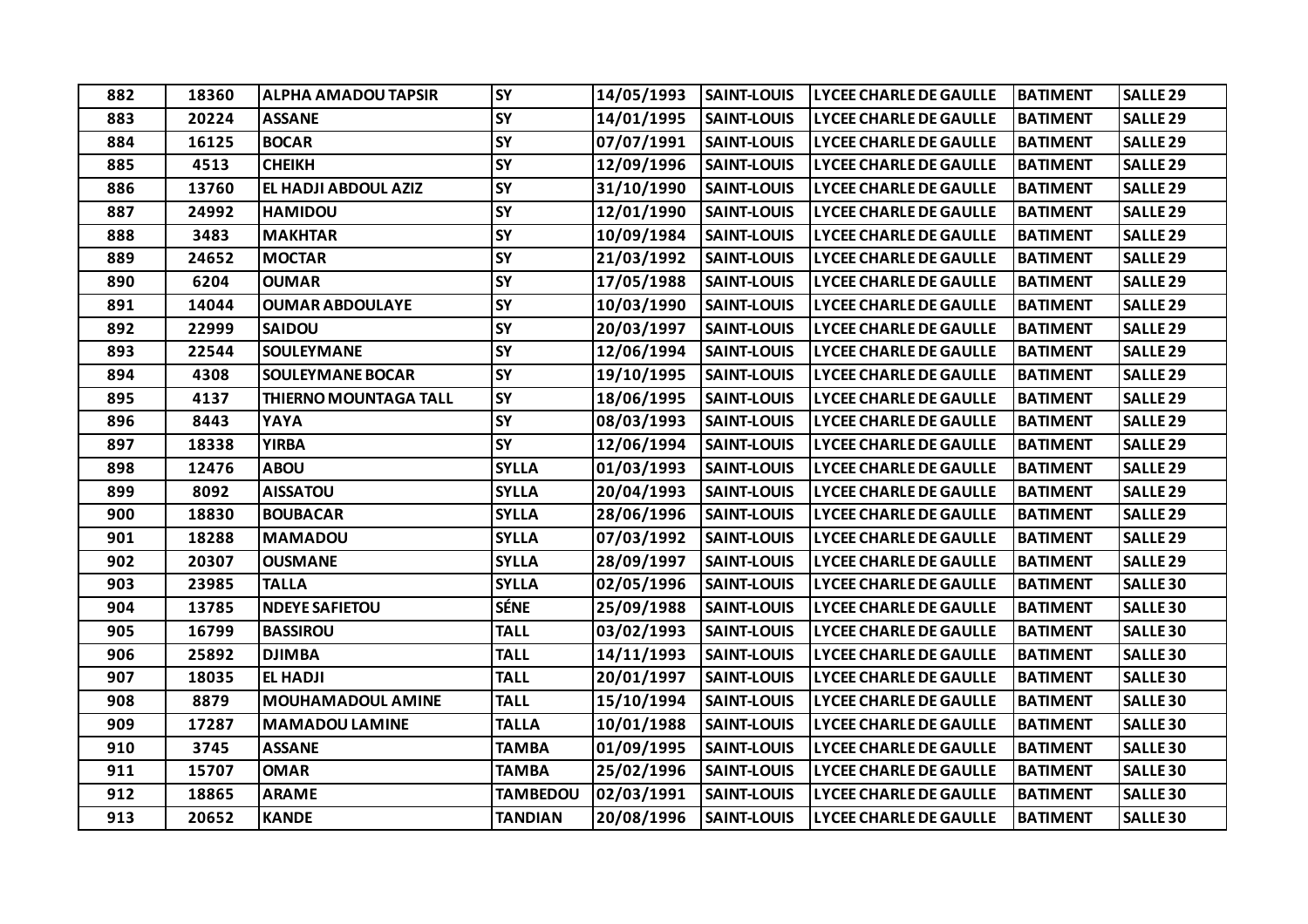| 914 | 16660 | <b>MAME ROSALIE CODOU</b> | <b>TENE</b>     | 28/09/1995           | <b>SAINT-LOUIS</b> | <b>LYCEE CHARLE DE GAULLE</b> | <b>BATIMENT</b> | <b>SALLE 30</b>     |
|-----|-------|---------------------------|-----------------|----------------------|--------------------|-------------------------------|-----------------|---------------------|
| 915 | 26320 | <b>ABDOULAYE</b>          | <b>THIAM</b>    | 26/07/1991           | <b>SAINT-LOUIS</b> | <b>LYCEE CHARLE DE GAULLE</b> | <b>BATIMENT</b> | <b>SALLE 30</b>     |
| 916 | 26513 | <b>ADJI AWA</b>           | <b>THIAM</b>    | 20/10/1997           | <b>SAINT-LOUIS</b> | <b>LYCEE CHARLE DE GAULLE</b> | <b>BATIMENT</b> | <b>SALLE 30</b>     |
| 917 | 20610 | <b>ALIOUNE</b>            | <b>THIAM</b>    | 05/07/1993           | <b>SAINT-LOUIS</b> | <b>LYCEE CHARLE DE GAULLE</b> | <b>BATIMENT</b> | <b>SALLE 30</b>     |
| 918 | 5946  | <b>ALY</b>                | <b>THIAM</b>    | 04/12/1994           | <b>SAINT-LOUIS</b> | LYCEE CHARLE DE GAULLE        | <b>BATIMENT</b> | <b>SALLE 30</b>     |
| 919 | 18352 | <b>AMINATA</b>            | <b>THIAM</b>    | 12/04/1991           | <b>SAINT-LOUIS</b> | <b>LYCEE CHARLE DE GAULLE</b> | <b>BATIMENT</b> | <b>SALLE 30</b>     |
| 920 | 25349 | <b>BABACAR</b>            | <b>THIAM</b>    | 07/01/1997           | <b>SAINT-LOUIS</b> | <b>LYCEE CHARLE DE GAULLE</b> | <b>BATIMENT</b> | <b>SALLE 30</b>     |
| 921 | 12954 | <b>BOUBACAR</b>           | <b>THIAM</b>    | 09/02/1995           | <b>SAINT-LOUIS</b> | LYCEE CHARLE DE GAULLE        | <b>BATIMENT</b> | <b>SALLE 30</b>     |
| 922 | 1552  | <b>DEMBA</b>              | <b>THIAM</b>    | 10/09/1992           | <b>SAINT-LOUIS</b> | <b>LYCEE CHARLE DE GAULLE</b> | <b>BATIMENT</b> | <b>SALLE 30</b>     |
| 923 | 4345  | <b>ELHADJI ALIOUNE</b>    | <b>THIAM</b>    | 27/02/1996           | <b>SAINT-LOUIS</b> | <b>LYCEE CHARLE DE GAULLE</b> | <b>BATIMENT</b> | <b>SALLE 30</b>     |
| 924 | 13146 | <b>FATOU</b>              | <b>THIAM</b>    | 15/06/1996           | <b>SAINT-LOUIS</b> | <b>LYCEE CHARLE DE GAULLE</b> | <b>BATIMENT</b> | <b>SALLE 30</b>     |
| 925 | 19231 | <b>FATOU BINTOU</b>       | <b>THIAM</b>    | 12/07/1993           | <b>SAINT-LOUIS</b> | <b>LYCEE CHARLE DE GAULLE</b> | <b>BATIMENT</b> | <b>SALLE 30</b>     |
| 926 | 15468 | <b>KHADY</b>              | <b>THIAM</b>    | 18/02/1993           | <b>SAINT-LOUIS</b> | <b>LYCEE CHARLE DE GAULLE</b> | <b>BATIMENT</b> | <b>SALLE 30</b>     |
| 927 | 19142 | <b>KHADY MBOBO</b>        | <b>THIAM</b>    | 25/10/1997           | <b>SAINT-LOUIS</b> | <b>LYCEE CHARLE DE GAULLE</b> | <b>BATIMENT</b> | <b>SALLE 30</b>     |
| 928 | 13114 | <b>KOLDA MAMADOU</b>      | <b>THIAM</b>    | 07/08/1994           | <b>SAINT-LOUIS</b> | <b>LYCEE CHARLE DE GAULLE</b> | <b>BATIMENT</b> | <b>SALLE 30</b>     |
| 929 | 19333 | <b>MAMADOU</b>            | <b>THIAM</b>    | 15/08/1991           | <b>SAINT-LOUIS</b> | <b>LYCEE CHARLE DE GAULLE</b> | <b>BATIMENT</b> | <b>SALLE 30</b>     |
| 930 | 15030 | <b>MAMADOU MOCTAR</b>     | <b>THIAM</b>    | 22/01/1993           | <b>SAINT-LOUIS</b> | <b>LYCEE CHARLE DE GAULLE</b> | <b>BATIMENT</b> | <b>SALLE 30</b>     |
| 931 | 13059 | <b>MATAR</b>              | <b>THIAM</b>    | 23/01/1994           | <b>SAINT-LOUIS</b> | <b>LYCEE CHARLE DE GAULLE</b> | <b>BATIMENT</b> | <b>SALLE 30</b>     |
| 932 | 13088 | <b>MBAYE</b>              | <b>THIAM</b>    | 14/03/1994           | <b>SAINT-LOUIS</b> | <b>LYCEE CHARLE DE GAULLE</b> | <b>BATIMENT</b> | <b>SALLE 30</b>     |
| 933 | 14025 | <b>MBAYE</b>              | <b>THIAM</b>    | 15/05/1995           | <b>SAINT-LOUIS</b> | <b>LYCEE CHARLE DE GAULLE</b> | <b>BATIMENT</b> | SALLE <sub>31</sub> |
| 934 | 24673 | <b>MOUHAMADOU BAMBA</b>   | <b>THIAM</b>    | 17/08/1992           | <b>SAINT-LOUIS</b> | <b>LYCEE CHARLE DE GAULLE</b> | <b>BATIMENT</b> | SALLE <sub>31</sub> |
| 935 | 17515 | <b>NDIOUMBA</b>           | <b>THIAM</b>    | 05/07/1988           | <b>SAINT-LOUIS</b> | <b>LYCEE CHARLE DE GAULLE</b> | <b>BATIMENT</b> | SALLE <sub>31</sub> |
| 936 | 16664 | <b>SIGA</b>               | <b>THIAM</b>    | 01/10/1997           | <b>SAINT-LOUIS</b> | <b>LYCEE CHARLE DE GAULLE</b> | <b>BATIMENT</b> | SALLE <sub>31</sub> |
| 937 | 15159 | <b>ASSANE</b>             |                 | THIANDOUM 23/05/1989 | <b>SAINT-LOUIS</b> | <b>LYCEE CHARLE DE GAULLE</b> | <b>BATIMENT</b> | SALLE <sub>31</sub> |
| 938 | 20158 | <b>ABDOU AZIZ</b>         | <b>THIARE</b>   | 06/09/1996           | <b>SAINT-LOUIS</b> | <b>LYCEE CHARLE DE GAULLE</b> | <b>BATIMENT</b> | SALLE <sub>31</sub> |
| 939 | 5433  | <b>ALIOU</b>              | <b>THIAW</b>    | 28/09/1993           | <b>SAINT-LOUIS</b> | <b>LYCEE CHARLE DE GAULLE</b> | <b>BATIMENT</b> | SALLE <sub>31</sub> |
| 940 | 1306  | <b>AMADOU CHERIF</b>      | <b>THIAW</b>    | 12/08/1993           | <b>SAINT-LOUIS</b> | <b>LYCEE CHARLE DE GAULLE</b> | <b>BATIMENT</b> | <b>SALLE 31</b>     |
| 941 | 18764 | <b>ABLAYE</b>             | <b>THIECK</b>   | 05/12/1996           | <b>SAINT-LOUIS</b> | <b>LYCEE CHARLE DE GAULLE</b> | <b>BATIMENT</b> | SALLE <sub>31</sub> |
| 942 | 16186 | <b>ELHADJI MALICK</b>     | <b>THIOBANE</b> | 01/01/1987           | <b>SAINT-LOUIS</b> | <b>LYCEE CHARLE DE GAULLE</b> | <b>BATIMENT</b> | SALLE <sub>31</sub> |
| 943 | 17217 | <b>MOMAR</b>              | <b>THIOBANE</b> | 03/09/1994           | <b>SAINT-LOUIS</b> | <b>LYCEE CHARLE DE GAULLE</b> | <b>BATIMENT</b> | SALLE <sub>31</sub> |
| 944 | 20030 | <b>SIDY</b>               | <b>THIOBANE</b> | 15/06/1992           | <b>SAINT-LOUIS</b> | <b>LYCEE CHARLE DE GAULLE</b> | <b>BATIMENT</b> | <b>SALLE 31</b>     |